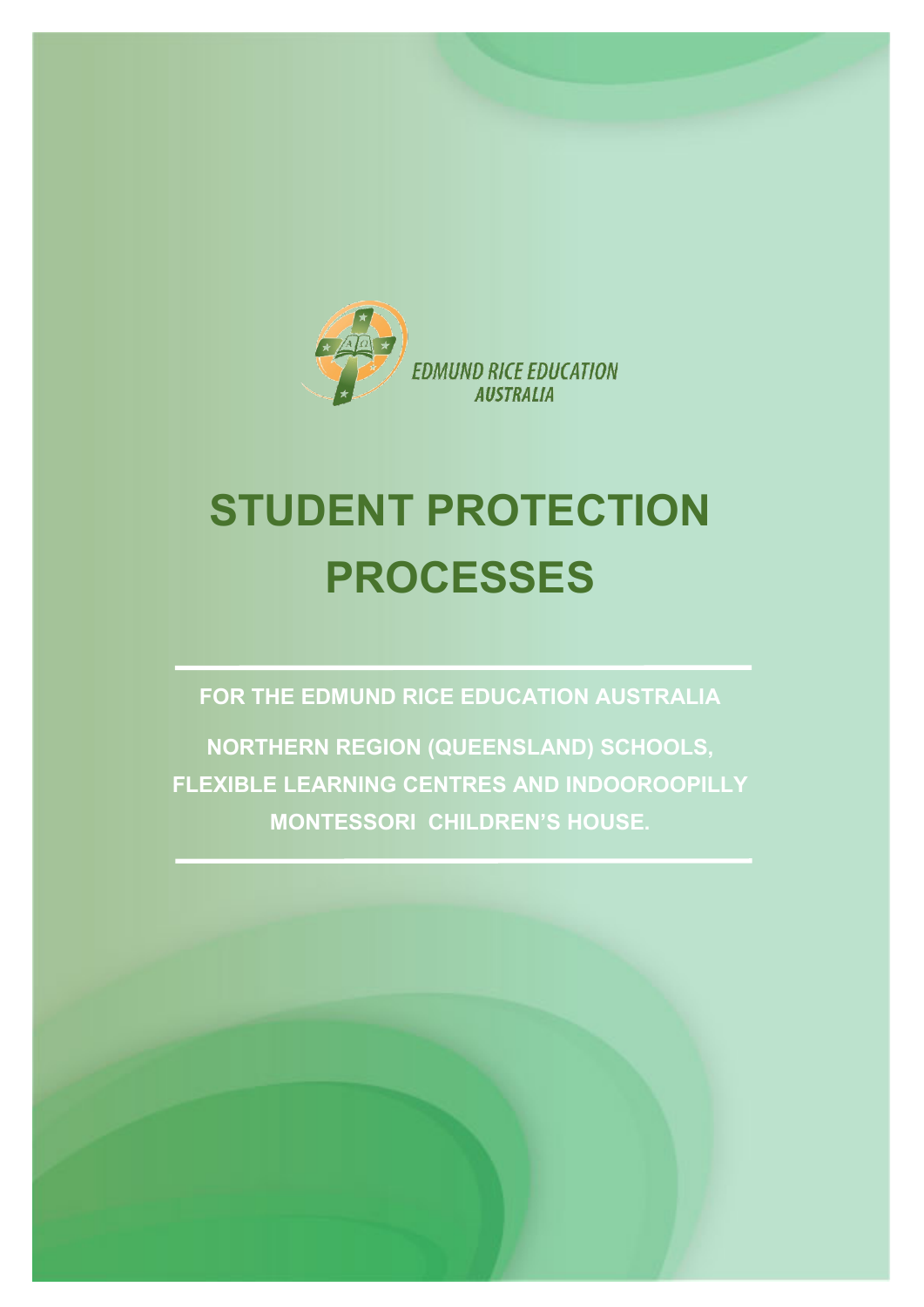# **Contents**

| 1.                                                                                                 |                        |       |              |                        |                                                                                                        |  |
|----------------------------------------------------------------------------------------------------|------------------------|-------|--------------|------------------------|--------------------------------------------------------------------------------------------------------|--|
| 2.                                                                                                 |                        |       |              |                        |                                                                                                        |  |
|                                                                                                    | 2.1                    |       |              |                        |                                                                                                        |  |
| Requirement to report sexual abuse or likely sexual abuse to the Queensland Police Service8<br>2.2 |                        |       |              |                        |                                                                                                        |  |
|                                                                                                    |                        | 2.3   |              |                        | Reporting significant harm or risk of significant harm to a student where there may not be a           |  |
|                                                                                                    | 2.4                    |       |              |                        |                                                                                                        |  |
|                                                                                                    | 2.4.1                  |       |              |                        |                                                                                                        |  |
|                                                                                                    | 2.4.2                  |       |              |                        |                                                                                                        |  |
|                                                                                                    | 2.4.3                  |       |              |                        |                                                                                                        |  |
|                                                                                                    | 2.4.4                  |       |              |                        | Harm or risk of harm to a student caused by a person not associated with the school or family12        |  |
|                                                                                                    | 2.5                    |       |              |                        |                                                                                                        |  |
|                                                                                                    | 2.6                    |       |              |                        | Responding to allegations against staff members, including the Principal, and volunteers12             |  |
|                                                                                                    |                        |       |              |                        | 2.6.1 Allegations of sexual abuse or likely sexual abuse against a staff member, volunteer or other    |  |
|                                                                                                    |                        |       |              |                        | 2.6.1.1 Action to be taken subsequent to a student protection report concerning the conduct of a staff |  |
|                                                                                                    |                        |       |              |                        | 2.6.1.2 Role of Edmund Rice Education Australia Northern Region Office staff 13                        |  |
|                                                                                                    |                        |       |              |                        |                                                                                                        |  |
|                                                                                                    |                        |       |              |                        |                                                                                                        |  |
|                                                                                                    |                        |       |              |                        |                                                                                                        |  |
|                                                                                                    |                        |       |              |                        |                                                                                                        |  |
|                                                                                                    |                        |       |              |                        |                                                                                                        |  |
|                                                                                                    | 2.6.2                  |       |              |                        |                                                                                                        |  |
|                                                                                                    | 2.6.3                  |       |              |                        | Allegations of harm against a staff member, volunteer or contracted groups/individual16                |  |
|                                                                                                    | 2.6.4                  |       |              |                        |                                                                                                        |  |
|                                                                                                    |                        | 2.6.5 |              |                        | Allegations of inappropriate behaviour against a staff member, volunteer or contracted                 |  |
|                                                                                                    |                        |       |              |                        |                                                                                                        |  |
|                                                                                                    |                        |       |              |                        |                                                                                                        |  |
|                                                                                                    | 2.6.6                  |       |              |                        |                                                                                                        |  |
|                                                                                                    | 2.7                    |       |              |                        |                                                                                                        |  |
|                                                                                                    | 2.7.1                  |       |              |                        |                                                                                                        |  |
|                                                                                                    | 2.7.2                  |       |              |                        | Level 1 intervention - situations that constitute minor inappropriate behaviour18                      |  |
|                                                                                                    | <b>Version Number:</b> |       | 1.14         | Author:                | <b>EREA</b>                                                                                            |  |
|                                                                                                    | <b>Date Modified:</b>  |       | 8 April 2019 | <b>Document Owner:</b> | <b>EREA</b>                                                                                            |  |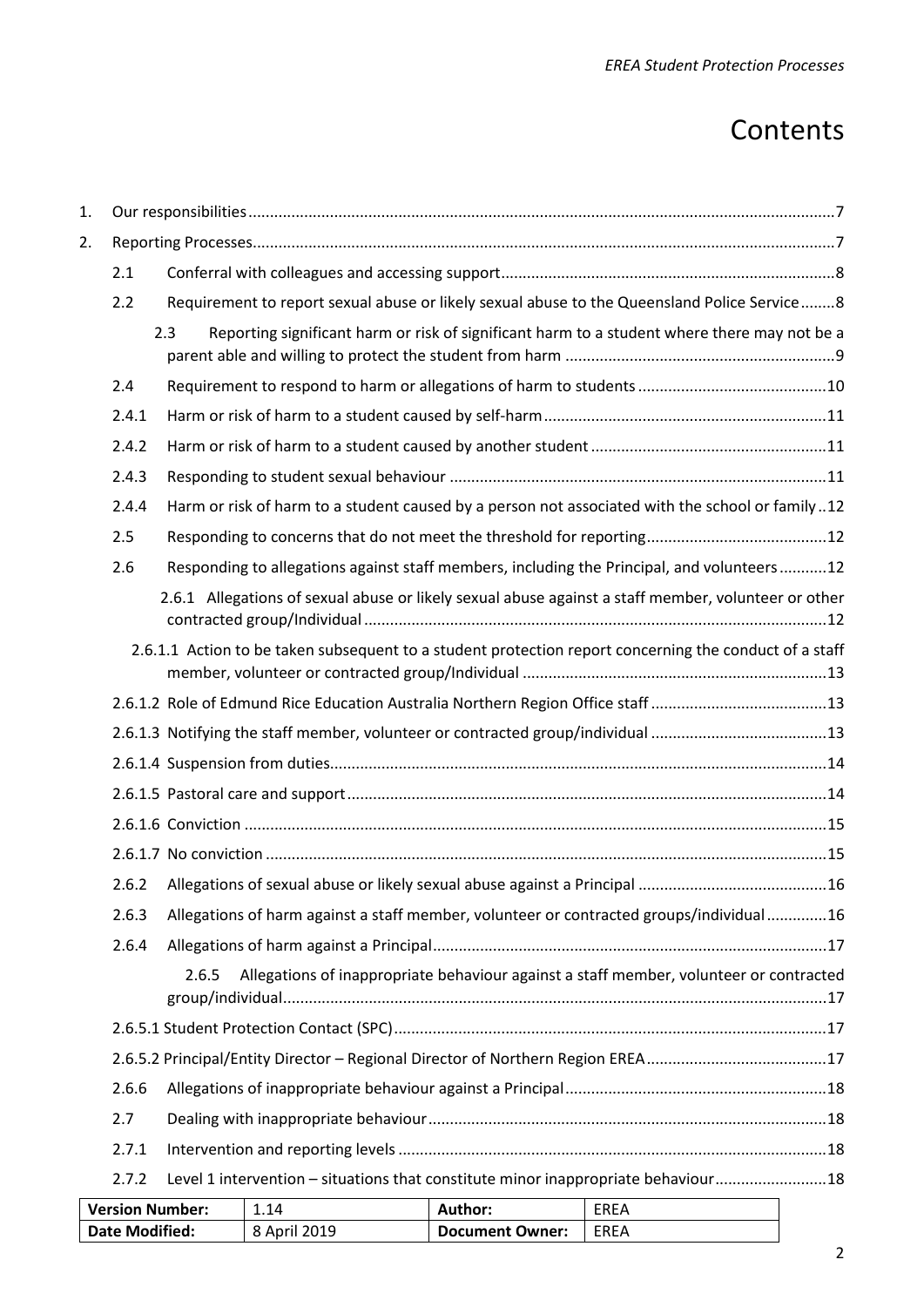| 2.7.3 |                                                                                                   |  |
|-------|---------------------------------------------------------------------------------------------------|--|
| 2.7.4 |                                                                                                   |  |
| 2.8   | Level 2 intervention - situations that constitute repeated, serious or more complex inappropriate |  |
| 2.8.1 |                                                                                                   |  |
| 2.8.2 |                                                                                                   |  |
| 2.8.3 |                                                                                                   |  |
| 2.8.4 |                                                                                                   |  |
| 2.8.5 |                                                                                                   |  |
| 2.8.6 |                                                                                                   |  |
| 2.8.7 |                                                                                                   |  |
| 2.8.8 |                                                                                                   |  |
|       | Situations involving volunteers, or employees who are not staff members of Edmund Rice<br>2.9     |  |
| 3.    |                                                                                                   |  |
| 4.    |                                                                                                   |  |

| <b>Version Number:</b> | 1.14         | Author:                | EREA |
|------------------------|--------------|------------------------|------|
| <b>Date Modified:</b>  | 8 April 2019 | <b>Document Owner:</b> | EREA |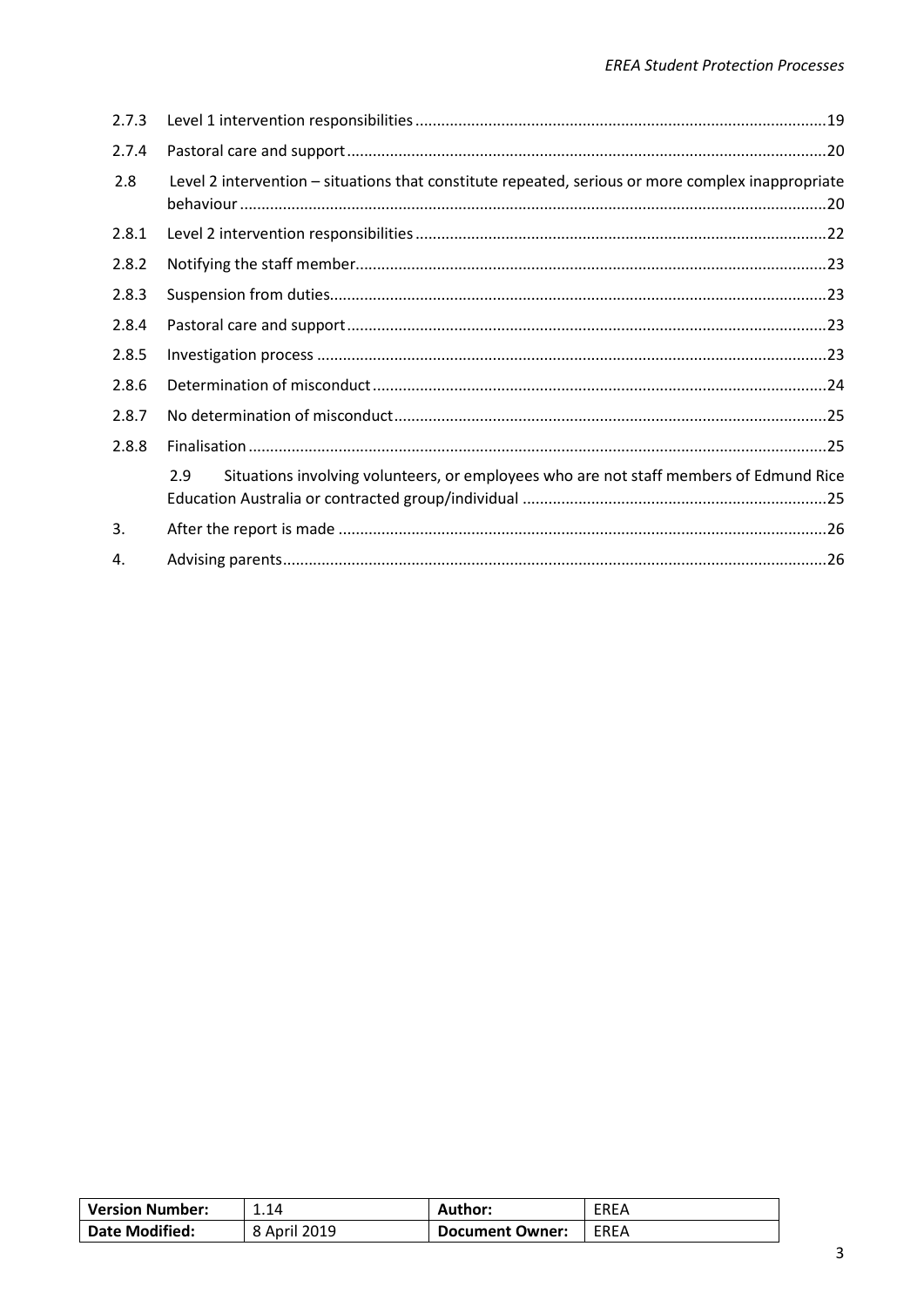# Preface

These processes have been developed by the *Queensland Catholic Education Commission* (QCEC), in consultation with Catholic School Authorities, in order to assist Catholic School Authorities to meet legislative and procedural processes for responding to, and reporting, abuse, harm and behaviour of a staff member that a student considers is inappropriate.

**Nothing that is written in these processes below prevents a staff member or any other person from taking immediate action to notify Queensland Police Service and/or the Department of Child Safety, Youth and Women, particularly if he/she believes that it is essential to act to ensure a student's safety.**

# Effective Date

These processes are effective from 22 October 2018.

# Review Schedule

These processes shall be reviewed every 12 months, or when necessary as required by changes to legislation, policy or procedure.

# The Governing Body

The Governing Body is the **Trustees of Edmund Rice Education Australia.**

The Director/s of the Governing Body for the **Edmund Rice Education Australia Northern Region (Queensland) schools, Flexible Learning Centres and Indooroopilly Montessori Children's House are Br Paul Oakley cfc, Dr John Honner, Ms Kathleen Freeman, Mr David James White and Ms Philomena Mary Billington.**

# Delegation

Pursuant to s 366B of the *Education (General Provisions) Act 2006*, the Directors of the Trustees of Edmund Rice Education Australia delegated to the person performing the duties of Regional Director of Northern Region EREA obligations under s366 and 366A of the *Education (General Provisions) Act 2006* and more particularly the obligations of the Director/s of a non-State school's governing body of receiving a report and giving a copy of the report to a police officer.

| <b>Version Number:</b> | 1.14         | Author:                | EREA |
|------------------------|--------------|------------------------|------|
| <b>Date Modified:</b>  | 8 April 2019 | <b>Document Owner:</b> | EREA |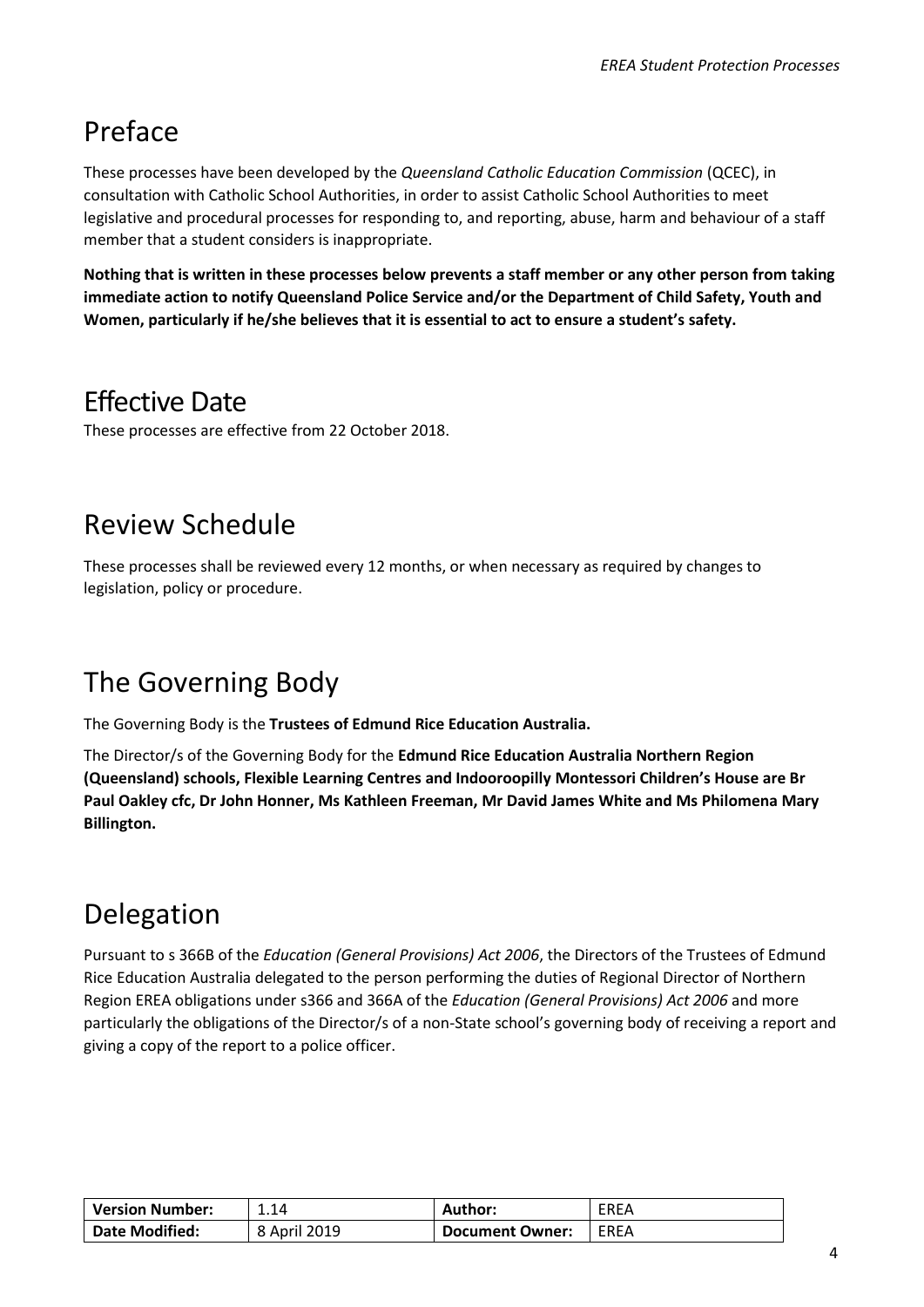# School Student Protection Contacts

Under the *Education (Accreditation of Non-State Schools) Regulation 2017* (section 16(3)), St Ignatius Park College, Townsville, St Brendan's College Yeppoon, St Patrick's College Shorncliffe, St Joseph's College Nudgee, St James College, Spring Hill, St Joseph's College, Spring Hill, St Laurence's College, South Brisbane, Ambrose Tracey College Indooroopilly, St Edmund's College Ipswich, the Indooroopilly Montessori Children's House Indooroopilly, the Marlene Moore Flexi Schools Network (Deception Bay, Hemmant, Noosa and Gympie), Xavier Flexi School Network (Kingston, Townsville, Inala and Ipswich) and the Wollemi Flexi Schools Network (Albert Park, Rockhampton, Southport and Mt Isa) administered by Edmund Rice Education Australia have at least two nominated staff members to whom a student can report behaviour of another staff member that the student considers inappropriate. The names of these Student Protection Contacts are made known to staff, students and parents and are published on the school's website and maintained on a central register, updated regularly. See [Form C.](#page-31-0)

# Complaints Procedure

Under the *Education (Accreditation of Non-State Schools) Regulation 2017* (section 16(5)), St Ignatius Park College, Townsville, St Brendan's College Yeppoon, St Patrick's College Shorncliffe, St Joseph's College Nudgee, St James College, Spring Hill, St Joseph's College, Spring Hill, St Laurence's College, South Brisbane, Ambrose Tracey College Indooroopilly, St Edmund's College Ipswich, the Indooroopilly Montessori Children's House Indooroopilly, the Marlene Moore Flexi Schools Network (Deception Bay, Hemmant, Noosa and Gympie), Xavier Flexi School Network (Kingston, Townsville, Inala and Ipswich) and the Wollemi Flexi Schools Network (Albert Park, Rockhampton, Southport and Mt Isa) administered by Edmund Rice Education Australia have a written complaints procedure to address allegations of non-compliance with student protection processes. Information about the complaints procedure is available from Edmund Rice Education Australia Northern Regional office and or the local school or entity.

# Awareness and Implementation

If staff members, parents or students require further information in relation to any of the processes described in this document and/or other student protection compliance requirements, advice should be obtained from the Principal, the school's Student Protection Contacts or Edmund Rice Education Australia Northern Regional office P: 07 3737 6700 and/or the EREA Director of Safeguarding P: 03 9426 3216.

Edmund Rice Education Australia through its schools and entities is responsible for ensuring that:

- this document is freely available to staff members, students and parents;
- staff members, students and parents are made aware of the student protection processes;
- staff are trained in implementing the processes; and
- the processes are being implemented within the school.

| <b>Version Number:</b> | 1.14         | <b>Author:</b>  | EREA   |
|------------------------|--------------|-----------------|--------|
| <b>Date Modified:</b>  | 8 April 2019 | Document Owner: | I FRFA |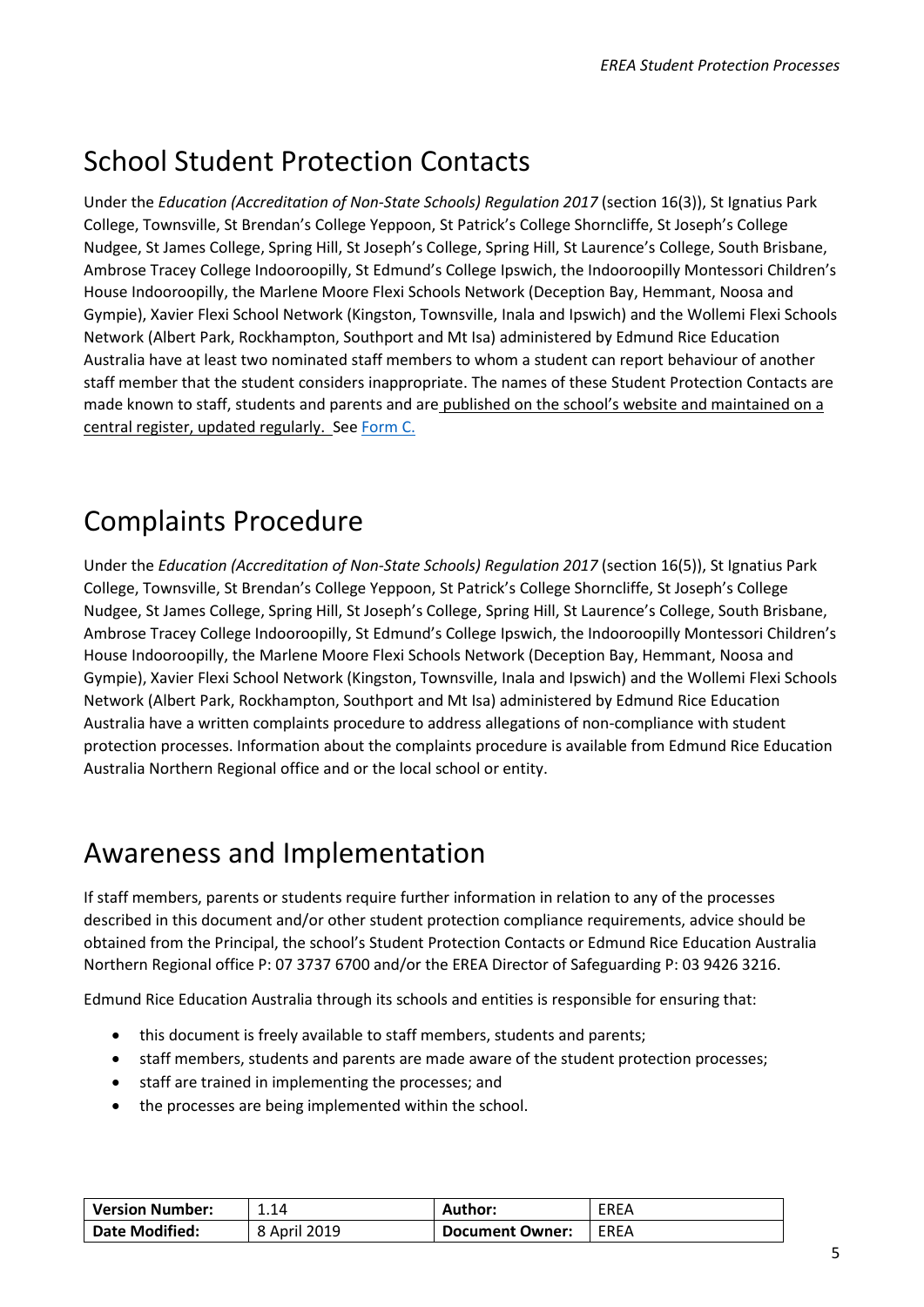This is achieved by:

Edmund Rice Education Australia through the local Principal or the entity leader, will meet these requirements listed above including:

- This document titled **Student Protection Processes for the Edmund Rice Education Australia Northern Regions (Queensland) Schools, Flexible Learning Centres and Indooroopilly Montessori Children's House** be available online via the school website and in hard copy at the school.
- Staff and volunteers at the point of induction will be made aware of the document **Student Protection Processes for the Edmund Rice Education Australia Northern Regions (Queensland) Schools, Flexible Learning Centres and Indooroopilly Montessori Children's House**.
- Students and parents are made aware of the student protection processes, at the point of enrolment and schools/entity website.
- All staff, College Board members and volunteers will complete the EREA online training within four weeks of starting their employment or engagement.
- All staff and volunteers are to complete the EREA online child protection training every two years.
- All staff annually are to receive professional development into the student protection processes.
- Schools/Entity are to report annually to their Boards as to how the processes are being implemented within the school, monitored and oversighted. The report needs to be minuted in the Board minutes.

**This document should be read in conjunction with th[e Student Protection Guidelines for the Edmund Rice](#page-36-0)  Education Australia [Northern Regions \(Queensland\) Schools, Flexible Learning Centres and Indooroopilly](#page-36-0)  [Montessori Children's House.](#page-36-0)**

| <b>Version Number:</b> | 1.14         | <b>Author:</b>         | EREA |
|------------------------|--------------|------------------------|------|
| <b>Date Modified:</b>  | 8 April 2019 | <b>Document Owner:</b> | EREA |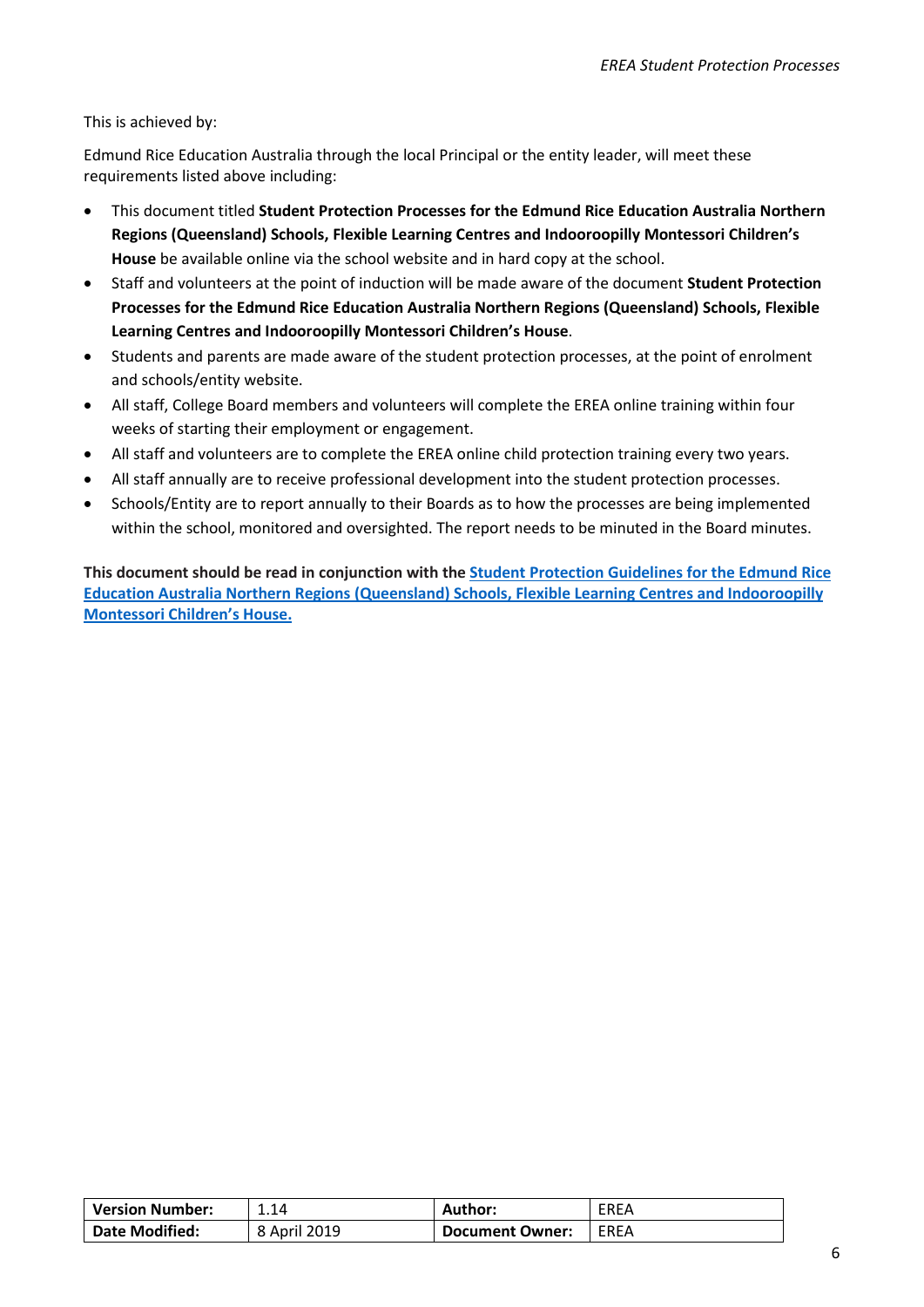# <span id="page-6-0"></span>1. Our responsibilities

Edmund Rice Education Australia is committed to creating and maintaining safe environments for students. A critical area of importance is how to respond to, and report abuse, harm and the behaviour of a staff member that a student considers is inappropriate. This document sets out the responsibilities for staff members in schools where they have a concern for the protection of a student, including addressing processes required by law:

- processes for how Edmund Rice Education Australia schools/entities will respond to harm, or allegations of harm, to students;
- a process for the reporting by a student to a stated staff member of behaviour of another staff member that the student considers is inappropriate;
- a process for how the information reported to the stated staff member must be dealt with by the stated staff member;
- a process for reporting sexual abuse or suspected sexual abuse in compliance with the *Education (General Provisions) Act 2006*, section 366; and a suspicion of likely sexual abuse in compliance with the *Education (General Provisions) Act 2006*, section 366A; and
- a process for reporting a reportable suspicion under the *Child Protection Act 1999*, section 13E.

These processes apply to all staff members employed by Edmund Rice Education Australia in the Northern Region –the State of Queensland.

# <span id="page-6-1"></span>2. Reporting Processes

This section of the processes sets out a summary of the actions that must be taken if a staff member has concerns or suspicions, or makes allegations about [abuse](#page-38-0) of, o[r harm](#page-42-0) to, a student or if there is a report of behaviour by a staff member that a student considers i[s inappropriate.](#page-50-0) Further detail around these key child protection concepts are contained within the Student Protection Guidelines.

In general terms the process for responding to and reporting student protection concerns is as follows:



| <b>Version Number:</b> | 1.14         | Author:                | <b>EREA</b> |
|------------------------|--------------|------------------------|-------------|
| <b>Date Modified:</b>  | 8 April 2019 | <b>Document Owner:</b> | <b>EREA</b> |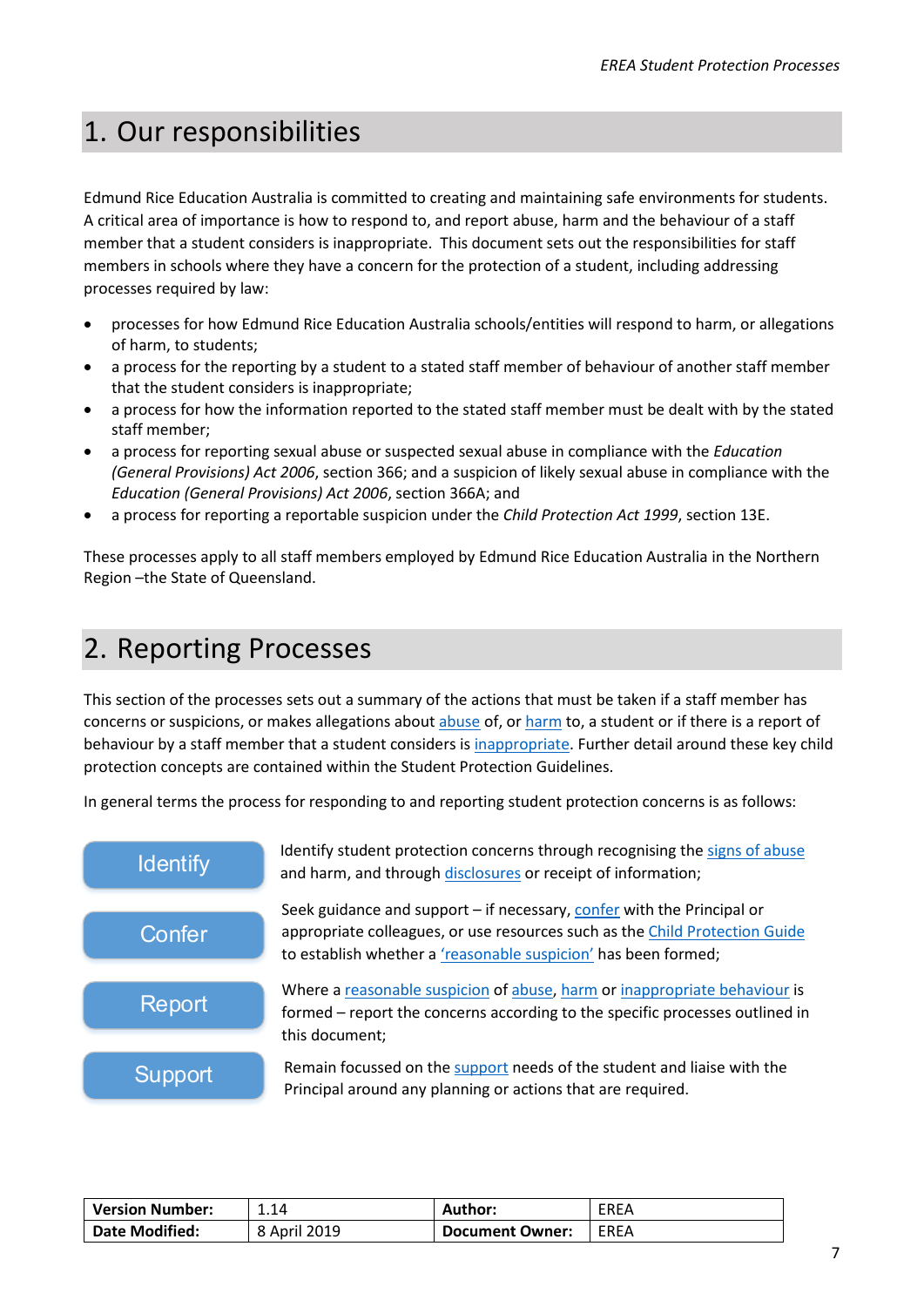#### <span id="page-7-2"></span><span id="page-7-0"></span> $2.1$  **Conferral with colleagues and accessing support**

Engaging in appropriate consultation processes is an important element of responding to concerns around the safety and well-being of students, in order that any decision making process is fully informed.

Staff members may confer with colleagues, for example the Principal or Student Protection Contacts, in order to establish whether the information to hand may constitute a reasonable suspicion of abuse, harm or inappropriate behaviour. This process is encouraged as a means of ensuring the best possible response to a student concern.

Confidentiality is an important element of conferral processes, where information sharing should be limited to appropriate persons and to the extent necessary to respond to the safety and well-being of a student and to give effect to the processes outlined in this document. The Student Protection Guidelines contain further detail aroun[d confidentiality and information sharing.](#page-48-0)

Again, the purpose of the conferral process is to assist a staff member in determining whether there is a reasonable suspicion of abuse, harm or inappropriate behaviour. A Principal, for example, may have additional information about a student or their family, not known by the staff member that:

- Provides greater context to the concerns identified by the staff member
- Changes the seriousness of the concerns, particularly as to whether harm to a student is "significant"
- Provides greater clarity around whether there is a parent able and willing to protect the student.

In addition to conferring with colleagues, a number of practical tools and resources exist to support staff members in their decision making, including the **[Queensland Child Protection Guide](https://www.communities.qld.gov.au/childsafety/partners/our-government-partners/queensland-child-protection-guide)** – an online decision support guide that has been developed to assist professionals to appropriately report or refer families to the Department of Child Safety, Youth and Women or other service providers in a timely manner.

The Queensland College of Teachers offers a range of professional standards resources that may assist in understanding and responding to inappropriate behaviour by a staff member.

Staff members can also access Edmund Rice Education Australia's Director of Safeguarding through the Regional Office on 07 3737 6700.

#### <span id="page-7-1"></span>**Requirement to report sexual abuse or likely sexual abuse to the Queensland Police Service**

In accordance with sections 366 and 366A of the *Education (General Provisions) Act 2006*, if [a staff member](#page-27-0) becomes aware or reasonably suspects in the course of the staff member's employment at the school that a student has been [sexually abused](#page-38-1) or is [likely to be sexually abused](#page-38-2) by another person, the staff member must immediately provide a written report using the **Student Protection Report - Form A** to the Principal or the Regional Director of Northern Region EREA.The Principal or the Regional Director of Northern Region EREA is required by law to immediately forward a copy of the **Student Protection Report - Form A** to the Queensland Police Service. See [Flowchart 1.](#page-31-0)

Where the first person is the Principal of the School, the Principal must immediately make a written report of the concerns directly to the Queensland Police Service and the Regional Director of Northern Region EREA using the **Student Protection Report - Form A.** See [Flowchart 2.](#page-32-0)

Where the reasonable suspicion of [sexual abuse](#page-38-1) o[r likely sexual abuse](#page-38-2) is against the **Principal**, the **Student Protection Report - Form A** must be submitted by the first person to the Regional Director of Northern

| <b>Version Number:</b> | 1.14         | Author:         | <b>EREA</b> |
|------------------------|--------------|-----------------|-------------|
| <b>Date Modified:</b>  | 8 April 2019 | Document Owner: | EREA        |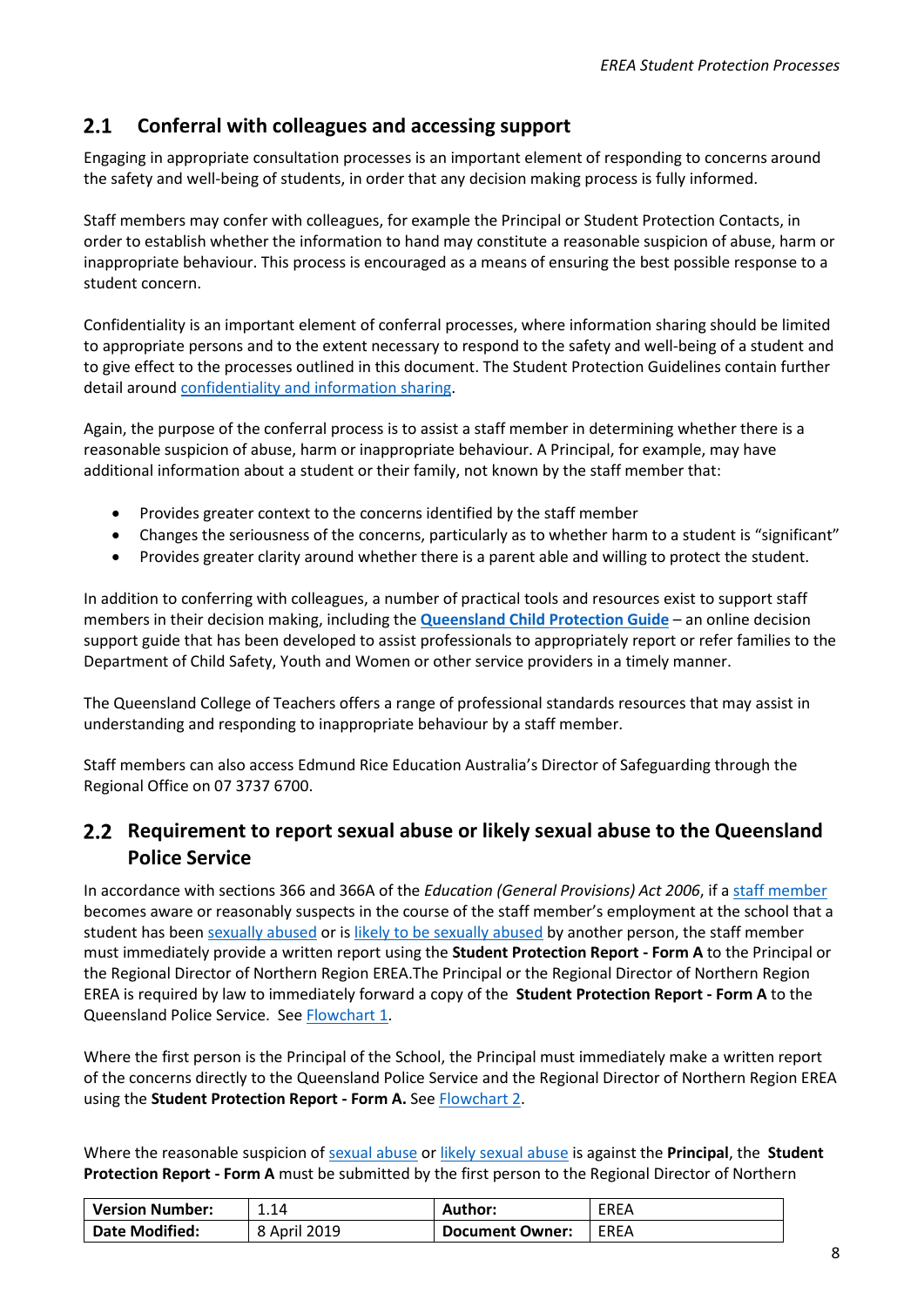Region EREA, who must immediately forward a copy of the **Student Protection Report - Form A** to the Queensland Police Service.

The Principal or Regional Director of Northern Region EREA must, as a matter of urgency, advise the first person that the report has been forwarded to Police. This advice should be in writing where possible.

**NOTE: If a reasonable suspicion of sexual abuse or likely sexual abuse is formed a report to the Queensland Police Service is to be made even if there is [a parent able and willing](#page-47-0) to protect the child from harm.**

Whilst the legislation relating to the mandatory reporting of sexual abuse and likely sexual abuse as outlined above relates only to students under 18 years of age, these processes extend the meaning to include students who are 18 years of age or above.

In addition, whilst the legislation limits the mandatory reporting of sexual abuse or likely sexual abuse of a student to reasonable suspicions formed in the course of the staff member's employment at the school, it is the policy of Edmund Rice Education Australia that all reasonable suspicions of sexual abuse or likely sexual abuse of students, regardless of when they are formed, are reported to Queensland Police in accordance with these processes.

#### <span id="page-8-0"></span>**Reporting significant harm or risk of significant harm to a student where there may not be a parent able and willing to protect the student from harm**

#### **Mandatory reporting responsibilities for approved teachers**

Approved teachers have a **mandatory reporting** obligation under section 13E of the *Child Protection Act 1999* to make a report to the Department of Child Safety, Youth and Women when a teacher forms a 'reportable suspicion' about a child.

A reportable suspicion is a **[reasonable suspicion](#page-45-0)**:

- that a child has suffered, is suffering, or is at an [unacceptable risk](#page-43-1) of suffering[, significant harm](#page-42-0) caused by **[physical abuse](#page-41-0)** or **[sexual abuse](#page-38-1)**; **and**
- there may not be a **[parent able and willing to protect](#page-47-0)** the child from the harm.

A teacher fulfils this mandatory reporting obligation by:

- Making a written report using the **Student Protection Report - Form A** to their Principal of the reportable suspicion (or if the allegation is against the Principal, to the Regional Director of Northern Region EREA) and as a matter of urgency receiving written confirmation from the Principal or the Regional Director of Northern Region EREA of the date and time that the report was submitted to the Department of Child Safety, Youth and Women; or
- Making a report directly to the Department of Child Safety, Youth and Women via the online [reporting form.](https://secure.communities.qld.gov.au/cbir/home/ChildSafety)

When the Principal or the Regional Director of Northern Region EREA receives a report, where a teacher has formed a 'reportable suspicion', they **must,** as a matter of urgency, forward the report to the Department of Child Safety, Youth and Women.

Where a Principal themselves forms a 'reportable suspicion', they must make a report directly to the Department of Child Safety, Youth and Women.

| <b>Version Number:</b> | 1.14         | Author:         | <b>EREA</b> |
|------------------------|--------------|-----------------|-------------|
| <b>Date Modified:</b>  | 8 April 2019 | Document Owner: | EREA        |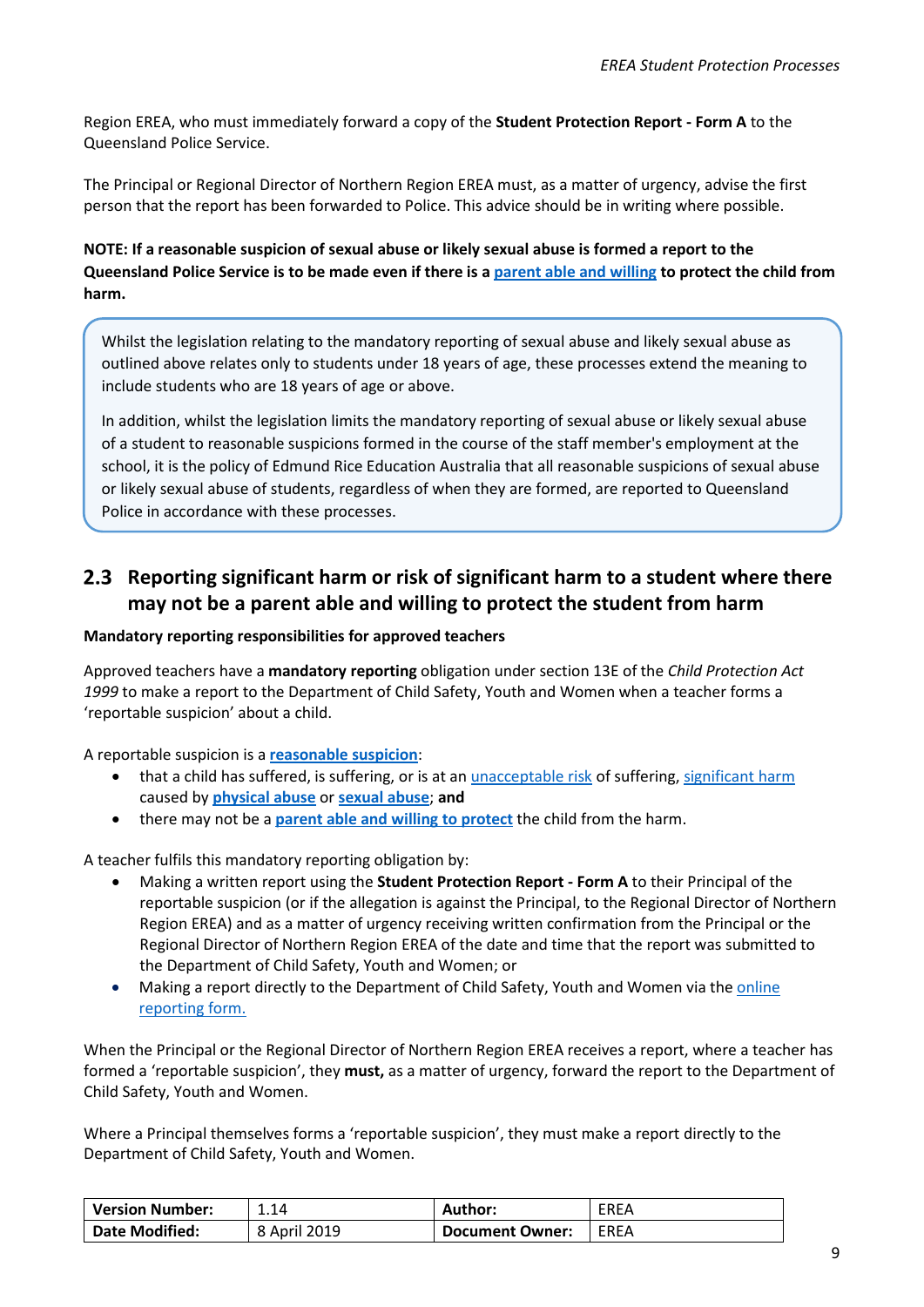Teachers are encouraged to make mandatory reports to the Department of Child Safety, Youth and Women through their Principal (as described above). However, if a teacher forms a 'reportable suspicion' about a student, the teacher **must** satisfy themselves, as a matter of urgency, that the Principal has provided a report to the Department of Child Safety, Youth and Women.

If the teacher does not reasonably suppose that the Principal has provided the report to the Department of Child Safety, Youth and Women, the teacher **must, as a matter of urgency,** make the report directly to the Department of Child Safety, Youth and Women. Teachers are encouraged to confer with Edmund Rice Education Australia's Child Protection Office on ph 3737 6700 for support in making the mandatory report themselves.

Again, the *Child Protection Act 1999* limits the mandatory reporting of reportable suspicions to those formed in the course of the teacher's engagement at the school. However, it is the policy of Edmund Rice Education Australia that all reasonable suspicions that student has suffered, is suffering or is at unacceptable risk of suffering significant harm and may not have a parent able and willing to protect them from the harm, regardless of when they are formed, are reported to the Department of Child Safety, Youth and Women in accordance with these processes.

Where [a staff member](#page-27-0) reasonably suspects a student has suffered, is suffering or is at [unacceptable risk](#page-43-1) of suffering [significant harm,](#page-42-0) due t[o sexual,](#page-38-1) [physical,](#page-41-0) [emotional/psychological](#page-41-1) abuse or [neglect](#page-42-1) a*nd may not have a [parent able and willing](#page-47-0) to protect the student from the harm*, then the staff member must make a written report of the concerns to the Principal using the **Student Protection Report - Form A**, who in turn must immediately forward the **Student Protection Report - Form A** to the Department of Child Safety, Youth and Women - Regional Intake Service. Se[e Flowchart 3.](#page-33-0)

Where the allegation is against the **Principal**, the staff member must submit the **Student Protection Report - Form A** to the Regional Director of Northern Region EREA who in turn must immediately forward the **Student Protection Report - Form A** to the Department of Child Safety, Youth and Women - Regional Intake Service.

The Principal or Regional Director of Northern Region EREA or delegate must, as a matter of urgency, advise the staff member that the report has been forwarded to the Department of Child Safety, Youth and Women. This advice should be in writing where possible.

Where a Principal themselves reasonably suspects a student has suffered, is suffering or is at unacceptable risk of suffering significant harm, due to sexual, physical, emotional/psychological abuse or neglect and may not have a parent able and willing to protect the student from the harm, they must make a report directly to the Department of Child Safety, Youth and Women.

**Copies of all student protection reports are also submitted to the Regional Director of Northern Region EREA and must also be recorded on the risk management system by the Principal.**

#### <span id="page-9-0"></span> $2.4$ **Requirement to respond to harm or allegations of harm to students**

In accordance with section 16 (1) of the *Education (Accreditation of Non-State Schools) Regulation 2017*, a school must have written processes to respond to harm or allegations of harm to a student. Therefore, in addition to the requirements outlined in sections 2.2 and 2.3 above, staff members must respond to any reasonable suspicion in accordance with the required processes that a child has suffered, is suffering or is at

| <b>Version Number:</b> | 1.14         | Author:                | <b>EREA</b> |
|------------------------|--------------|------------------------|-------------|
| <b>Date Modified:</b>  | 8 April 2019 | <b>Document Owner:</b> | EREA        |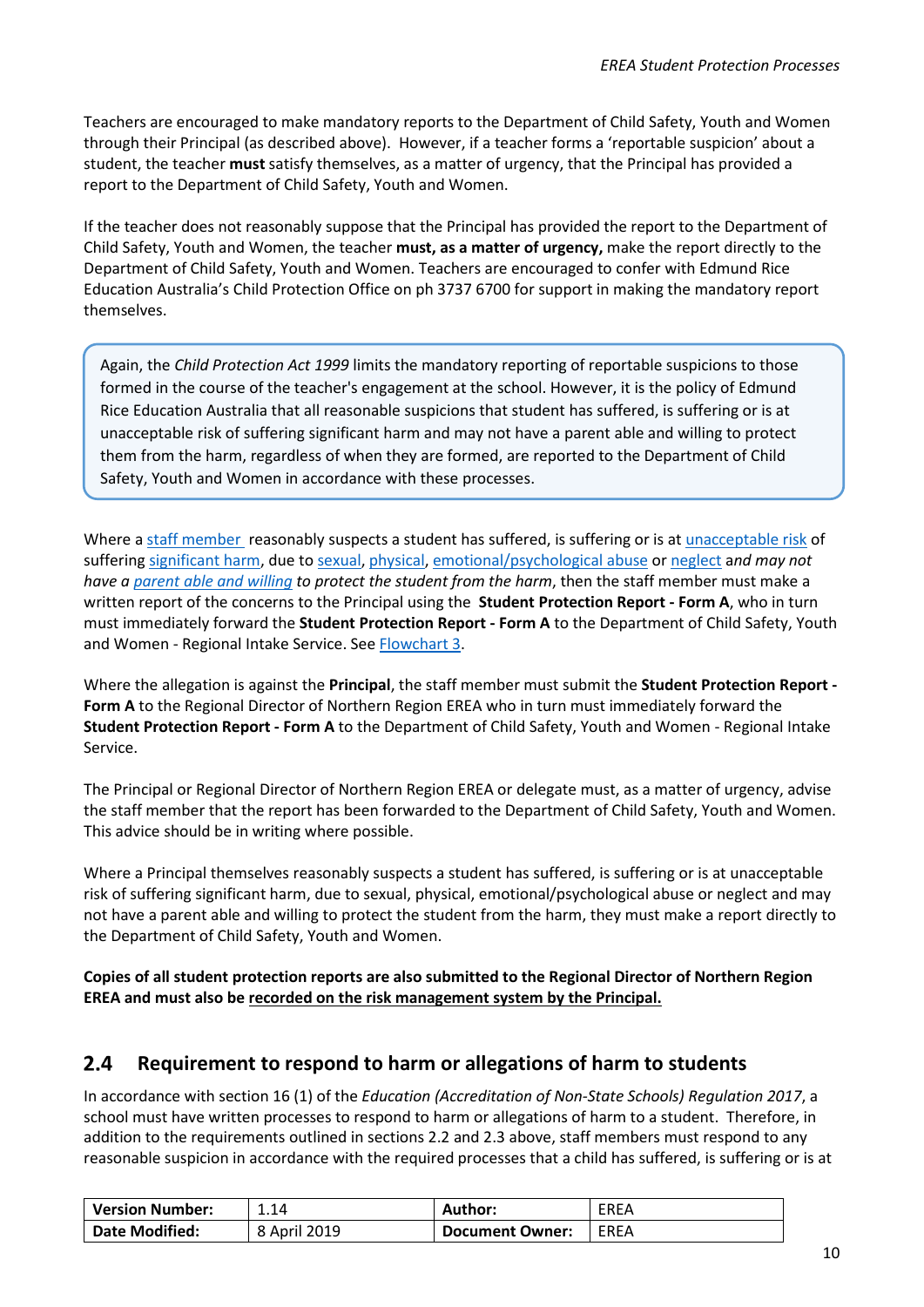unacceptable risk of suffering, significant harm caused by emotional abuse, neglect, self-harm, or harm caused by others - for example, by other students or by other persons in the community.

#### <span id="page-10-0"></span>**2.4.1 Harm or risk of harm to a student caused by self-harm**

Where a staff member forms a reasonable suspicion that a student has self-harmed or is at risk of self-harm, the first priority is the immediate safety of the student, and determining whether the self-injury or risk of self-injury is significant, for example an injury requiring medical attention. The priority in cases of significant self-harm is therefore meeting the immediate medical and psychological needs of the student, which may require the administration of first aid and/or immediate contact with emergency services or mental health services.

The staff member then raises the concern of self-harm with the Principal, and contact should be made with the student's parent/care-provider, unless doing so places the student at further risk of harm.

Where the staff member forms a reasonable suspicion that a student has suffered, is suffering or is at unacceptable risk of significant harm, as a result of self-harming behaviour AND may not have a parent able and willing to protect the student from harm, (for example refusing to support the student in accessing medical or psychological care), then a written report must be made in accordance with the reporting processes detailed in [section 2.3](#page-8-0) as a concern of neglect.

#### <span id="page-10-1"></span>**2.4.2 Harm or risk of harm to a student caused by another student**

Where a staff member forms a reasonable suspicion that a student has been harmed or is at risk of being harmed by another student, the first priority is the immediate safety of the student, which will include determining whether the effect on the student is significant, for example, an injury requiring medical attention.

Where there is a significant injury or immediate risk of significant injury to a student, the priority is meeting the medical and safety needs of the student, which may require the administration of first aid, immediate contact with emergency services and contacting the student's parent(s) or care-provider(s). Behaviour between students is managed in accordance with Edmund Rice Education Australia's written processes for the conduct of students, or relevant behaviour support guidelines. In cases where criminal offences have been alleged, for example the serious assault of a student by another student over the age of 10 years, parents and care-providers should be made aware of the option to pursue action through the Queensland Police Service. EREA Schools or entities will cooperate with any resulting investigation. Allegations of bullying behaviours, including online behaviours, are managed in accordance with individual School's bullying procedures.

Where a staff member forms a reasonable suspicion that a student has suffered, is suffering or is at unacceptable risk of significant harm, as a result of student to student behaviours AND may not have a parent able and willing to protect the student from harm, (for example an inability to provide supervision for the student), then a written report must be made in accordance with the reporting processes detailed in [section 2.3.](#page-8-0)

#### <span id="page-10-2"></span>**2.4.3 Responding to student sexual behaviour**

Sexual behaviours of various kinds may be evident in children, particularly in the early years. Some forms of sexual behaviour may be considered developmentally appropriate for the child's age and stage of development. Other behaviours may indicate that the child could have been exposed to inappropriate material or experiences (for example, reports of very young children knowing about and experimenting with oral sex). [Resources](https://www.communities.qld.gov.au/resources/childsafety/foster-care/training/documents/ppt-sexual-behaviours.pdf) such as those published by the Department of Child Safety, Youth and Women can assist in identifying age inappropriate sexual behaviour.

| <b>Version Number:</b> | 1.14         | Author:                | EREA        |
|------------------------|--------------|------------------------|-------------|
| <b>Date Modified:</b>  | 8 April 2019 | <b>Document Owner:</b> | <b>EREA</b> |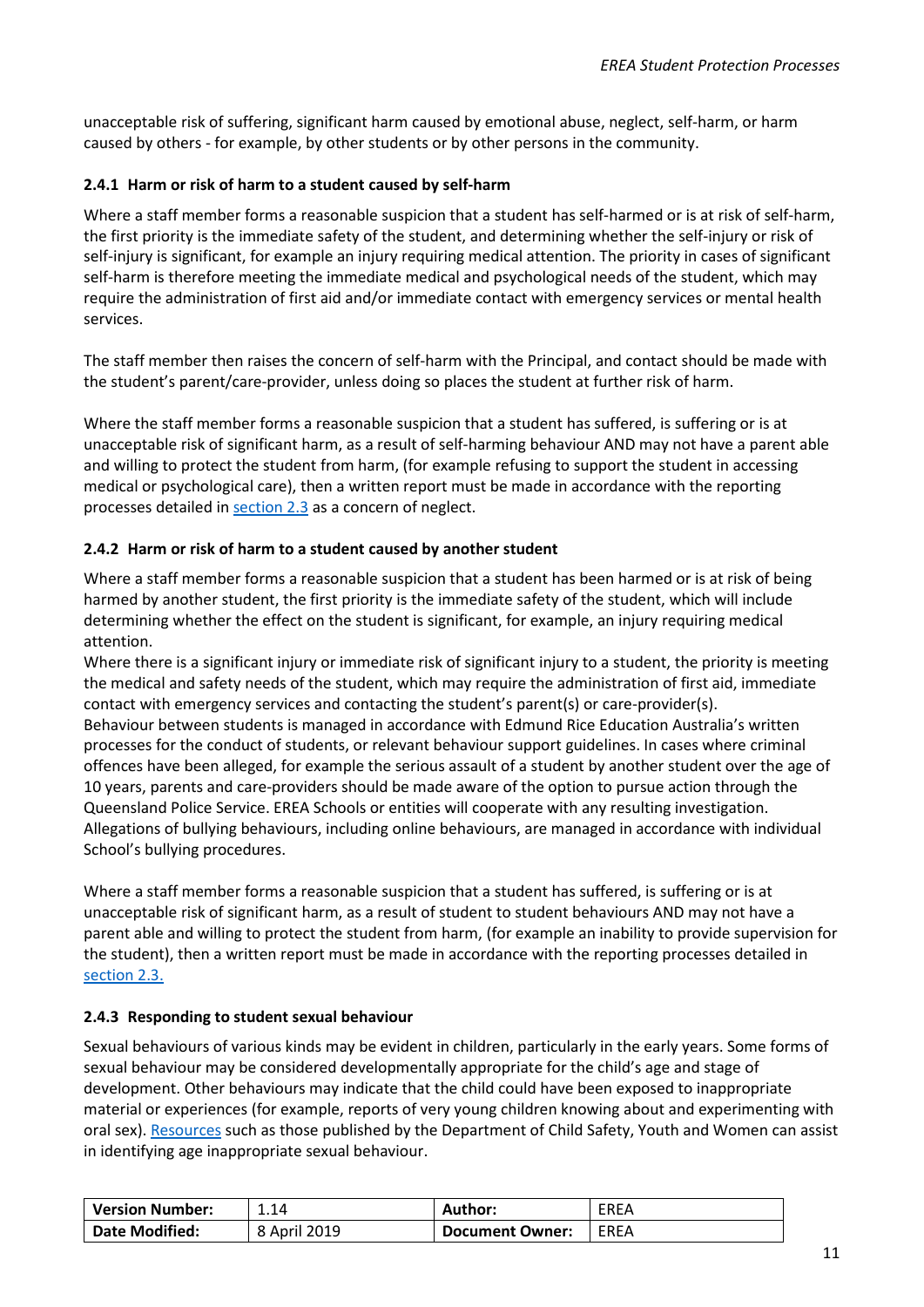Suspicion that a student has been sexually abused may also be formed in some circumstances where a student exhibits concerning sexual behaviour. In these circumstances, a report to the Queensland Police Service is required as outlined in [section](#page-7-1) 2.2 and an assessment of the requirement to report made under [section 2.3](#page-8-0) is also required.

#### <span id="page-11-0"></span>**2.4.4 Harm or risk of harm to a student caused by a person not associated with the school or family**

There may be some circumstances where a staff member becomes aware of a concern that a student has been harmed, or is at risk of harm, by a person not associated with the school or family. As with the broader responses to harm, consideration must first be given to whether the harm or risk of harm is significant and whether there is a parent able and willing to protect the student from harm.

In circumstances where there is a parent able and willing to protect the student from harm, then the parents must be notified of the concerns as soon as possible. Where there is not a parent able and willing to protect the student and there is a reasonable suspicion of significant harm or risk of harm, then the reporting process detailed i[n section 2.3](#page-8-0) must be followed.

Where the risk is immediate, for example the abduction of a student walking to school, then the Queensland Police Service must be contacted immediately.

#### <span id="page-11-1"></span> $2.5$  **Responding to concerns that do not meet the threshold for reporting**

A staff member may identify concerns regarding a student that ultimately do not form a reasonable suspicion of sexual abuse, likely sexual abuse or significant harm, however, indicate that without support or intervention a student and/or their family are at risk of entering the child protection system.

These concerns should be raised with the Principal, who may refer the student/and or their family to the appropriate service. This may include support options through the school, such as the School Counsellor, or to community based options such as Family and Child Connect.

The Student Protection Guidelines provide detail around the options that are available t[o support students](#page-49-0)  [and families.](#page-49-0)

#### <span id="page-11-2"></span>**Responding to allegations against staff members, including the Principal, and volunteers**

In accordance with section 16 (2) of the *Education (Accreditation of Non-State Schools) Regulation 2017,* a school must have a process for the reporting of staff behaviour that a student considers to be [inappropriate.](#page-50-0) 

Additionally, a school must have a process to respond to the reported staff inappropriate behaviour.

Therefore, if a staff member becomes aware of staff behaviour that a student considers to be inappropriate, the staff member must report this behaviour in accordance with the designated process without delay.

#### <span id="page-11-3"></span>**2.6.1 Allegations of sexual abuse or likely sexual abuse against a staff member, volunteer or other contracted group/Individual**

A staff member may form a reasonable suspicion that a student has been sexually abused or is likely to be sexually abused by a staff member or volunteer.

In these circumstances, the reporting processes detailed in [section 2.2](#page-7-1) must be followed. The processes detailed in sections 2.6.1.1 to 2.6.1.7 must then be followed.

| <b>Version Number:</b> | 1.14         | Author:         | <b>EREA</b> |
|------------------------|--------------|-----------------|-------------|
| <b>Date Modified:</b>  | 8 April 2019 | Document Owner: | EREA        |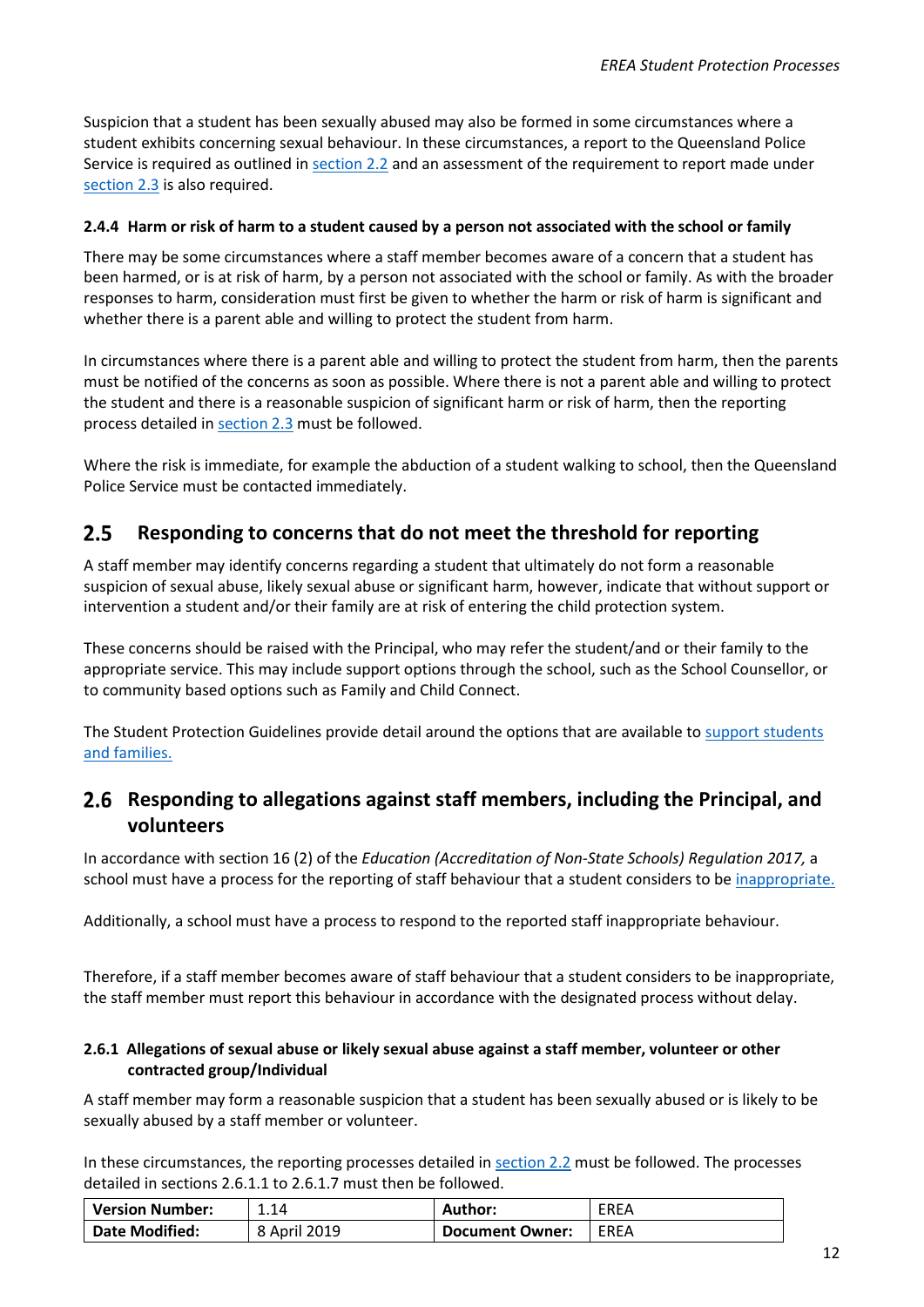#### <span id="page-12-0"></span>**2.6.1.1 Action to be taken subsequent to a student protection report concerning the conduct of a staff member, volunteer or contracted group/Individual**

#### <span id="page-12-1"></span>**2.6.1.2 Role of Edmund Rice Education Australia Northern Region Office staff**

When a report is submitted Queensland Police that relates to the behaviour of a staff member, other employee, volunteer or contracted group/individual, overall case management will be provided by a delegate appointed by the Regional Director of Northern Region EREA who will work in association with the Principal/Entity Director. It is important for the case manager to establish communication with the Officerin-Charge and/or the investigating officer within Queensland Police Service so that information may be shared as appropriate. This communication may be facilitated through the Principal/Entity Director. The EREA Director of Safeguarding is also available to provide assistance and support to students/children and staff in managing what can be complex issues.

Following the provision of the Student protection report to the Queensland Police Service, an investigation into the suspected abuse/harm should not be conducted by or on behalf of Edmund Rice Education Australia Northern Region until confirmation is received from the Queensland Police Service about the status of their enquiries. However, the Regional Director of Northern Region EREA (or delegate) will take immediate steps to ensure that a risk assessment is undertaken. As a result of the risk assessment, and following consultation with the Queensland Police Service regarding the timing of any proposed suspension, the staff member, other employee, volunteer or contracted group/individual may be suspended from his/her duties, or have his/her duties restricted. If the employee is not a staff member of Edmund Rice Education Australia Northern Region, the appropriate steps in this regard will be taken by Regional Director of Northern Region EREA (or delegate) in association with the person's employer.

After discussions with the Queensland Police Service and upon their advice, Regional Director of Northern Region EREA or delegate will inform the parent(s) or carer(s) of the student/s – child/ren involved, that a Student protection report has been made in relation to suspected abuse/harm of the student/child by a staff member, other employee, volunteer or contracted group/individual. Appropriate confidentiality of the matter will be discussed.

The Regional Director of Northern Region EREA will keep a copy of the Student protection report in a confidential file. The Regional Director of Northern Region EREA (or delegate) will establish liaison with the Queensland Police Service to assist in the management of the issue.

#### **Upon the commencement of any investigation by Edmund Rice Education Australia Northern Region into an allegation of harm of a student/child by a registered teacher, the Regional Director of Northern Region EREA (or delegate) will make a written notification to the Queensland College of Teachers.**

If the Student protection report concerns the behaviour of a staff member or volunteer who is a cleric or member of a religious order, or who was a cleric or member of a religious order at the time of the alleged behaviour, the Regional Director of Northern Region EREA (or delegate), after discussion with the Queensland Police Service and on their advice, will ensure that the relevant church authority is informed without delay. The Regional Director of Northern Region EREA will inform the Director of the Office of Professional Standards (Qld) (*Towards Healing)* as soon as practicable.

#### <span id="page-12-2"></span>**2.6.1.3 Notifying the staff member, volunteer or contracted group/individual**

The Regional Director of Northern Region EREA (or delegate) will seek advice from the Queensland Police Service as to when the staff member, volunteer or contracted group/individual should be informed of

| <b>Version Number:</b> | 1.14         | Author:                | <b>EREA</b> |
|------------------------|--------------|------------------------|-------------|
| <b>Date Modified:</b>  | 8 April 2019 | <b>Document Owner:</b> | EREA        |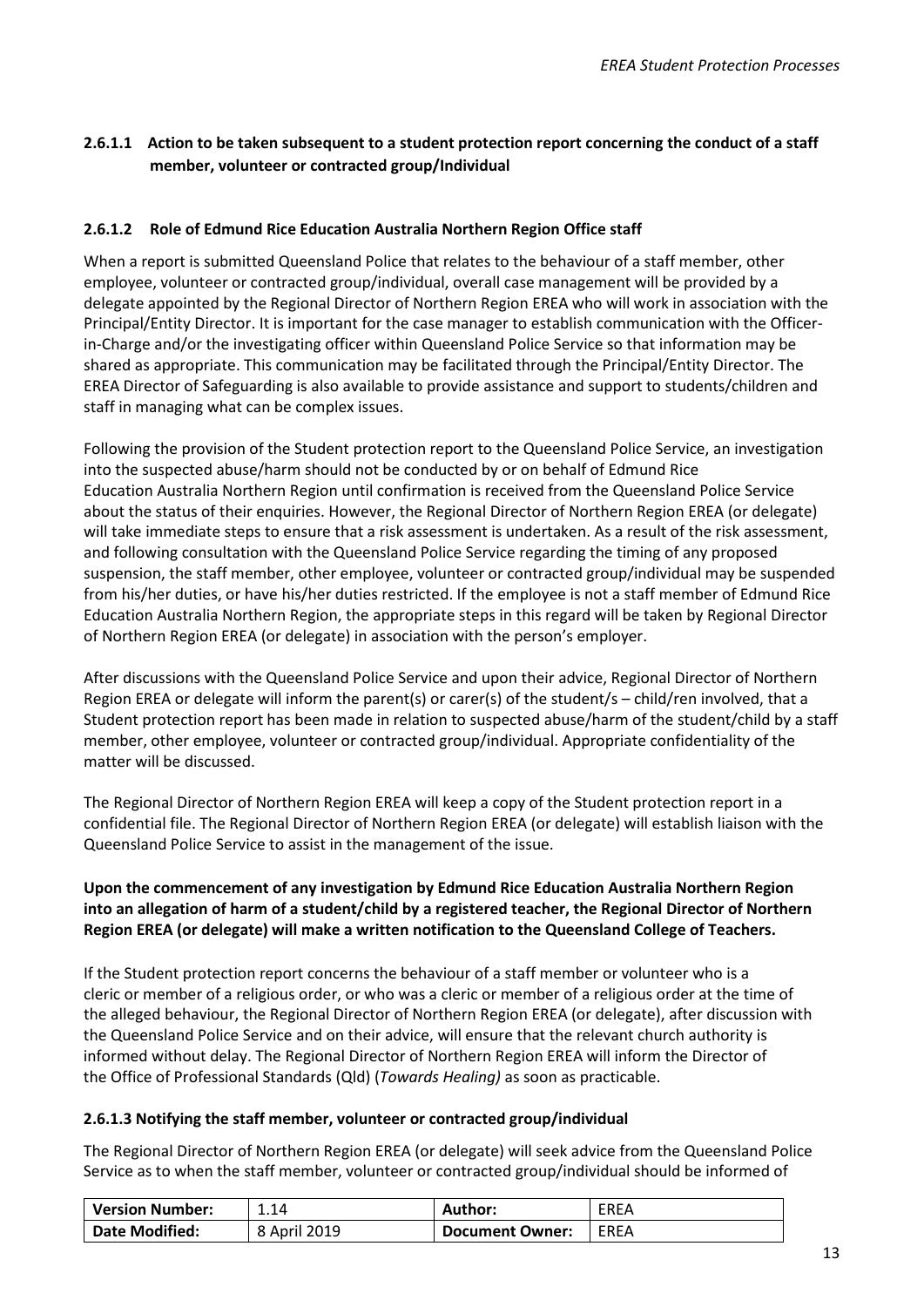the allegation. As soon as it is deemed appropriate to inform the staff member, volunteer or contracted group/individual, a meeting will be held between the staff member, volunteer or contracted group/individual and the Regional Director of Northern Region EREA (or delegate). The staff member, volunteer or contracted group/individual will be advised that he/she can have a support person at this meeting. At the meeting, the staff member, volunteer or contracted group/individual will be informed that a suspicion of harm or abuse/unacceptable risk of abuse has been reported about him/her and whether this information has been reported to the Queensland Police Service. The requirement for the staff member, volunteer or contracted group/individual to observe confidentiality will also be advised. He/she will also be given the details of a nominated person to contact who will be available to provide information regarding the processes being undertaken and to facilitate the accessing of other support. The information communicated verbally at the meeting will also be provided in writing. The staff member will be reminded that he/she may access the confidential counselling services available through the Employee Assistance Program. If the employee is not a staff member of Edmund Rice Education Australia Northern Region, the appropriate steps in this regard will be taken in association with that person's employer.

#### <span id="page-13-0"></span>**2.6.1.4 Suspension from duties**

If as a result of a risk assessment it is decided that the staff member should be suspended from his/her duties, or have their duties restricted, the Queensland Police Service should be consulted to ensure that the timing and circumstances of the person being informed of this does not unnecessarily interfere with Queensland Police Service inquiries. Decisions regarding suspension will be made with the rights of an employee being balanced with the best interests of the student/child, however, the welfare and best interests of any students/children involved will be paramount.

The staff member concerned will be informed of the decision to suspend or restrict his/her duties. The basis for this decision will be provided to the staff member in writing following the meeting at which this information has been communicated verbally. He/she will also be given the details of a nominated person to contact who will be available to provide information regarding the processes being undertaken and to facilitate the accessing of other support.

In the case of a staff member being named as the cause of concern in a Student protection report he/she will be reminded that he/she may access the free confidential counselling services available through the Employee Assistance Program.

A staff member will normally continue on full pay during the suspension period unless disqualified or prevented from performing his/her duties by an external authority. The Regional Director of Northern Region EREA (or delegate) will discuss with the person what statement, if any, will be made to staff and or the school/entity/community concerning his/her absence from school/entity. The contents of any such statement may be limited by legislation.

If the employee is not a staff member of Edmund Rice Education Australia Northern Region, the appropriate steps will be taken in association with that person's employer in this regard.

#### <span id="page-13-1"></span>**2.6.1.5 Pastoral care and support**

Pastoral care and support will be offered to the student/child and his/her family, to the staff member, employee or volunteer against whom the allegation has been made, and any others involved. The welfare and best interests of any students/children involved will be paramount and advice will be sought from the Regional Director of Northern Region EREA about appropriate support for the student/child and his/her family.

After a matter relating to the behaviour of a staff member, volunteer or contracted group/individual is

| <b>Version Number:</b> | 1.14         | <b>Author:</b>  | EREA |
|------------------------|--------------|-----------------|------|
| Date Modified:         | 8 April 2019 | Document Owner: | EREA |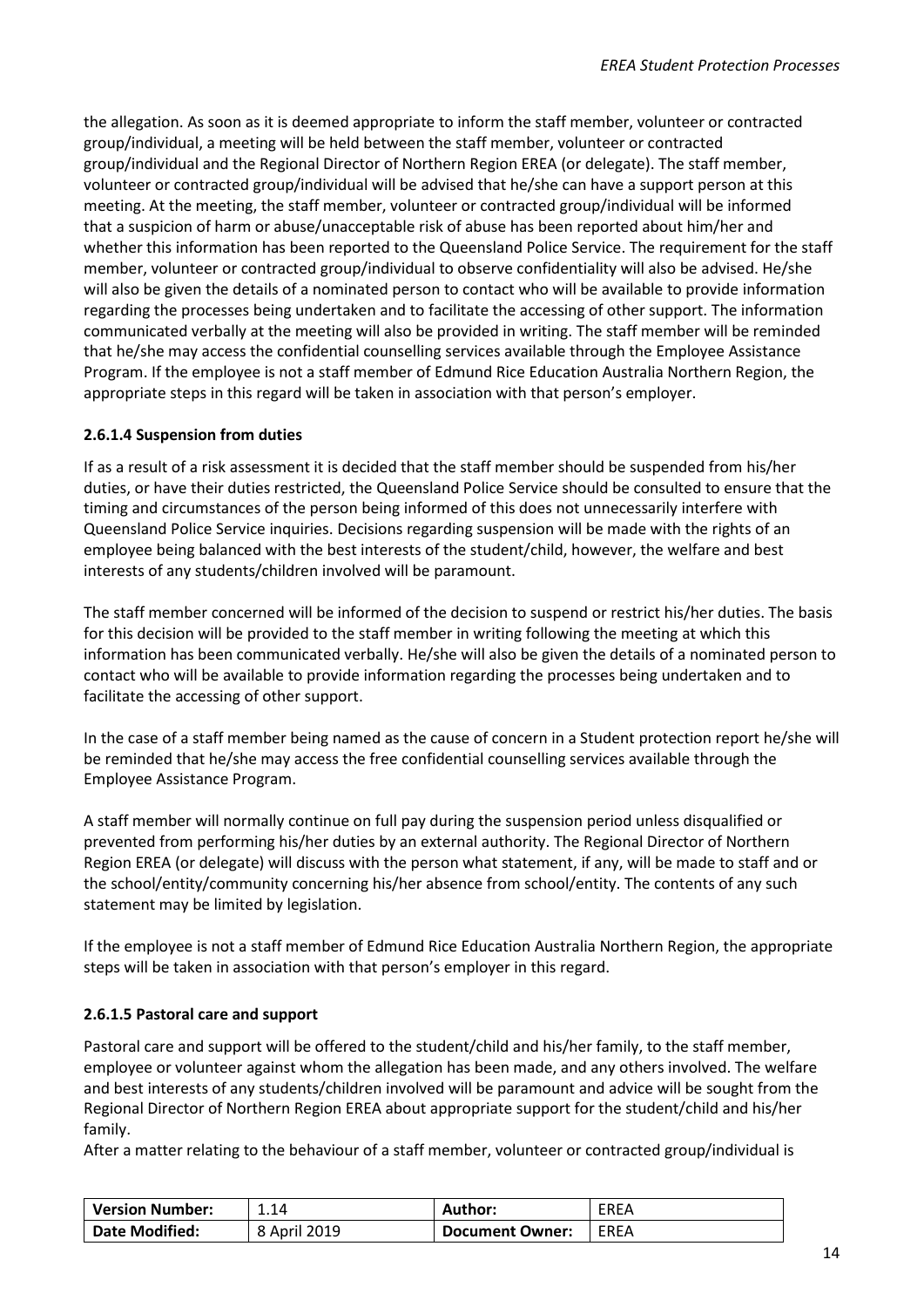reported to the Queensland Police Service there can be one of two outcomes. These can be summarised as follows:

- Conviction of a criminal offence; or
- No conviction. (Queensland Police Service may decide not to investigate, to discontinue an investigation or not to lay a charge following an investigation, a prosecution may not go ahead following a charge having been laid, or a matter may go to court but not result in a conviction).

In addition to the scenarios set out above, EREA Northern Region may become aware that a staff member, volunteer, contracted group/individual has been under investigation or has been prosecuted for an offence against a student/child in circumstances where a student protection report has not been made by an EREA Northern Region staff member.

The procedure below will be followed for the scenarios set out above. Where the matter involves a volunteer or contracted group/individual who is not a staff member of Edmund Rice Education Australia Northern Region, action will be taken, with the relevant employer if necessary, to deal with the matter in a manner that is consistent with the procedures outlined in this document as they apply to an employee of EREA Northern Region.

Where the staff member, employee or volunteer concerned is a cleric or member of a religious order, or was a cleric or member of a religious order at the time of the alleged behaviour the Regional Director of Northern Region EREA will ensure that the relevant church authority is informed without delay and this action documented. The Regional Director of Northern Region EREA will also inform the Director of the Office of Professional Standards Qld (*Towards Healing)* as soon as practicable.

#### <span id="page-14-0"></span>**2.6.1.6 Conviction**

If a current staff member or volunteer is convicted in a court of law for an offence against a student/child that is deemed to be an act of serious professional misconduct, then the Executive Director, Edmund Rice Education Australia, will proceed to dismiss the staff member or volunteer. The Executive Director, Edmund Rice Education Australia, (or delegate) will document the outcome of the court proceedings in the formal communication regarding the termination of the staff member's or volunteer's employment.

If the staff member or volunteer who is convicted is a teacher, the Executive Director, Edmund Rice Education Australia, (or delegate) will inform the Queensland College of Teachers in writing of the conviction.

If the conviction is for a charge that is deemed to be less than serious misconduct but is contrary to the EREA *Code of Conduct,* then the Executive Director, Edmund Rice Education Australia, will proceed to take disciplinary action against the staff member or volunteer.

The pastoral care of student/s and staff will be monitored and support offered.

#### <span id="page-14-1"></span>**2.6.1.7 No conviction**

The future of a court to record a conviction against the staff member, volunteer or contracted group/individual against whom a charge has been laid or a decision by the Queensland Police Service not to charge or prosecute, does not necessarily mean that the allegation was unwarranted and that the staff member, volunteer or contracted group/individual has no case to answer as a staff member, volunteer or contracted group/volunteer within an EREA Northern Region school/entity. The fact that a staff member, volunteer or contracted group/individual has been found 'not guilty' of an offence does not automatically mean that a matter has been closed.

| <b>Version Number:</b> | 1.14         | Author:                | <b>EREA</b> |
|------------------------|--------------|------------------------|-------------|
| <b>Date Modified:</b>  | 8 April 2019 | <b>Document Owner:</b> | EREA        |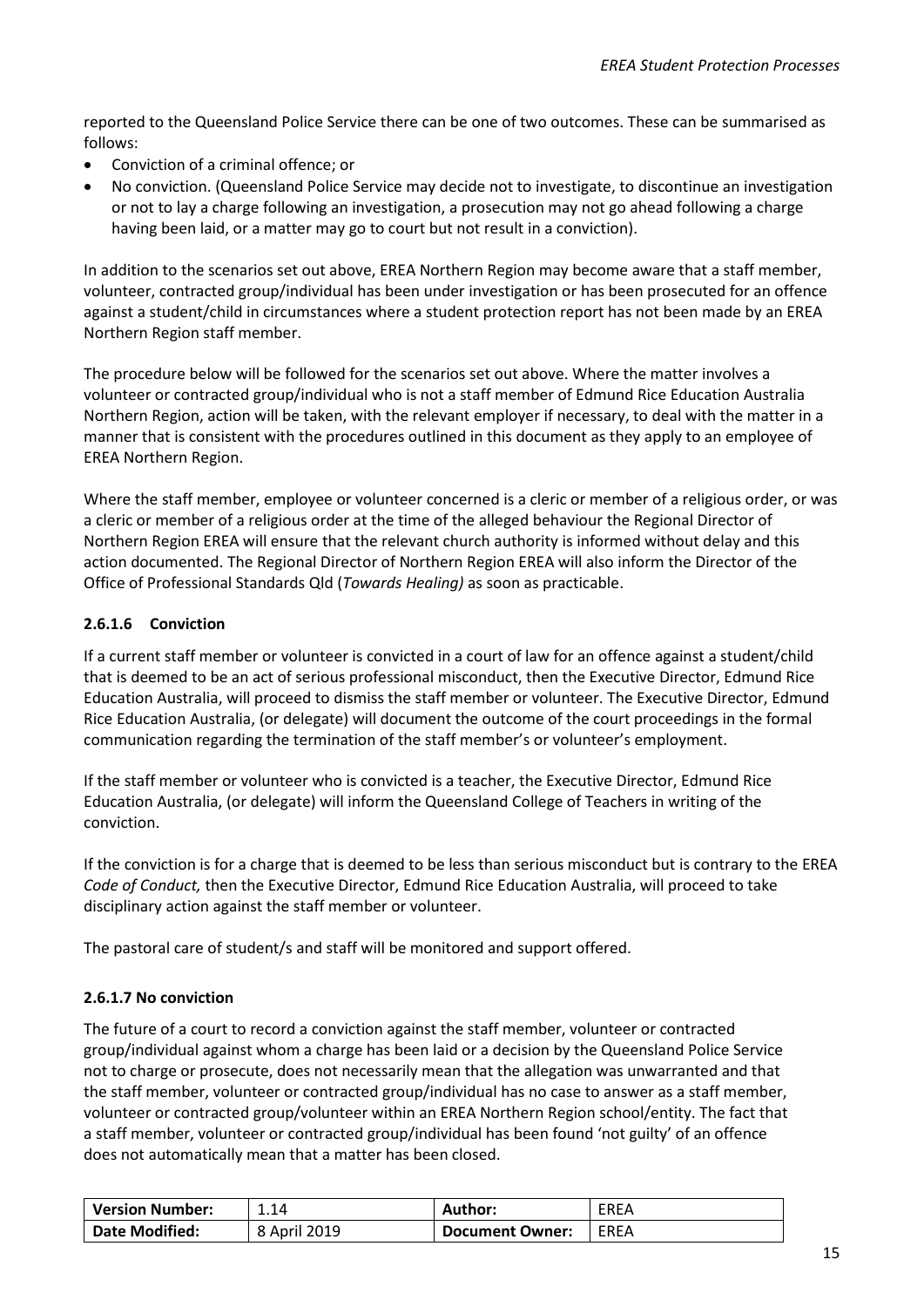The standard of proof required for disciplinary action within the employer-employee relationship is '*on the balance of probabilities',* rather than the criminal standard of '*beyond reasonable doubt'.* In addition, a serious breach of the EREA *Code of Conduct* may not be a criminal offence. For this reason, the matter concerned must still be appropriately dealt with by EREA as a disciplinary matter.

A level 2 intervention process, as detailed in section 2.8, will be implemented in the situation where the outcome of a mandatory student protection report to either the Queensland Police Service or the Department of Child Safety in relation to a staff member is finalised by the relevant State Authority with no further investigation or action being taken on their part.

When EREA Northern Region becomes aware that a Queensland Police Service investigation or prosecution will not proceed, that a person has not been found guilty of an offense with which they have been charged or that a conviction has not been recorded, a risk assessment will be carried out by the Regional Director of Northern Region EREA and a recommendation will be made to the Executive Director, Edmund Rice Education Australia, in relation to the staff member's employment. Documents on the public record as a result of court proceedings, and/or materials made available as a result of a Queensland Police Service investigation may be considered as part of any investigation conducted by or on behalf of Edmund Rice Education Australia Northern Region.

#### <span id="page-15-0"></span>**2.6.2 Allegations of sexual abuse or likely sexual abuse against a Principal**

A staff member may form a reasonable suspicion that a student has been sexually abused or is likely to be sexually abused by the school Principal.

In these circumstances, the reporting processes detailed in [section 2.2](#page-7-1) must be followed and the report from the staff member must be made to the Regional Director of Northern Region EREA, not the Principal.

The processes detailed in section 2.6.1.1 to 2.6.1.7 must then be followed.

#### **IMPORTANT NOTE: Sexual Activity between staff members and students**

**The involvement of any staff member or volunteer within a school in sexual activity with, or sexual exploitation of, a student attending that school is always to be regarded as sexual abuse.**

#### <span id="page-15-1"></span>**2.6.3 Allegations of harm against a staff member, volunteer or contracted groups/individual**

A staff member may form a reasonable suspicion that a staff member, volunteer or other contracted group/individual has harmed a student. In these circumstances, follow processes detailed in Section 2.3 when there may be **no** parent willing and able to protect the student. In these circumstances, staff members should use the **Student Protection Report - Form A** and follow the processes outlined in Section 2.3.

Where there **is** a parent willing and able to protect the student, these allegations are reported and dealt with in accordance with Level 2 intervention processes detailed in Section 2.8. The staff member **must**  report the matter to the Principal/Entity Director or another Student/Child Protection Contact and complete a Part A (Record of Concern) of the Student Protection Report – Form A and submit it to the Principal/Entity Director.

If the student/child has experienced significant physical harm, (for example, bruises and nonaccidental injuries), the Principal/Entity Director **must** inform the parents that they may notify the Queensland Police Service of the assault. The Principal/Entity Director **must** make a record of this discussion and keep it in a

| <b>Version Number:</b> | 1.14         | <b>Author:</b>         | EREA |
|------------------------|--------------|------------------------|------|
| Date Modified:         | 8 April 2019 | <b>Document Owner:</b> | EREA |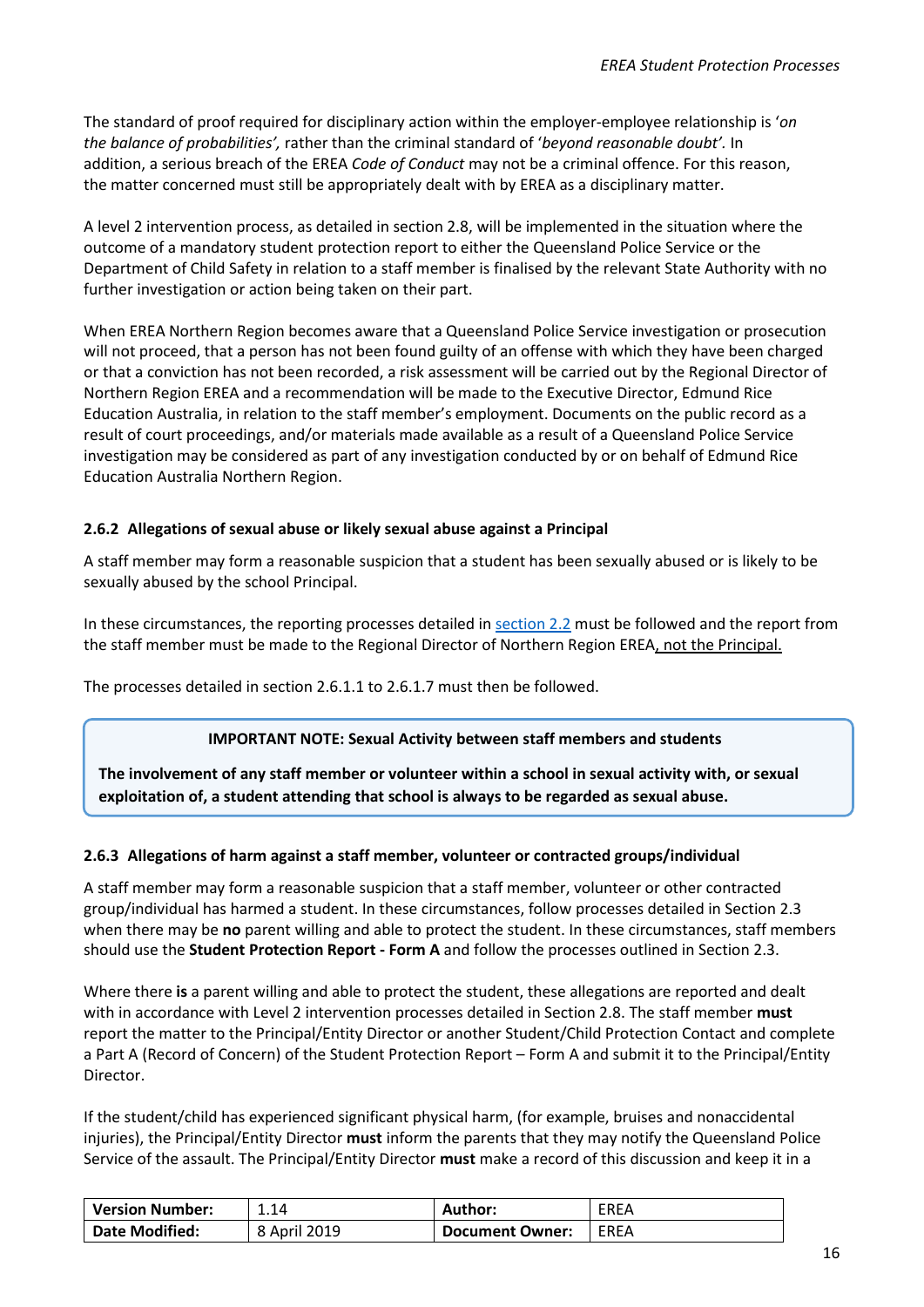confidential file at the school/entity. Depending on the circumstances, the Regional Director of Northern Region EREA (or delegate) may make a report to the Queensland Police Service.

#### <span id="page-16-0"></span>**2.6.4 Allegations of harm against a Principal**

A staff member may form a reasonable suspicion that a Principal has harmed a student. In these circumstances, follow processes detailed in Section 2.3 when there may be **no** parent willing and able to protect the student. In these circumstances, staff members should use the **Student Protection Report - Form A** and follow the processes outlined in Section 2.3.

Where there **is** a parent willing and able to protect the student, these allegations are reported and dealt with in accordance with Level 2 intervention processes detailed in Section 2.8. The staff member **must**  report the matter to the Regional Director of Northern Region EREA and complete Part A (Record of Concern) of the Student Protection Report - Form A and submit it to the Regional Director of Northern Region EREA.

If the student/child has experienced significant physical harm, (for example, bruises and nonaccidental injuries), the Regional Director of Northern Region EREA **must** inform the parents that they may notify the Queensland Police Service of the assault. The Regional Director of Northern Region EREA **must** make a record of this discussion and keep it in a confidential file at the school/entity.

Depending on the circumstances, the Regional Director of Northern Region EREA (or delegate) may make a report to the Queensland Police Service.

#### <span id="page-16-4"></span><span id="page-16-1"></span>**2.6.5 Allegations of inappropriate behaviour against a staff member, volunteer or contracted group/individual**

A staff member who:

- reasonably suspects inappropriate behaviour by a staff member towards a student/child, which does NOT involve sexual abuse or likely sexual abuse; or
- becomes aware of a complaint or report in relation to behaviour by a staff member towards a student/child that a student/child (or a student's/child's parent or another person) considers to be inappropriate, but which does NOT involve sexual abuse or likely sexual abuse, **must** report the matter to the Principal/Entity Director or another Student/Child Protection Contact and complete Part A (Record of Concern) of the Student Protection Report - Form A and submit it to the Principal/Entity Director. If the report is about the Principal/Entity Director, Part A (Record of Concern) of the Student Protection Report - Form A **must** be submitted to the Regional Director of Northern Region EREA.

#### <span id="page-16-2"></span>**2.6.5.1 Student Protection Contact (SPC)**

If a concern is reported to a Student Protection Contact other than the Principal/Entity Director, the Student/Child Protection Contact **must** submit Part A (Record of Concern) of the Student Protection Report - Form A to the Principal/Entity Director without delay, unless the report of inappropriate behaviour is made against the Principal/Entity Director, in which case the Student/Child Protection Contact **must**  submit Part A (Record of Concern) of the Student Protection Report - Form A to the Regional Director of Northern Region EREA.

#### <span id="page-16-3"></span>**2.6.5.2 Principal/Entity Director – Regional Director of Northern Region EREA**

A Principal/Entity Director or Regional Director of Northern Region EREA who:

• reasonably suspects inappropriate behaviour of a staff member/Principal/Entity Director towards a student/child, which does **NOT** involve sexual abuse/likely sexual abuse; or

| <b>Version Number:</b> | 1.14         | Author:                | EREA |
|------------------------|--------------|------------------------|------|
| <b>Date Modified:</b>  | 8 April 2019 | <b>Document Owner:</b> | EREA |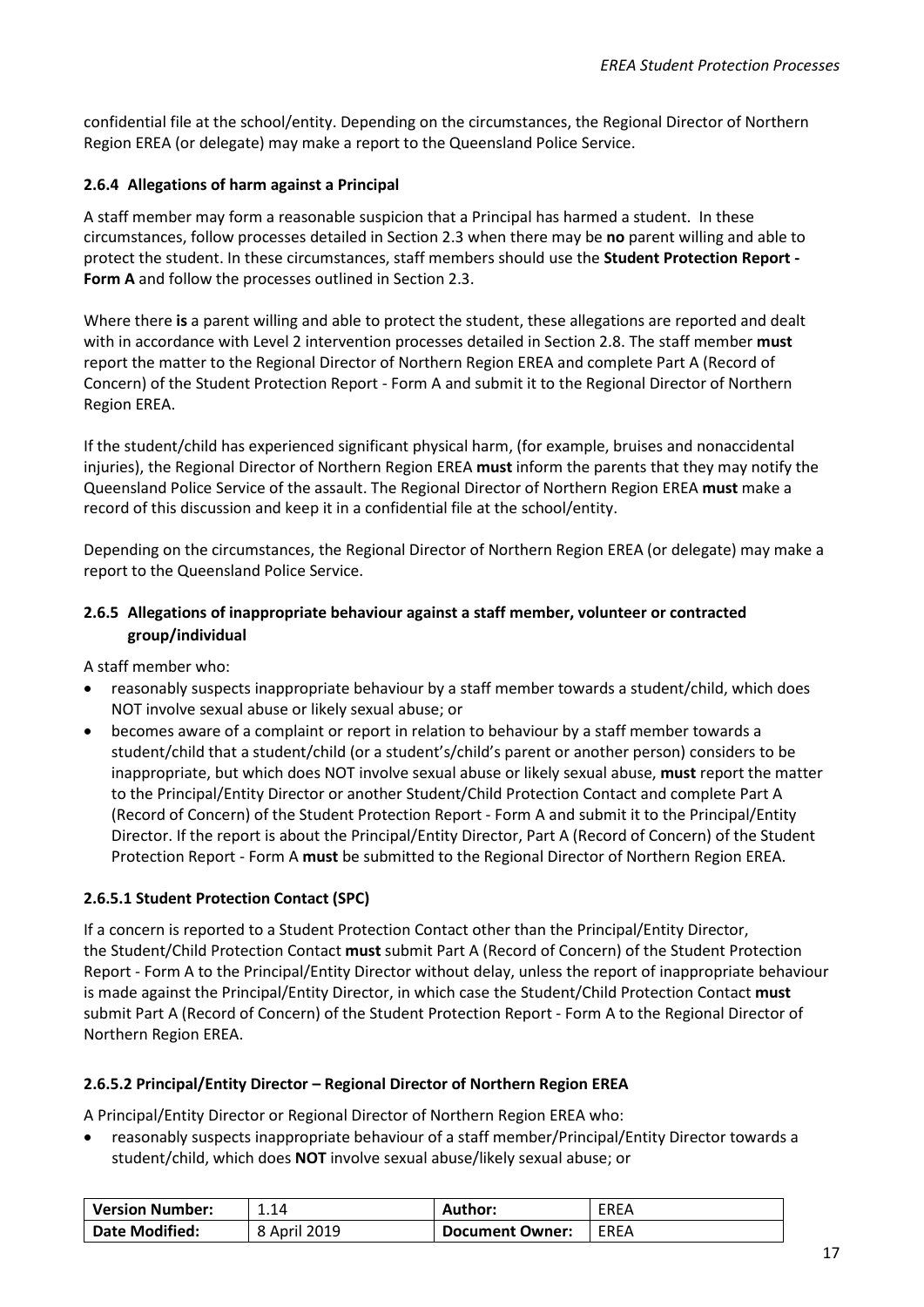• becomes aware of a complaint or report in relation to a staff member's/Principal's/Entity Director's alleged behaviour towards a student/child that a student/child (or a student's/child's parent) considers to be inappropriate but which does **NOT** involve sexual abuse/likely sexual abuse, **must** take action in relation to the matter and document it in accordance with the following requirements for a **Level 1** or **Level 2** intervention as detailed in sections 2.7 and 2.8.

In some circumstances a **Level 2** intervention will also require a Student protection report to the Department of Child Safety under **section 2.3** of these processes (if the student has suffered, is suffering or is at unacceptable risk of suffering significant harm and there may not be a parent able and willing to protect the student from harm). Additionally, if the staff member's alleged behaviour results in significant physical harm to a student/child a Student protection report to the Queensland Police Service may be required to be made. The Principal/Entity Director will be advised by Regional Director of Northern Region EREA if these actions are required following the submission of the **Level 2** intervention request to the Regional Director of Northern Region EREA.

#### <span id="page-17-0"></span>**2.6.6 Allegations of inappropriate behaviour against a Principal**

A staff member may form a reasonable suspicion that a Principal has behaved inappropriately towards a student. In these circumstances, the staff member **must** report the matter to the Regional Director of Northern Region EREA and complete submit Part A (Record of Concern) of the Student Protection Report - Form A and submit it to the Regional Director of Northern Region EREA. The processes detailed in section 2.7 and 2.8 are then followed as applicable.

#### <span id="page-17-1"></span>**Dealing with inappropriate behaviour**

#### <span id="page-17-2"></span>**2.7.1 Intervention and reporting levels**

There are two intervention levels that may be used when responding to alleged inappropriate behaviour by a staff member towards a student/child:

Level 1 – Reports of minor inappropriate behaviour; or

Level 2 – Reports of repeated serious\* or more complex inappropriate behaviour (which does **NOT** involve sexual abuse/likely sexual abuse which is reportable under **section 2.2** of this document).

The Principal/Entity Director (or Regional Director of Northern Region EREA where the report is against the Principal/Entity Director) will determine as quickly as possible the level of response required (Level 1 or Level 2 as detailed below) and action the appropriate procedures to be followed. Guidance on determining the appropriate response can be obtained from the Regional Director of Northern Region EREA. The EREA Student Protection Officer can assist the Regional Director of Northern Region EREA when required.

#### <span id="page-17-3"></span>**2.7.2 Level 1 intervention – situations that constitute minor inappropriate behaviour**

A level 1 Intervention relates to reports of minor inappropriate behaviour by a staff member. A typical incident covered by Level 1 intervention could include a one-off report of minor inappropriate behaviour by a staff member.

Level 1 incidents relate to reports that, if substantiated, may constitute a minor breach of the EREA *Code of Conduct.* When reports relate to repeated or multiple minor breaches reported at the same time, they may need to be actioned differently as explained in **section 2.8** of this document.

A Level 1 Intervention **must not** be undertaken if there is a report or reasonable suspicion of significant harm/unacceptable risk of significant harm of a student/child caused by a staff member. A Level 2 Intervention **must be requested** in these circumstances (and in some cases, a student protection report may also be required to be made to the Department of Child Safety, Youth and Women if there may not be a

| <b>Version Number:</b> | 1.14         | Author:                | <b>EREA</b> |
|------------------------|--------------|------------------------|-------------|
| <b>Date Modified:</b>  | 8 April 2019 | <b>Document Owner:</b> | EREA        |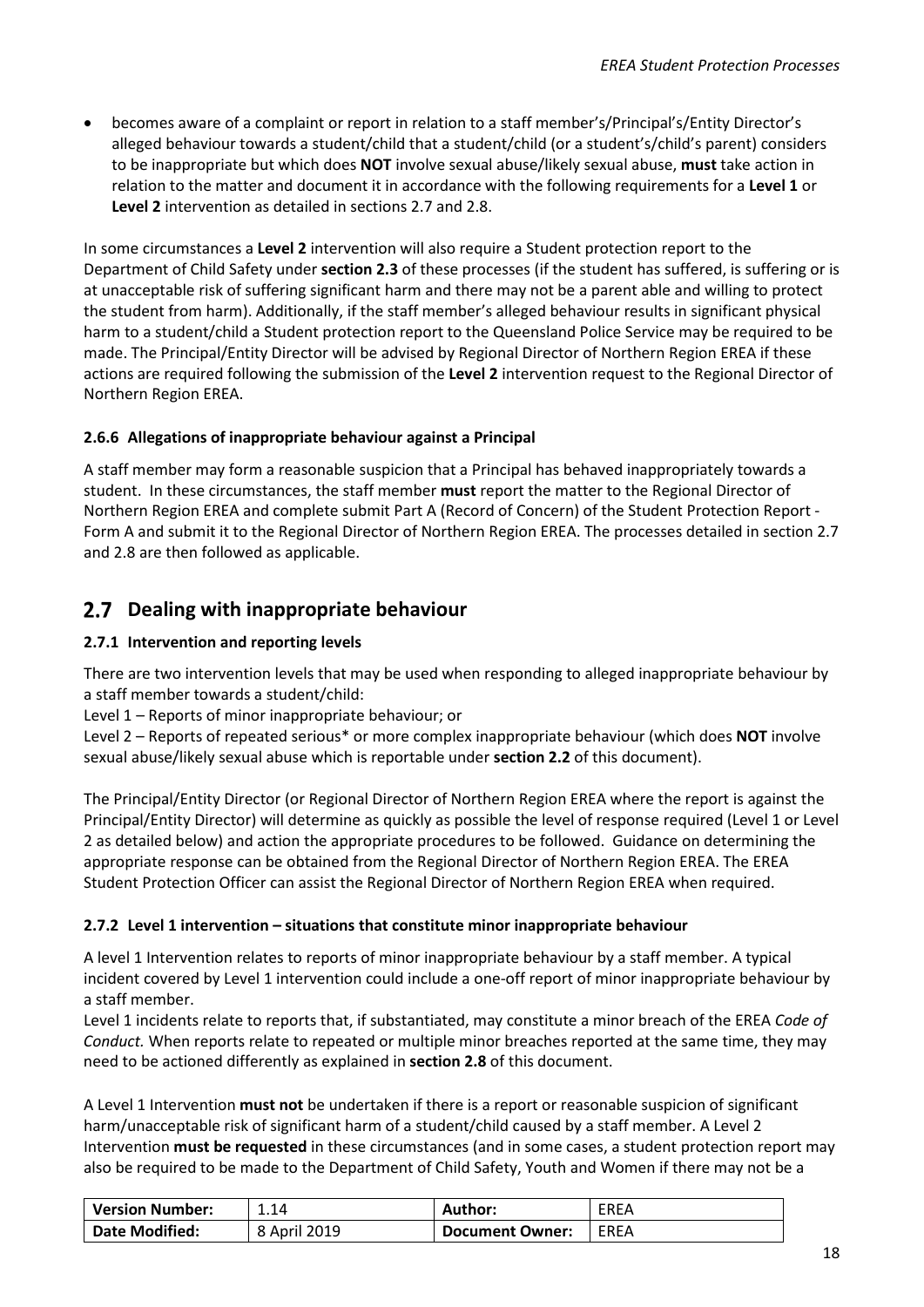parent able and willing to protect the student/child from the harm and/or the Queensland Police Service in the case of significant physical harm to a student/child).

A level 1 Intervention is carried out by the Principal/Entity Director (or the Regional Director of Northern Region EREA if the report is against the Principal/Entity Director). A documented record of the actions taken and of the outcomes is provided to the Regional Director of Northern Region EREA at the end of the intervention process.

Reports giving rise to a Level 1 Intervention are generally resolved through processes that are managed locally by the Principal/Entity Director and may include such responses as supervisory guidance and correction and in some cases mediation and/or conciliation. If the report involves the Principal/Entity Director, the response is coordinated by the Regional Director of Northern Region EREA.

#### <span id="page-18-0"></span>**2.7.3 Level 1 intervention responsibilities**

#### *(a) Principal/Entity Director (or Regional Director of Northern Region EREA)*

The Level 1 Intervention response to a complaint or report against a staff member will be coordinated locally by the Principal/Entity Director (or Regional Director of Northern Region EREA where the report is against the Principal/Entity Director). The Principal/Entity Director (or Regional Director of Northern Region EREA) will determine how to best address the situation with the staff member (or Principal/Entity Director) and how to initiate any consequences that may be determined to be appropriate. This might involve consultation with relevant persons such as the EREA Director of Safeguarding.

Where a report of inappropriate behaviour is made against a staff member who is a cleric or member of a religious order, or who was a cleric or member of a religious order at the time of the alleged behaviour, the Principal/Entity Director will inform the Regional Director of Northern Region EREA as soon as possible. The Regional Director of Northern Region EREA will ensure that the relevant church authority is informed. This action should be documented.

The resolution of all minor incidents remains the responsibility of the Principal/Entity Director (or the Regional Director of Northern Region EREA where the report is against the Principal/Entity Director). The Principal/Entity Director will normally seek advice from the Regional Director of Northern Region EREA or his delegate to formulate a plan to address the issue with the staff member. Strict confidentiality shall be maintained regarding the matter.

Should a staff member deny or contest the allegation of inappropriate behaviour towards a student/child, the Principal/Entity Director (or, if the matter involves the Principal/Entity Director, the Regional Director of Northern Region EREA) must decide whether or not further information gathering at the school/entity level is required or whether management guidance will suffice. The decision regarding whether to, and how to, gather further information will depend on factors such as the seriousness of the allegation, the attitude of the complainant(s), any record of past reports of inappropriate behaviour on the part of the respondent and the likelihood of an allegation being able to be substantiated given the circumstances.

A Level 1 Intervention Report should be completed by the Principal/Entity Director (or Regional Director of Northern Region EREA). The Level 1 Intervention Report will include:

- the details and circumstances of the reported matter;
- the action taken by the Principal/Entity Director (or Regional Director of Northern Region EREA) to assess the matter; and
- the outcome.

| <b>Version Number:</b> | 1.14         | Author:         | EREA |
|------------------------|--------------|-----------------|------|
| <b>Date Modified:</b>  | 8 April 2019 | Document Owner: | EREA |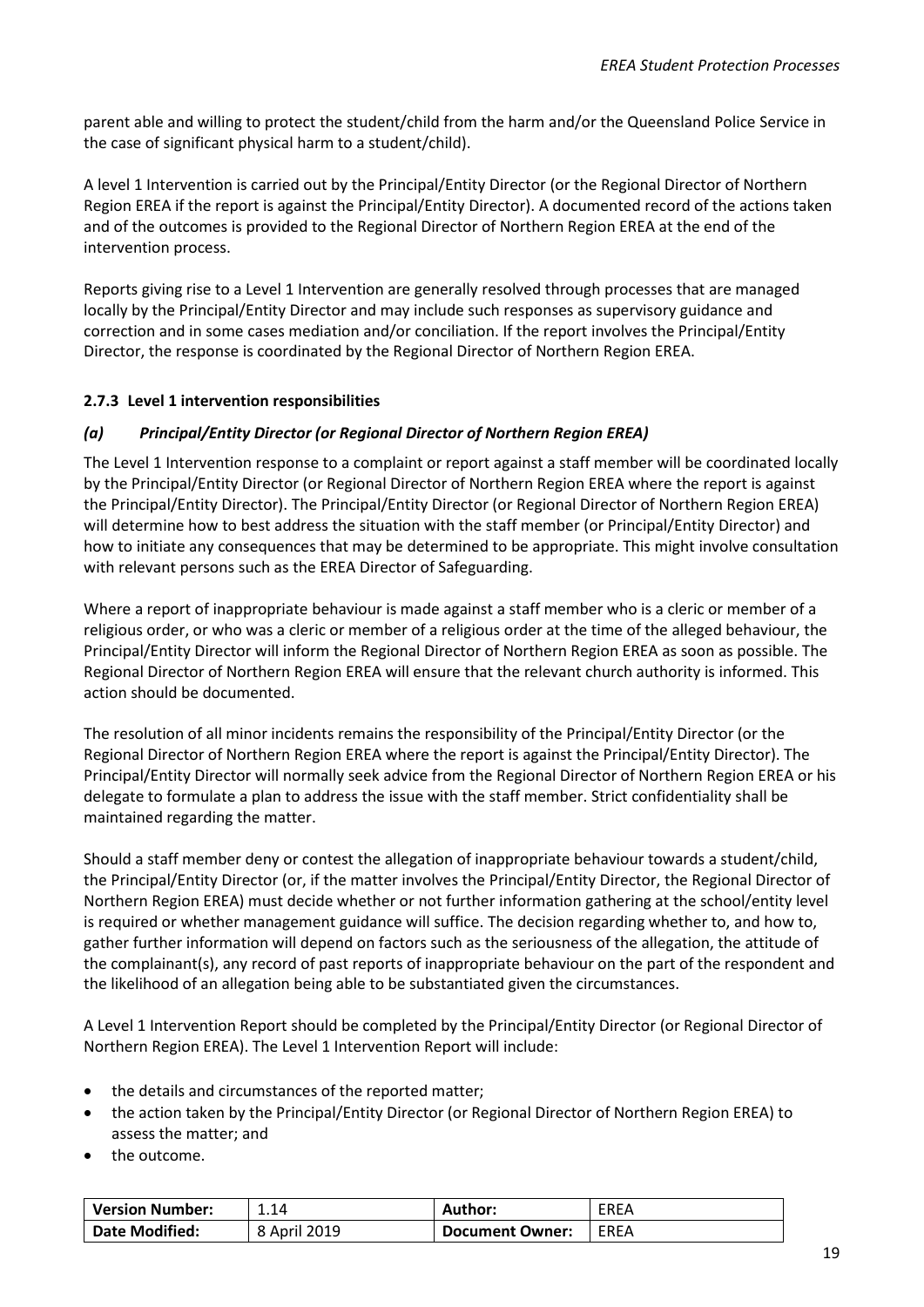The outcome should also:

- document the staff member's account of the incident;
- state whether or not the behaviour alleged has been admitted to or not by the staff member; and
- should contain clear details of the advice/guidance that has been provided to the staff member.

The outcome should also indicate if the behaviour alleged is assessed to be contrary to the EREA *Code of Conduct.*

A staff member may admit inappropriate behaviour. The inappropriate behaviour will then be addressed through documented management guidance and/or correction. Conciliation/mediation may be provided if desired by the complainant.

At the completion of the intervention process and following review of the matter by the Regional Director of Northern Region EREA (or delegate) the staff member will be formally advised of the outcome. The parent/carer of the student/child concerned is to be advised in writing of the completion of the intervention unless there are extraordinary reasons why this should not occur, in which case the reasons should be documented. Any other complainants (including students) are also advised of the completion of the intervention.

The original of the Level 1 Intervention Report should be kept on a confidential file at the school/entity level (or by the Regional Director of Northern Region EREA if the report concerns the Principal/Entity Director). A copy of the Level 1 Intervention Report is forwarded to the Regional Director of Northern Region EREA.

#### *(b) Edmund Rice Education Australia Northern Region Office Staff*

The Director EREA Northern Region Support (or delegate) is responsible for ensuring that Level 1 Intervention Reports are checked for completeness, accuracy, and relevance, and whether any previous Level 1 Intervention Reports have been received concerning the staff member. Where previous level 1 Intervention Reports have been received concerning the staff member, the Regional Director of Northern Region EREA will determine what further action, if any, needs to be taken. The Regional Director of Northern Region EREA will receive and keep the level 1 Intervention Report in a confidential file.

#### <span id="page-19-0"></span>**2.7.4 Pastoral care and support**

Pastoral care and support will be offered to the student/child concerned and their family, to the staff member against whom the report has been made, and any others involved. The welfare and best interests of any students/children involved will be paramount and advice may be sought from the EREA Student Protection officer about appropriate support for the student/child and his/her family.

#### <span id="page-19-1"></span>**Level 2 intervention – situations that constitute repeated, serious or more complex inappropriate behaviour**

Level 2 Interventions relate to reports of repeated, serious or more complex inappropriate behaviour by a staff member towards a student/child (including significant physical or emotional harm to a student/child). Such behaviour, if substantial, would constitute misconduct and would justify a formal disciplinary sanction, against the staff member. A Level 2 Intervention **must not** be undertaken if there is a report or reasonable suspicion of sexual abuse or likely sexual abuse of a student/child. The appropriate interventions for such situations are covered in **section 2.2** of this document.

A Level 2 Intervention **must** be undertaken if there is a report or reasonable suspicion that significant harm/unacceptable risk of significant harm to a student/child has been caused by a staff member, volunteer

| <b>Version Number:</b> | 1.14         | Author:         | EREA        |
|------------------------|--------------|-----------------|-------------|
| <b>Date Modified:</b>  | 8 April 2019 | Document Owner: | <b>EREA</b> |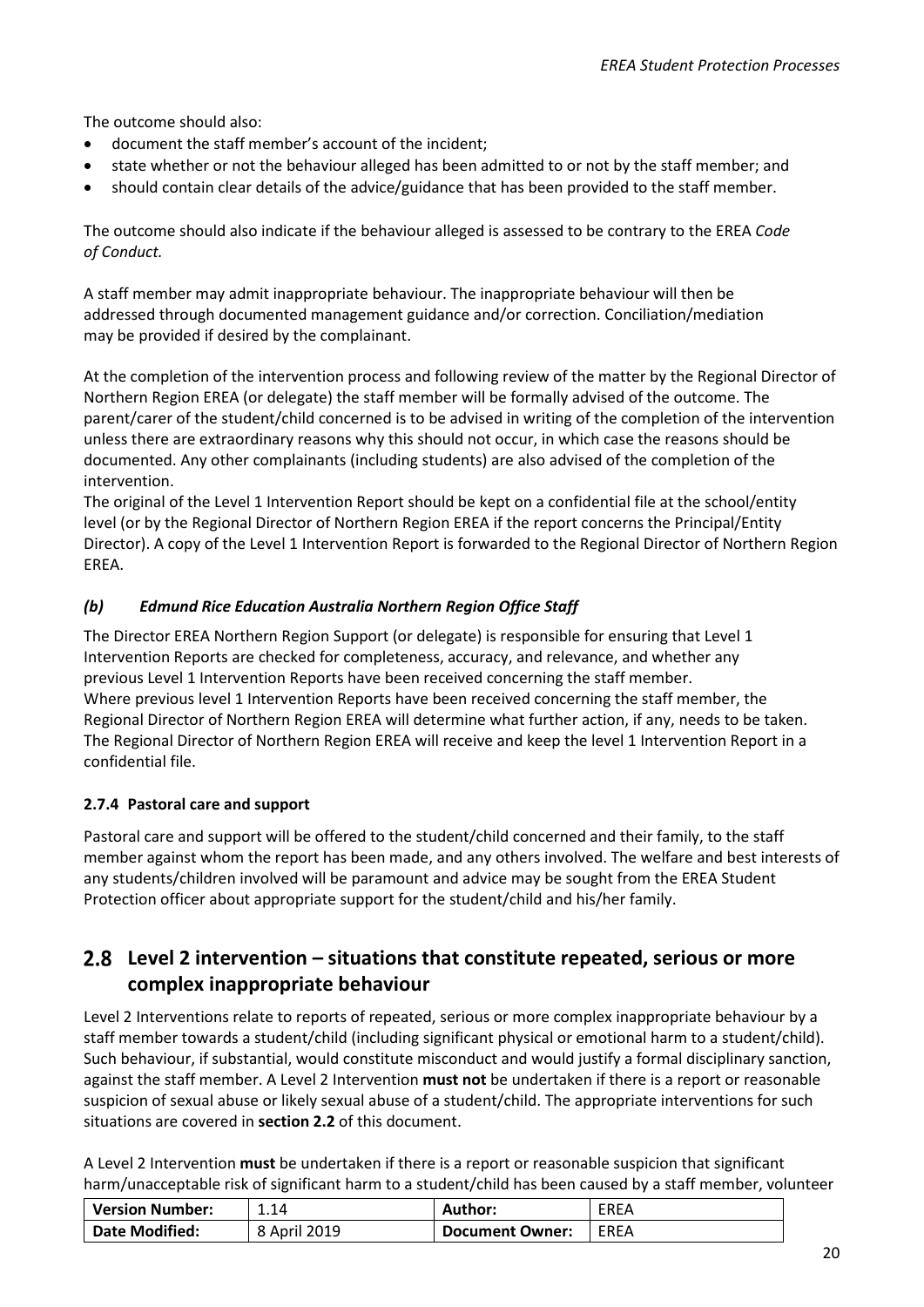or contracted group/individual where is there is a parent able and willing to protect the student/child from the harm.

Examples of repeated, serious or more complex inappropriate behaviour requiring a Level 2 intervention request include but are not restricted to:

#### **Repeated Behaviours**

- repeated behaviour of a kind that has previously been dealt with by a Level 1 Intervention(s)
- multiple instances of behaviour, reported at or about the same time, of a type that would normally be dealt with by a Level 1 intervention, but which taken together could justify a formal disciplinary sanction
- significant repeated victimisation
- other repeated inappropriate behaviours

#### **Serious Behaviours**

- serious inappropriate physical contact \*
- serious emotional abuse
- aggressive or abusive interactions (verbal/nonverbal/physical)
- other serious inappropriate behaviour

#### **Complex Behaviours**

- multiple boundary violations in one incident
- personal circumstances for the student/child such as mental health issues, history of trauma or disability
- personal circumstances for the staff member
- other complex inappropriate behaviour

*\*Even minor assaults can be criminal offences. The management of these matters will depend on factors like the seriousness and circumstances of the allegation, the wishes of the parties involved, whether the Queensland Police Service have been involved, and whether the staff member, volunteer or* contracted *group/individual has a previous history of similar conduct. If it is reasonably suspected that harm has been caused or there is an unacceptable risk of harm the Principal/Entity Director must also consider the appropriate response described under s***ections 2.3, 2.6.3 and 2.6.4** of this document.

A Level 2 Intervention is carried out under the authority of the Regional Director of Northern Region EREA, or delegate. The matter is formally reported to the Regional Director of Northern Region EREA at the commencement and end of the intervention process.

A Level 2 Intervention is initiated by the Principal/Entity Director (or the Regional Director of Northern Region EREA in the case of a report against a Principal/Entity Director) formally notifying Regional Director of Northern Region EREA (or the Executive Director, Edmund Rice Education Australia if the report is against a Principal/Entity Director) of the report. If, in the opinion of the Principal/Entity Director a more formal investigation is warranted because the matter is repeated, serious or more complex, a Level 2 Intervention request, including the rationale for the request, should be made to the Regional Director of Northern Region EREA to obtain authorisation for an investigation. A formal investigation (as opposed to information gathering to allow an assessment of the case to be made) **must not** be undertaken at the school/entity level without the authorisation of the Regional Director of Northern Region EREA.

A Level 2 Intervention process will also be implemented in the situation where the outcome of a mandatory Student protection report to either the Queensland Police Service or the Department of Child Safety in

| <b>Version Number:</b> | 1.14         | Author:                | <b>EREA</b> |
|------------------------|--------------|------------------------|-------------|
| <b>Date Modified:</b>  | 8 April 2019 | <b>Document Owner:</b> | <b>EREA</b> |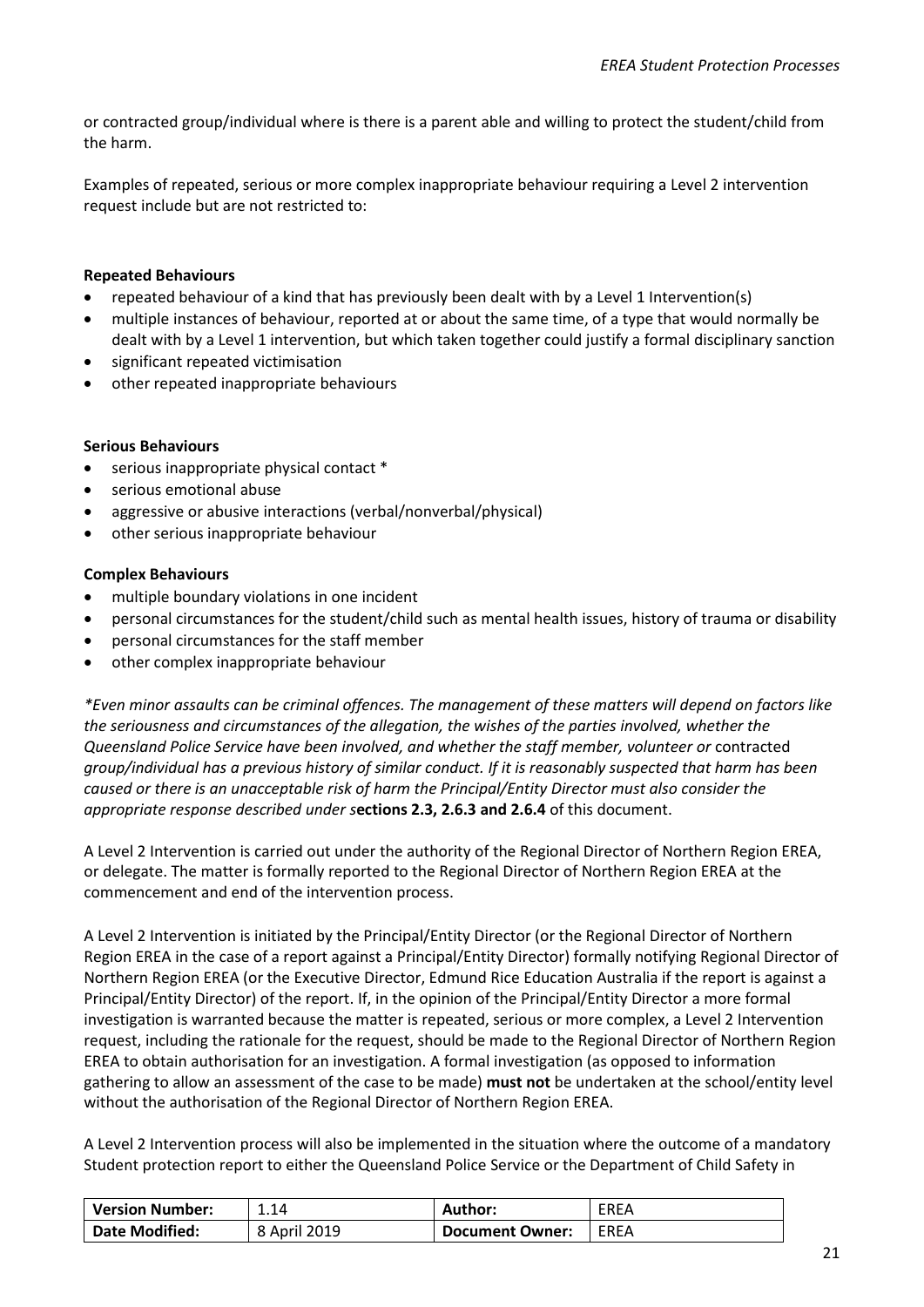relation to a staff member is finalised by the relevant State authority with no further investigation or action being taken on their part.

#### <span id="page-21-0"></span>**2.8.1 Level 2 intervention responsibilities**

#### *(a) Principal/Entity Director (or Director EREA Northern Region Support)*

As soon as the Principal/Entity Director (or Regional Director of Northern Region EREA) is aware that the report is of such a nature as to require a Level 2 Intervention, a Level 2 Intervention request **must be** completed and forwarded to the Regional Director of Northern Region EREA without delay.

Where a report is made against a staff member who is a cleric or member of a religious order, or who was a cleric or member of a religious order at the time of the alleged behaviour, the Principal/Entity Director (or Regional Director of Northern Region EREA where the report is against the Principal/Entity Director) will inform the Regional Director of Northern Region EREA as soon as possible. The Regional Director of Northern Region EREA will ensure that the relevant church authority is informed and that the actions taken are documented.

#### *(b) Edmund Rice Education Australia Northern Region office personnel*

On receipt of a Level 2 Intervention request, Regional Director of Northern Region EREA (or delegate) will assess the matter and determine how it is to be progressed. The Regional Director of Northern Region EREA (or delegate) will consider the details of the report and the rationale for the Level 2 Intervention request and as necessary will seek clarification of any issues related to it by consulting with relevant persons. The Regional Director of Northern Region EREA (or delegate) will also consider any previous reports on file of inappropriate behaviour made against the staff member.

If the Regional Director of Northern Region EREA forms the view that the matter should be handled as a Level 1 Intervention, the matter is referred back to the Principal/Entity Director.

If the Regional Director of Northern Region EREA forms the view that a Level 2 Intervention is appropriate, a decision is made as to who should most appropriately conduct an investigation into the allegation. The Regional Director of Northern Region EREA may authorise the Principal/Entity Director or an external party to conduct the investigation.

The Regional Director of Northern Region EREA (or delegate) will take immediate steps to ensure that a risk assessment is carried out to determine if the staff member subject to the allegations should continue to be allowed to work in the school/entity. As a result of the risk assessment, the staff member may be suspended from his/her duties, or have his/her duties restricted.

If the Regional Director of Northern Region EREA forms the view that the matter involves an allegation or reasonable suspicion of sexual abuse or likely sexual abuse of a student/child, the Director EREA Northern Region Support **must immediately** make a mandatory Student protection report (**see section 2.2)** if the matter has not already been reported by the Principal/Entity Director. If the student/child has suffered significant harm or an unacceptable risk of harm the Regional Director of Northern Region EREA must also consider the appropriate response to be made under **Sections 2.3, 2.6.3 and 2.6.4** of this document which includes assessing the appropriateness of making a Student protection report to the Queensland Police Service or the Department of Child Safety if the matter has not already been reported by the Principal/Entity Director.

The Regional Director of Northern Region EREA (or delegate) will inform the parent or carer of the student/child towards whom the inappropriate behaviour is alleged to have occurred in writing that an investigation into the matter has been authorised. The name of a contact person who can provide information about the process being followed will also be provided.

| <b>Version Number:</b> | 1.14         | Author:                | <b>EREA</b> |
|------------------------|--------------|------------------------|-------------|
| <b>Date Modified:</b>  | 8 April 2019 | <b>Document Owner:</b> | EREA        |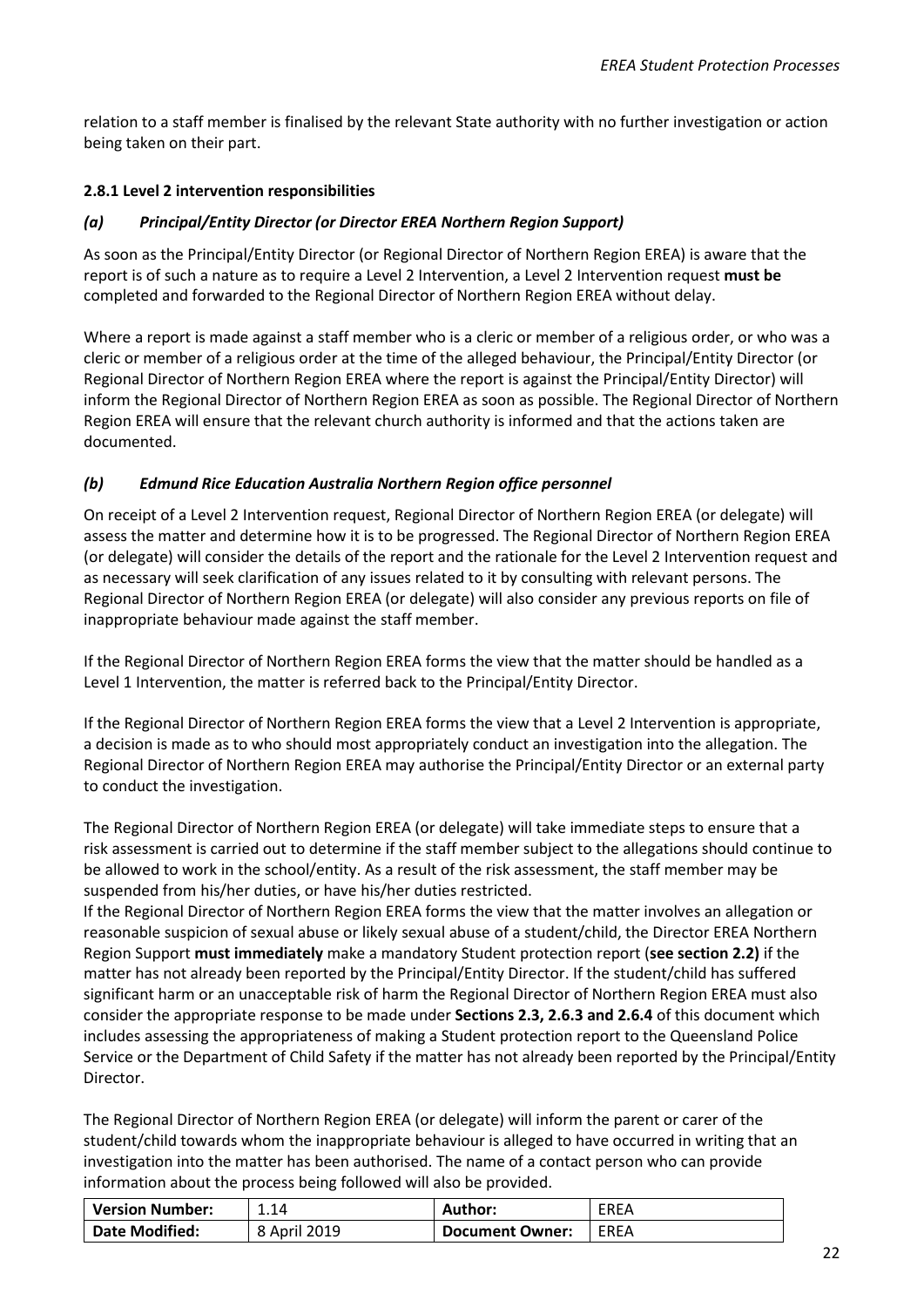#### <span id="page-22-0"></span>**2.8.2 Notifying the staff member**

As soon as the Regional Director of Northern Region EREA (or delegate) deems it to be appropriate to inform the staff member, a meeting will be held between the staff member and the Regional Director of Northern Region EREA (or delegate). The staff member will be advised that he/she can have a support person at this meeting. At the meeting, the staff member will be informed that a report of inappropriate behaviour has been made against him/her, and will be provided with the details of the reported inappropriate behaviour and advised that an investigation into the matter has been authorised. The requirement for the staff member to observe confidentiality will also be advised. The staff member will be reminded that he/she may access the confidential counselling services available to all staff members through the Employee Assistance Program. He/she will also be given the details of a nominated person to contact who will be available to provide support regarding the processes being undertaken and to facilitate the accessing of other support. The information communicated verbally at the meeting will also be provided in writing. In circumstances where it is not possible to meet with the staff member, all required information will be advised in writing.

#### <span id="page-22-1"></span>**2.8.3 Suspension from duties**

If as a result of a risk assessment it is decided that the staff member should be suspended from his/her duties, or have their duties restricted, the staff member concerned will be informed of the decision to suspend him/her or restrict his/her duties. The basis for this decision will be provided to the staff member in writing following the meeting at which this information has been communicated verbally. The staff member will be reminded that they may access the confidential counselling services available to all staff members through the Employee Assistance Program. He/she will also be given the details of a nominated person to contact who will be available to provide information regarding the processes being undertaken and to facilitate the accessing of other support.

The staff member will normally continue on full pay during the suspension period unless disqualified or prevented from performing his/her duties by an external body. The Regional Director of Northern Region EREA (or delegate) will discuss with the person what statement, if any, will be made to staff and the school/entity community concerning his/her absence from school/entity. Any such statement will be subject to restrictions contained in legislation.

#### <span id="page-22-2"></span>**2.8.4 Pastoral care and support**

Pastoral care and support will be offered to the student/child and his/her family, the staff member against whom the report has been made, and any others involve. The welfare and best interests of any students involved will be paramount and advice should be sought from the Regional Director of Northern Region EREA about appropriate support for the student/child and his/her family.

#### <span id="page-22-3"></span>**2.8.5 Investigation process**

The investigator shall as soon as possible arrange for a meeting to be held to inform the staff member of the specific nature of the allegation(s). Prior to the meeting, the staff member will be advised that he/she can have a support person at this meeting. He/she will be reminded of the free confidential counselling services available to all staff members through the Employee Assistance Program. A written record of the allegation(s) will be provided and the staff member will be asked to reply to the allegation(s) within a reasonable time (normally five but no more than ten working days).

The investigator will contact the parent(s) or carer of the student(s)/child/ren against whom the inappropriate behaviour is alleged to have occurred and the following issues will be discussed:

• the allegation that has been made and the decision to investigate;

| <b>Version Number:</b> | 1.14         | <b>Author:</b>         | EREA |
|------------------------|--------------|------------------------|------|
| <b>Date Modified:</b>  | 8 April 2019 | <b>Document Owner:</b> | EREA |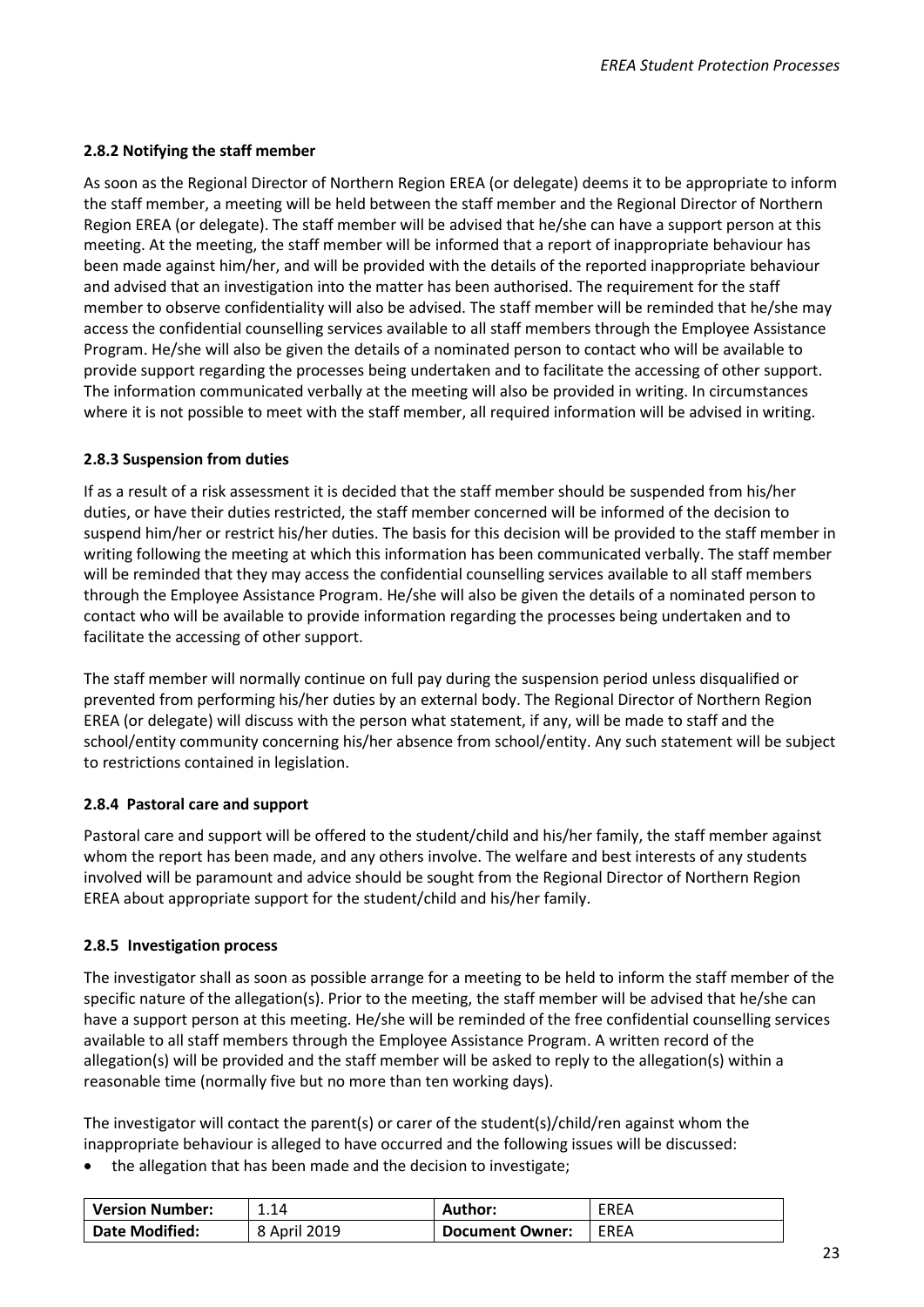- the investigation process;
- the provision of parental/carer permission for the student to be interviewed;
- student/parent/carer views, concerns and support needs;
- the communication process for the parent/carer to be updated re the investigation and other related issues; and
- the need for confidentiality.

If the investigator determines that it is desirable for other students/children (e.g. students/children named as witnesses) to be interviewed, the above guidelines relating to parents/carers will be followed in relation to them.

In conducting the investigation the investigator shall ensure that appropriate confidentiality is maintained.

If during the course of the investigation the investigator forms the view that the matter involves an allegation or reasonable suspicion of sexual abuse/likely sexual abuse of a student/child or an allegation or reasonable suspicion that a student/child has suffered or is at an unacceptable risk of suffering harm caused by abuse/neglect to a student/child then:

- if the investigator is a staff member of Edmund Rice Education Australia Northern Region, he/she **must immediately** make a mandatory student protection report in relation to sexual abuse/likely sexual abuse (see **section 2.2)** and a student protection report to the Department of Child Safety where appropriate (see **section 2.3**); or
- If the investigator is not a staff member of Edmund Rice Education Australia Northern Region he/she **must immediately** make a written report to the Director EREA Northern Region Support (or delegate) who will then **immediately** make a mandatory student protection report in relation to sexual abuse/likely sexual abuse (see **section 2.2**) or a student protection report to the Department of Child Safety where appropriate (see **section 2.3**).

At the conclusion of the investigation, a written report, outlining the process of investigation, the evidence gathered, and the conclusions reached will be provided to the Regional Director of Northern Region EREA by the investigator. The report will indicate whether, in the investigator's opinion, the allegation(s) are substantiated on the balance of probabilities and, where required, whether the EREA *Code of Conduct* has been breached.

The Regional Director of Northern Region EREA will receive and keep the investigation report in a confidential file and send a copy of the report to the Executive Director, Edmund Rice Education Australia.

The Regional Director of Northern Region EREA (or delegate) is responsible for informing the Principal/Entity Director of the outcome of the investigation. The Regional Director of Northern Region EREA (or delegate) advises the parent/carer of the student/child concerned of the outcome unless there are extraordinary reasons why this should not occur, in which case the reasons should be documented.

The Regional Director of Northern Region EREA (or delegate) is responsible through the Principal/Entity Director for implementing appropriate support processes for students/children and staff to prevent further harm, enable students/children to feel emotionally and physically safe and repair relationships.

#### <span id="page-23-0"></span>**2.8.6 Determination of misconduct**

If, following the presentation of the investigation report, the Director EREA Northern Region Support (or delegate) has determined that allegations of inappropriate behaviour are substantiated and that they constitute misconduct, the Regional Director of Northern Region EREA (or delegate) will communicate this in writing to the staff member and advise the Principal/Entity Director accordingly.

| <b>Version Number:</b> | 1.14         | Author:                | <b>EREA</b> |
|------------------------|--------------|------------------------|-------------|
| <b>Date Modified:</b>  | 8 April 2019 | <b>Document Owner:</b> | <b>EREA</b> |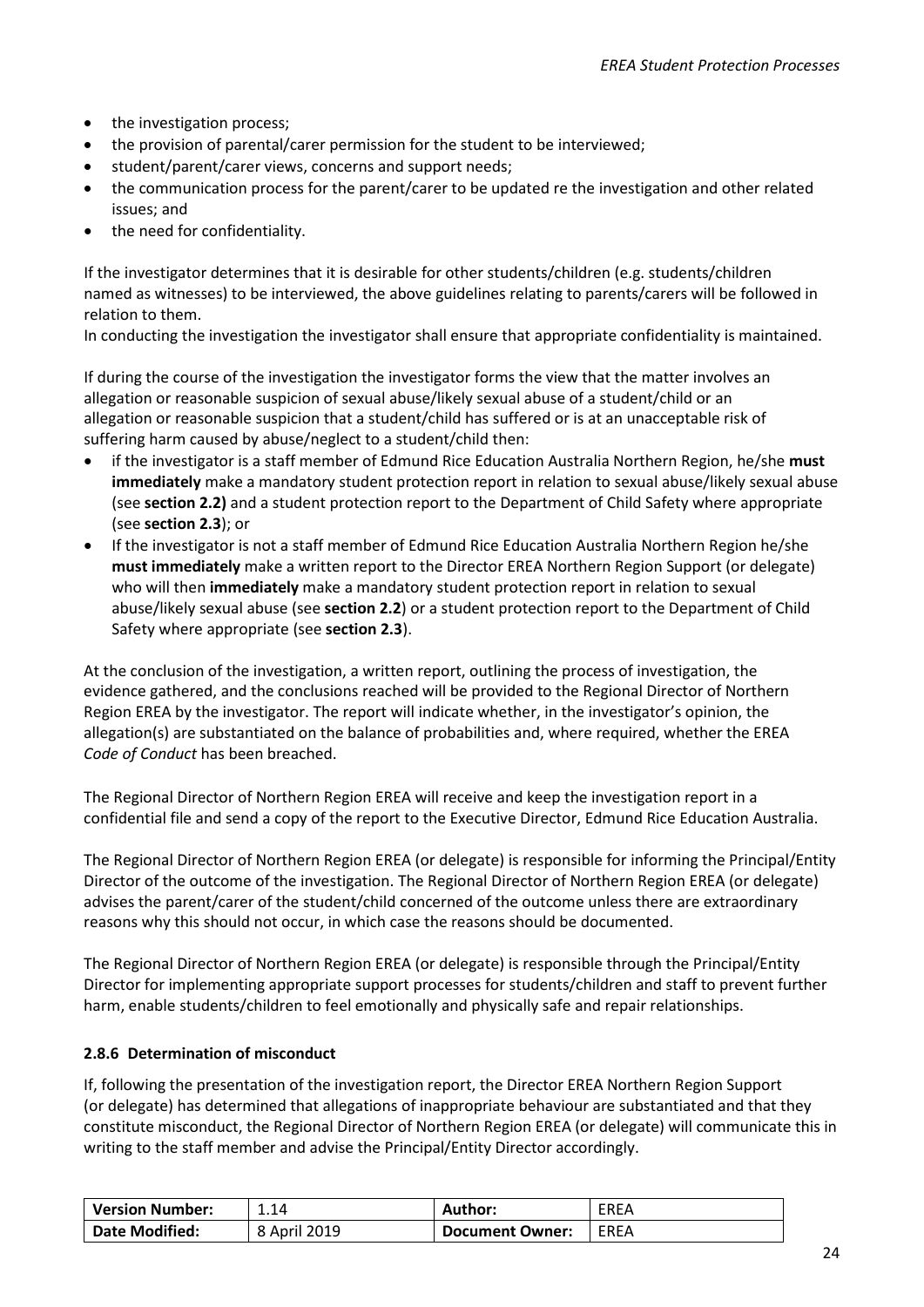If the Regional Director of Northern Region EREA is not considering terminating the staff member's employment, the staff member will receive a letter stating the seriousness of the misconduct, any disciplinary action and a warning that further substantiated misconduct may lead to termination of the staff member's services.

If on the evidence the Regional Director of Northern Region EREA is considering the termination of the staff member's services, then the Regional Director of Northern Region EREA will provide the staff member with a timeframe within which the staff member is given the opportunity to show cause as to why his/her employment should not be terminated. The Regional Director of Northern Region EREA will consider any submission that the staff member chooses to make in response within the timeframe given. Following receipt of the submission from the staff member, the Regional Director of Northern Region EREA will make a decision in relation to the staff member's employment status and will communicate this in writing to the staff member.

The relevant authorities will be advised, where appropriate, if a staff member's employment is terminated by the Regional Director of Northern Region EREA.

#### <span id="page-24-0"></span>**2.8.7 No determination of misconduct**

If, following the presentation of the investigation report, the Regional Director of Northern Region EREA has determined that the allegations of inappropriate behaviour are not substantiated and therefore no misconduct is substantiated the Regional Director of Northern Region EREA (or delegate) will communicate this in writing to the staff member and advise the Principal/Entity Director accordingly.

#### <span id="page-24-1"></span>**2.8.8 Finalisation**

The Regional Director of Northern Region EREA (or delegate) will advise the parent/carer of the student/child concerned in writing of the completion of the Intervention unless there are extraordinary reasons why this should not occur, in which case the reasons should be documented. Any other complainants (including students) are also advised of the completion of the intervention.

Pastoral care and support will be offered to the student/child and their family, the staff member against whom the allegation has been made, and any others involved. The welfare and best interests of any student/child involved will be paramount.

If the staff member continues to work at the school/entity, the Principal/Entity Director will support the pastoral care of the staff member, and the staff member will be reminded of the confidential counselling services available to all staff members through the Employee Assistance Program. Reasonable steps will be taken by the Principal/Entity Director to manage risks and to provide appropriate ongoing supervision of, and support for, the staff member.

If the staff member has been stood down during the investigation and returns to work at the school/entity, all reasonable steps will be taken by the Principal/Entity Director to assist the staff member to reintegrate into the school community.

#### <span id="page-24-2"></span>**Situations involving volunteers, or employees who are not staff members of Edmund Rice Education Australia or contracted group/individual**

If the person against whom a report of inappropriate behaviour has been made is a volunteer or an employee who is not a staff member of Edmund Rice Education Australia or a contracted group/individual, the Principal/Entity Director will take appropriate steps, with the relevant employer as necessary, to deal

| <b>Version Number:</b> | 1.14         | Author:                | <b>EREA</b> |
|------------------------|--------------|------------------------|-------------|
| <b>Date Modified:</b>  | 8 April 2019 | <b>Document Owner:</b> | EREA        |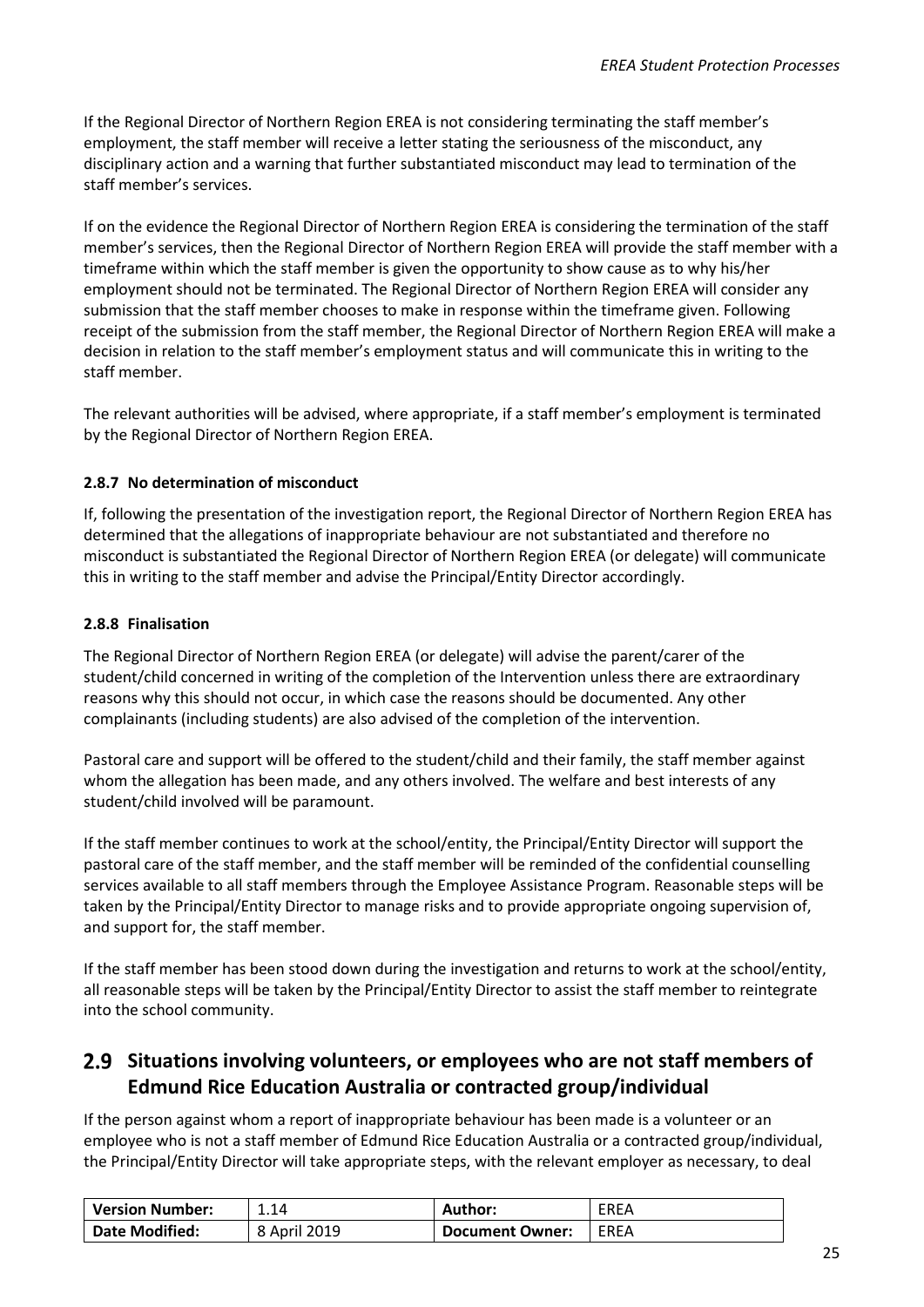with the matter in a manner that is consistent with the procedures outlined in this document as they apply to a staff member of Edmund Rice Education Australia Northern Region.

**All staff members should report any concerns of inappropriate behaviour towards a student by a volunteer, other employees who are not staff members of EREA Northern Region or contracted group/individual to the Principal/Entity Director.**

# <span id="page-25-0"></span>3. After the report is made

Once a report is made under these processes, consideration must be given to any ongoing or resulting action that is required. This includes:

- Follow up by the Principal with Queensland Police Service and/or the Department of Child Safety, Youth and Women to confirm both receipt of the report, and any action that these agencies may take;
- Implementing any risk management and pastoral support [processes](#page-49-0) to address the safety and well-being of students, particularly in relation to allegations of sexual abuse between students, and maintain as far as possible, supportive relationships with parents, carers and families;
- Ensure that all parties involved respect th[e confidentiality](#page-48-0) and privacy of students and families involved; and
- Where relevant, make any preparation for the interview of a student by Queensland Police Service and/or the Department of Child Safety, Youth and Women at school – see th[e QCEC guideline](http://qcec.catholic.edu.au/wp-content/uploads/2018/04/20180405-Resource-Interviews-of-children_at_school.pdf) and [sample record of interview form.](http://qcec.catholic.edu.au/wp-content/uploads/2018/04/20180405-Record-of-Interview-Form.docx)

# <span id="page-25-1"></span>4. Advising parents

When a student protection report to the Queensland Police Service and/or the Department of Child Safety, Youth and Women is required, it is important that parents are not contacted before the student protection report is made.

If a student protection report submitted to Queensland Police Service and/or the Department of Child Safety, Youth and Women relates to suspected abuse or neglect by a member of the student's family, the Principal will only inform the parent(s) or carer(s) of the student protection concern once confirmed as appropriate with the Queensland Police Service or the Department of Child Safety, Youth and Women. This is to ensure that any potential child protection or criminal investigation is not compromised.

In order to assist at the school level in the management of any situation and to ensure the immediate safety of any students involved, the school should request from the Queensland Police Service and/or Department of Child Safety, Youth and Women feedback on the possible timing of their intervention and obtain some guidance about when the school may discuss the matter with the student's parent(s) or carer(s). This is particularly significant in cases of student to student sexual behaviour where it is important for the student's well-being to enable the parent to support the student and take steps to protect them.

| <b>Version Number:</b> | 1.14         | Author:                | EREA |
|------------------------|--------------|------------------------|------|
| <b>Date Modified:</b>  | 8 April 2019 | <b>Document Owner:</b> | EREA |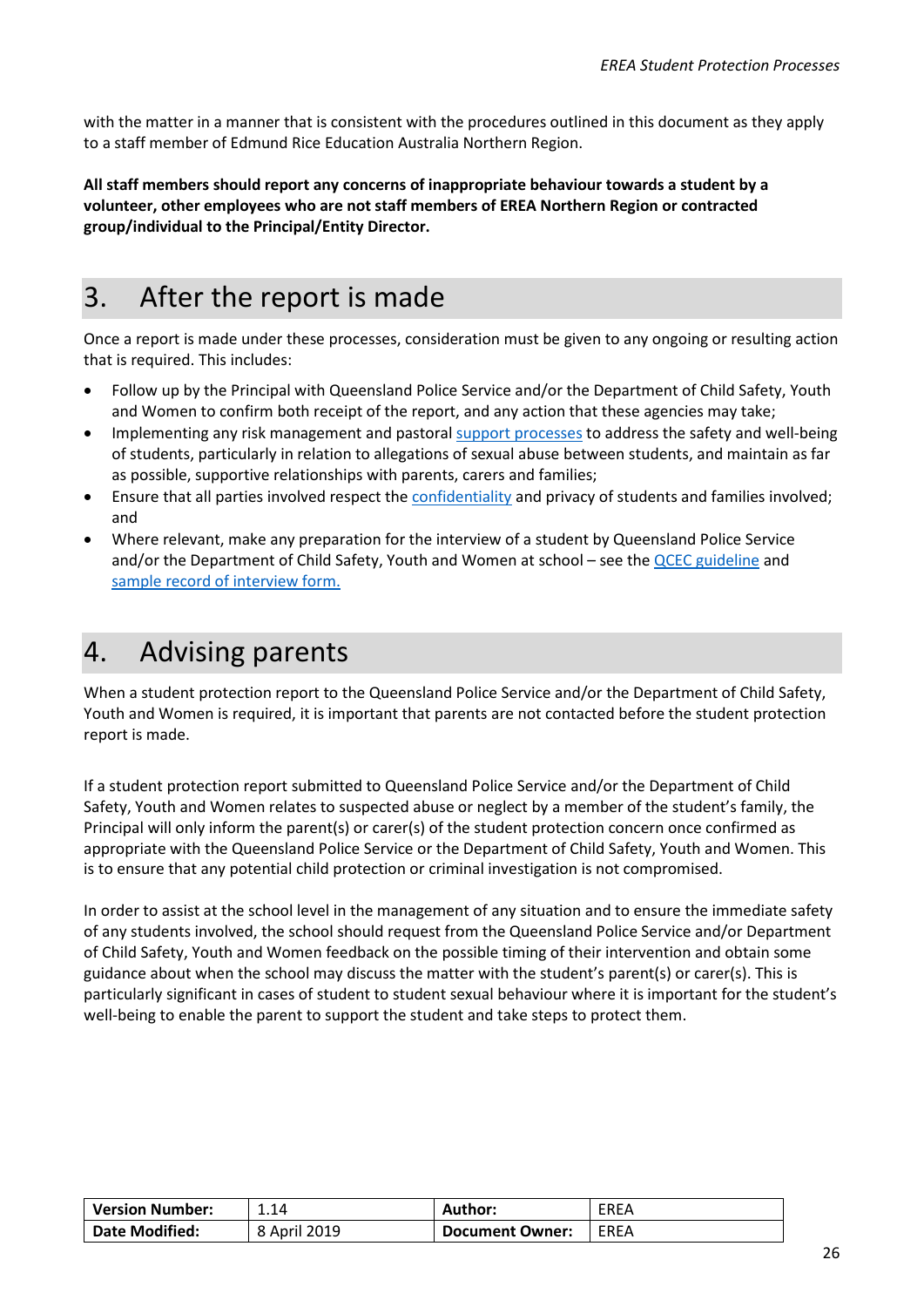# Definitions

#### **Child**

A child is a person under 18 years of age

#### **Colleague**

As defined by section 13H of the *Child Protection Act 1999*, colleague, of a relevant person, means a person working in or for the same entity as the relevant person

#### **Director of the Governing Body**

As defined by section 364 of the *Education (General Provisions) Act 2006: director*, of a non-State school's governing body, means a director of the governing body within the meaning of the *Education (Accreditation of Non-State Schools) Act 2017*, section 9.

#### **First Person**

The "first person" is a staff member who reasonably suspects, in the course of the staff member's employment at the school, that a student under 18 years attending the school has been sexually abused by another person or is likely to be sexually abused by another person

#### **Harm**

As defined by section 9 of the *Child Protection Act 1999*:

(1) Harm, to a child, is any detrimental effect of a significant nature on the child's physical, psychological or emotional wellbeing.

(2) It is immaterial how the harm is caused.

(3) Harm can be caused by—

(a) physical, psychological or emotional abuse or neglect; or

(b) sexual abuse or exploitation.

(4) Harm can be caused by—

- (a) a single act, omission or circumstance; or
- (b) a series or combination of acts, omissions or circumstances.

#### **Inappropriate behaviour**

Inappropriate behaviour includes but is not limited to any behaviour, including words, towards a student that is contrary to what is required of staff members under the Edmund Rice Education Australia's Code *of Conduct.* Further, any report from a person, including a student, about a staff member's behaviour towards a student that the person making the report considers to be inappropriate is to be taken as an allegation of inappropriate behaviour and must be responded to in accordance with the processes contained within this document.

#### **Reasonable suspicion**

*A reasonable suspicion* is a suspicion that would be formed by a reasonable person based on a reasonable view of the evidence available to them. In other words, a reasonable suspicion is an objectively justifiable suspicion that is based on specific facts or circumstances.

#### **Reportable suspicion**

| <b>Version Number:</b> | 1.14         | <b>Author:</b>         | EREA |
|------------------------|--------------|------------------------|------|
| <b>Date Modified:</b>  | 8 April 2019 | <b>Document Owner:</b> | EREA |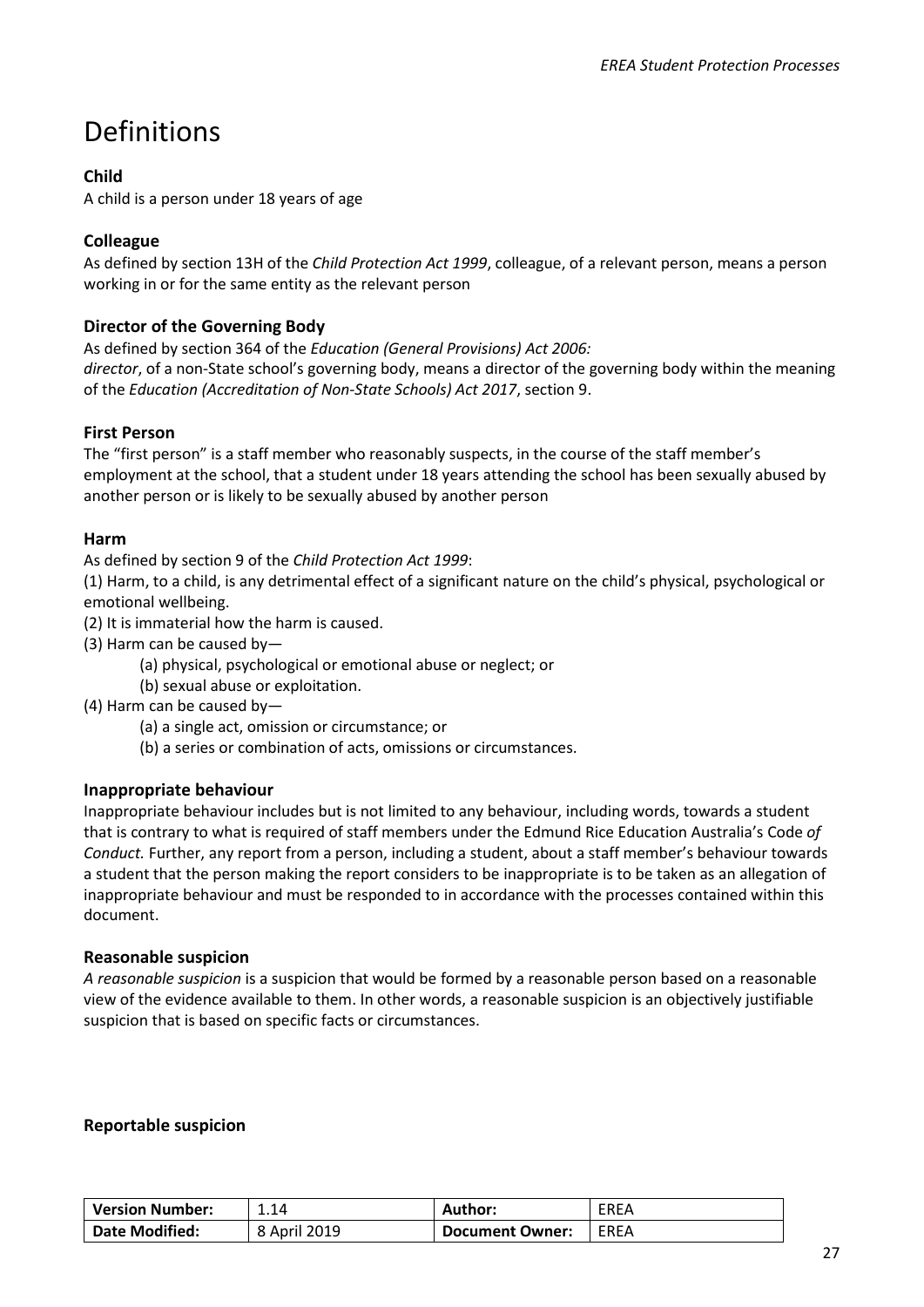As defined by section 13E of the *Child Protection Act 1999* means a reasonable suspicion that a child has suffered, is suffering, or is at unacceptable risk of suffering, significant harm caused by physical or sexual abuse; and may not have a parent able and willing to protect the child from the harm.

#### **Relevant person (***Child Protection Act 1999***)**

A relevant person for the purposes of mandatory reporting under section 13E of the *Child Protection Act 1999* is any of the following —

(a) a doctor;

(b) a registered nurse;

(c) a teacher;

(d) a police officer who, under a direction given by the commissioner of the police service under the *Police Service Administration Act 1990*, is responsible for reporting under this section;

(e) a person engaged to perform a child advocate function under the *Public Guardian Act 2014.*

#### **Sexual abuse**

As defined by section 364 of the *Education (General Provisions) Act 2006*:

*sexual abuse*, in relation to a relevant person, includes sexual behaviour involving the relevant person and another person in the following circumstances—

(a) the other person bribes, coerces, exploits, threatens or is violent toward the relevant person;

(b) the relevant person has less power than the other person;

(c) there is a significant disparity between the relevant person and the other person in intellectual capacity or maturity.

#### <span id="page-27-0"></span>**Staff Member**

A staff member is any person who is employed by Edmund Rice Education Australia on a casual, fixed term, or continuing basis, either pursuant to a contract of employment or appointed to a role at the school pursuant to an agreement with a religious order.

#### **Student**

A student is any person enrolled as such at a school/entity under the control of Edmund Rice Education Australia. This includes a "relevant person" for the purposes of mandatory reporting under sections 366 and 366A of the *Education (General Provisions) Act 2006*:

- (a) a student under 18 years attending the school;
- (b) a kindergarten age child registered in a kindergarten learning program at the school;
- (c) a person with a disability who—
	- (i) under section 420(2), is being provided with special education at the school; and
	- (ii) is not enrolled in the preparatory year at the school.

#### **Student Protection Contact (SPC)**

A Student Protection Contact (SPC) is one of at least two persons who are nominated in each school in compliance with *the Education (Accreditation of Non-State Schools) Regulation 2017* (section 16 (3)) to whom a student can report behaviour by a staff member that the student considers inappropriate.

#### **Teacher**

means an approved teacher under the *Education (Queensland College of Teachers) Act 2005* employed at a school.

| <b>Version Number:</b> | 1.14         | Author:                | <b>EREA</b> |
|------------------------|--------------|------------------------|-------------|
| <b>Date Modified:</b>  | 8 April 2019 | <b>Document Owner:</b> | EREA        |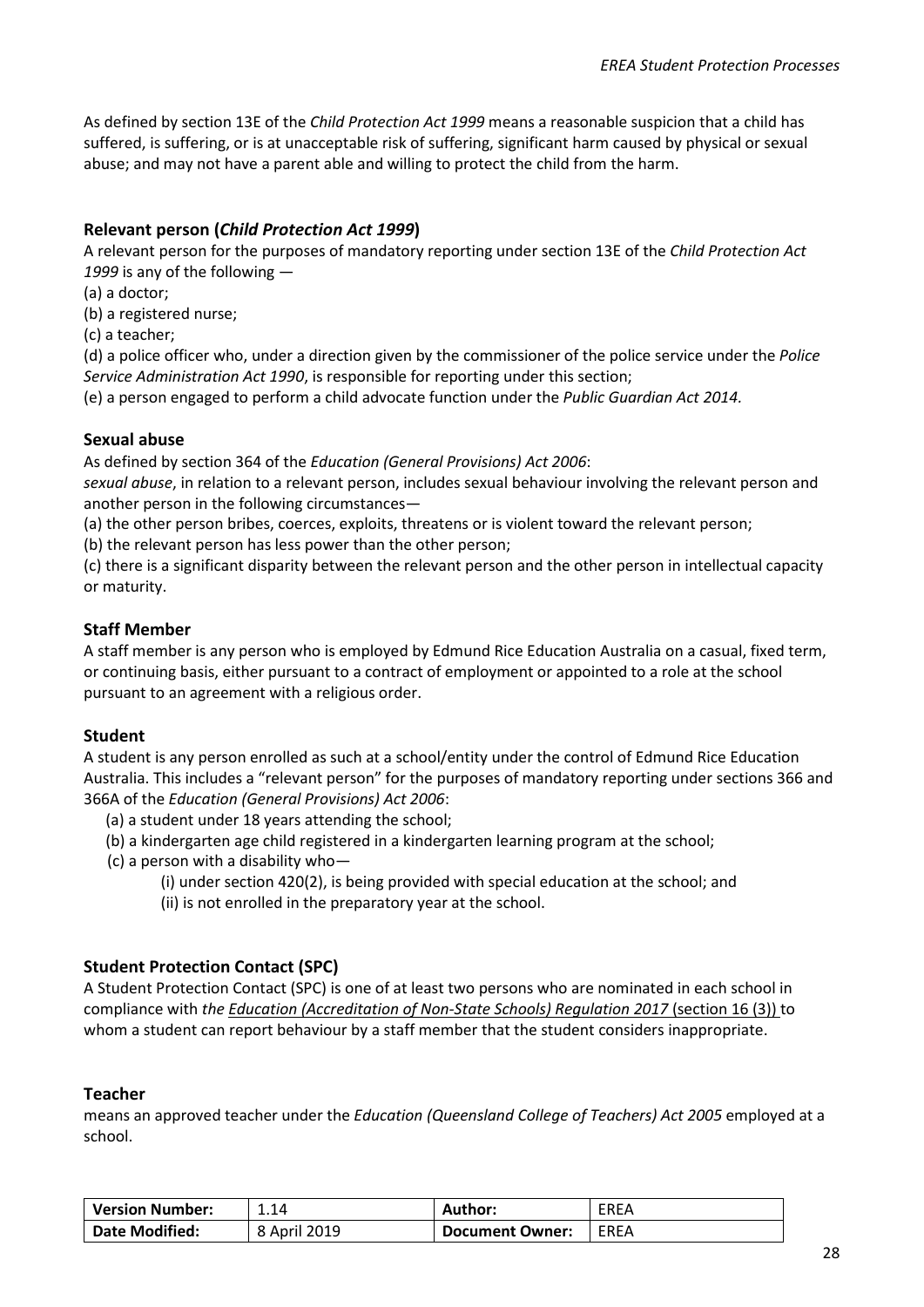# Legislative references

#### **Child Protection Act 1999**

| Reporting of<br>a child in<br>need of<br>protection            | Section 13 A states<br>$''(1)$ Any person may inform the chief executive if the person reasonably suspects-<br>(a) a child may be in need of protection; or<br>(b) an unborn child may be in need of protection after he or she is born.<br>(2) The information given may include anything the person considers relevant to the<br>person's suspicion."                                                                                                                                                                                                                                                                                                                                                                                                                                                                                                                                                                                                                |
|----------------------------------------------------------------|------------------------------------------------------------------------------------------------------------------------------------------------------------------------------------------------------------------------------------------------------------------------------------------------------------------------------------------------------------------------------------------------------------------------------------------------------------------------------------------------------------------------------------------------------------------------------------------------------------------------------------------------------------------------------------------------------------------------------------------------------------------------------------------------------------------------------------------------------------------------------------------------------------------------------------------------------------------------|
| Forming a<br>reasonable<br>suspicion of<br>significant<br>harm | Section 13C of the Child Protection Act 1999 offers some guidance around forming a<br>reasonable suspicion that a student has suffered, is suffering or is at unacceptable risk of<br>suffering significant harm:<br>(2) (a) whether there are detrimental effects on the child's body or the child's psychological<br>or emotional state-<br>(i) that are evident to the person; or<br>(ii) that the person considers are likely to become evident in the future; and<br>(b) in relation to any detrimental effects mentioned in paragraph (a) $-$<br>(i) their nature and severity; and<br>(ii) the likelihood that they will continue; and<br>(c) the child's age.<br>(3) The person's consideration may be informed by an observation of the child, other<br>knowledge about the child or any other relevant knowledge, training or experience that the<br>person may have.                                                                                        |
| Reportable<br>Suspicions                                       | Section 13E of the Child Protection Act 1999 includes the mandatory reporting<br>requirement for teachers to report a reasonable suspicion to the Department of Child<br>Safety, Youth and Women, that a child has suffered, is suffering, or is at unacceptable risk<br>of suffering, significant harm caused by physical or sexual abuse where there may not be a<br>parent willing and able to protect the child from the harm (a "reportable suspicion").<br>Section 13G(5) states that a person does not commit an offence under the Child Protection<br>Act 1999 or any other act for failing to make a mandatory report under section 13E.                                                                                                                                                                                                                                                                                                                      |
| Conferral<br>with<br>colleagues                                | 13H of the Child Protection Act 1999 - Conferrals with colleague and related information<br>sharing, states that:<br>(1) A relevant person may give information to a colleague, and a colleague may give<br>information to a relevant person, for any of the following purposes-<br>(a) for the relevant person to form a suspicion about whether a child has suffered, is<br>suffering, or is at unacceptable risk of suffering, significant harm caused by physical or<br>sexual abuse;<br>(b) in the case of a relevant person under section $13E$ —for the relevant person to form a<br>suspicion about whether a child has a parent able and willing to protect the child from<br>harm mentioned in paragraph (a);<br>(c) for the relevant person to give a report under section 13G or keep a record about giving<br>a report;<br>(d) for the relevant person or colleague to take appropriate action to deal with suspected<br>harm or risk of harm to a child. |

| <b>Version Number:</b> | 1.14         | Author:                | EREA |
|------------------------|--------------|------------------------|------|
| <b>Date Modified:</b>  | 8 April 2019 | <b>Document Owner:</b> | EREA |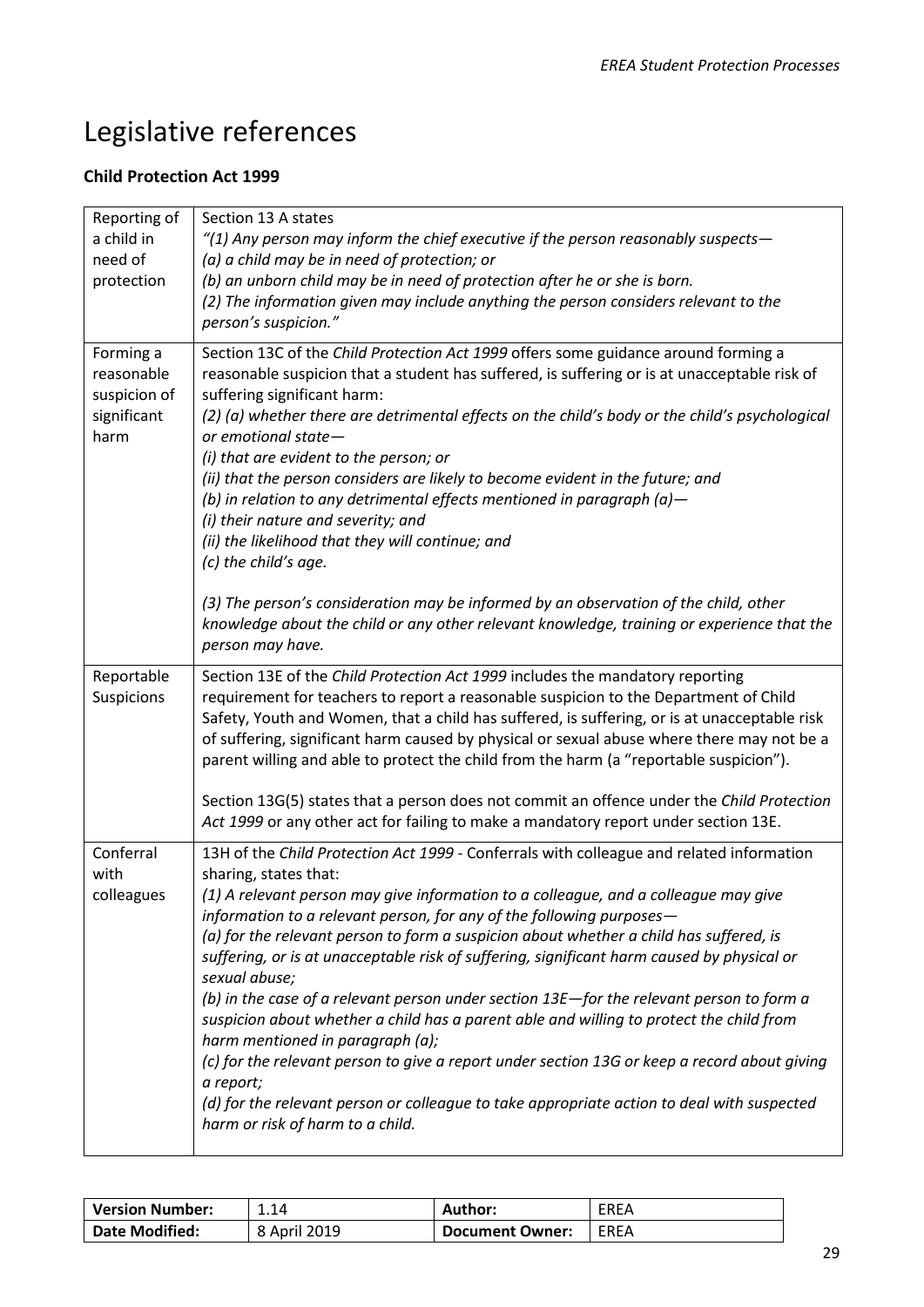| Interviews  | Section 17 of the Child Protection Act 1999 provides Department of Child Safety, Youth and     |
|-------------|------------------------------------------------------------------------------------------------|
| with        | Women and Queensland Police Service officers with the legislative authority to have            |
| Children at | contact with a child at a school prior to the parents being told of the contact with the child |
| School      | and the reasons for the contact, as part of an investigation and assessment.                   |
|             |                                                                                                |

#### **Education (Accreditation of Non-State Schools) Act 2017 and Education (Accreditation of Non-State Schools) Regulation 2017**

The *Education (Accreditation of Non-State Schools) Act 2017* establishes an accreditation regime for the accreditation of non-state schools. The Act also establishes the penalties for non-compliance with the accreditation criteria.

The *Education (Accreditation of Non-State Schools) Regulation 2017* prescribes the accreditation criteria relevant for a non-state school's accreditation as mentioned in section 11 of the Act. Sections 16(1) to 16(7) of the Regulation deal with the accreditation requirements relating to the conduct of staff and students and response to harm.

#### **Education (General Provisions) Act 2006 and Education (General Provisions) Regulation 2017**

The *Education (General Provisions) Act 2006* contains mandatory reporting requirements for all non-state school staff who become aware of or who reasonably suspect that a student has been sexually abused or is likely to be sexually abused by another person (sections 366 and 366A).

These requirements are designed to capture sexual abuse, suspected sexual abuse and likely sexual abuse of students by another person. A staff member or Principal who fails to comply with the mandatory reporting requirements in relation to the sexual abuse or suspected sexual abuse of a student commits an offence under section 366 of the *Education (General Provisions) Act 2006* and is liable for a penalty of up to 20 penalty units. However, a person does not commit an offence for failing to report the likely sexual abuse of a student under section 366A of the *Education (General Provisions) Act 2006.*

Staff making a report pursuant to the *Education (General Provisions) Act 2006* will be protected from civil or criminal liability e.g. from defamation or breach of confidence. However, staff making a knowingly false, malicious or vexatious report will not be protected by this immunity and may risk action for defamation, disciplinary action by their employer or disciplinary action by the Queensland College of Teachers.

#### **Education (Queensland College of Teachers) Act 2005**

The Education (Queensland College of Teachers) Act 2005 requires an employing authority to notify the Queensland College of Teachers (QCT):

- about particular allegations
	- $\circ$  as soon as practicable, after starting to deal with an allegation of harm or likely harm to a child due to the teacher's conduct (section 76)
- about the outcome of particular allegations
	- $\circ$  as soon as practicable, after dealing with the allegation, the employing authority must also inform QCT of the outcome (section 77)
- about certain dismissals
	- $\circ$  an employing authority must notify QCT within 14 days if the authority has dismissed a teacher in circumstances that call the teacher's competence to be employed as a teacher into question (section 78).

#### **Evidence Act 1977**

| <b>Version Number:</b> | 1.14         | Author:                | <b>EREA</b> |
|------------------------|--------------|------------------------|-------------|
| <b>Date Modified:</b>  | 8 April 2019 | <b>Document Owner:</b> | EREA        |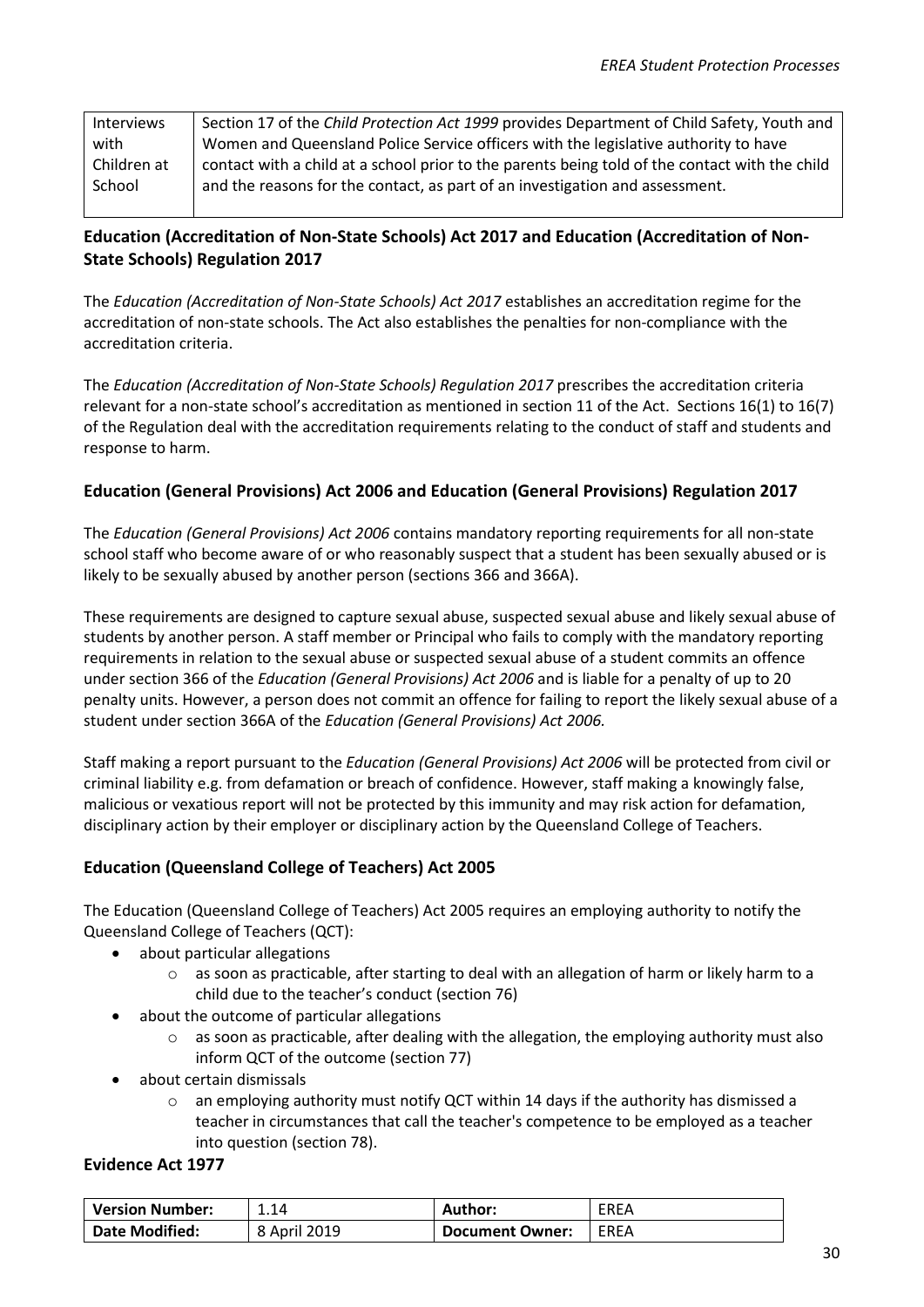Section 93A provides the legislative authority for the Queensland Police Service and the Department of Child Safety, Youth and Women to conduct an interview and obtain a recorded statement from a child under 16 years, or a person who was 16 or 17 years when the statement was made and who, at the time of the proceeding, is a special witness, or an intellectually impaired person who has personal knowledge of the matters dealt with by the statement.

| <b>Version Number:</b> | 1.14         | Author:         | EREA |
|------------------------|--------------|-----------------|------|
| <b>Date Modified:</b>  | 8 April 2019 | Document Owner: | EREA |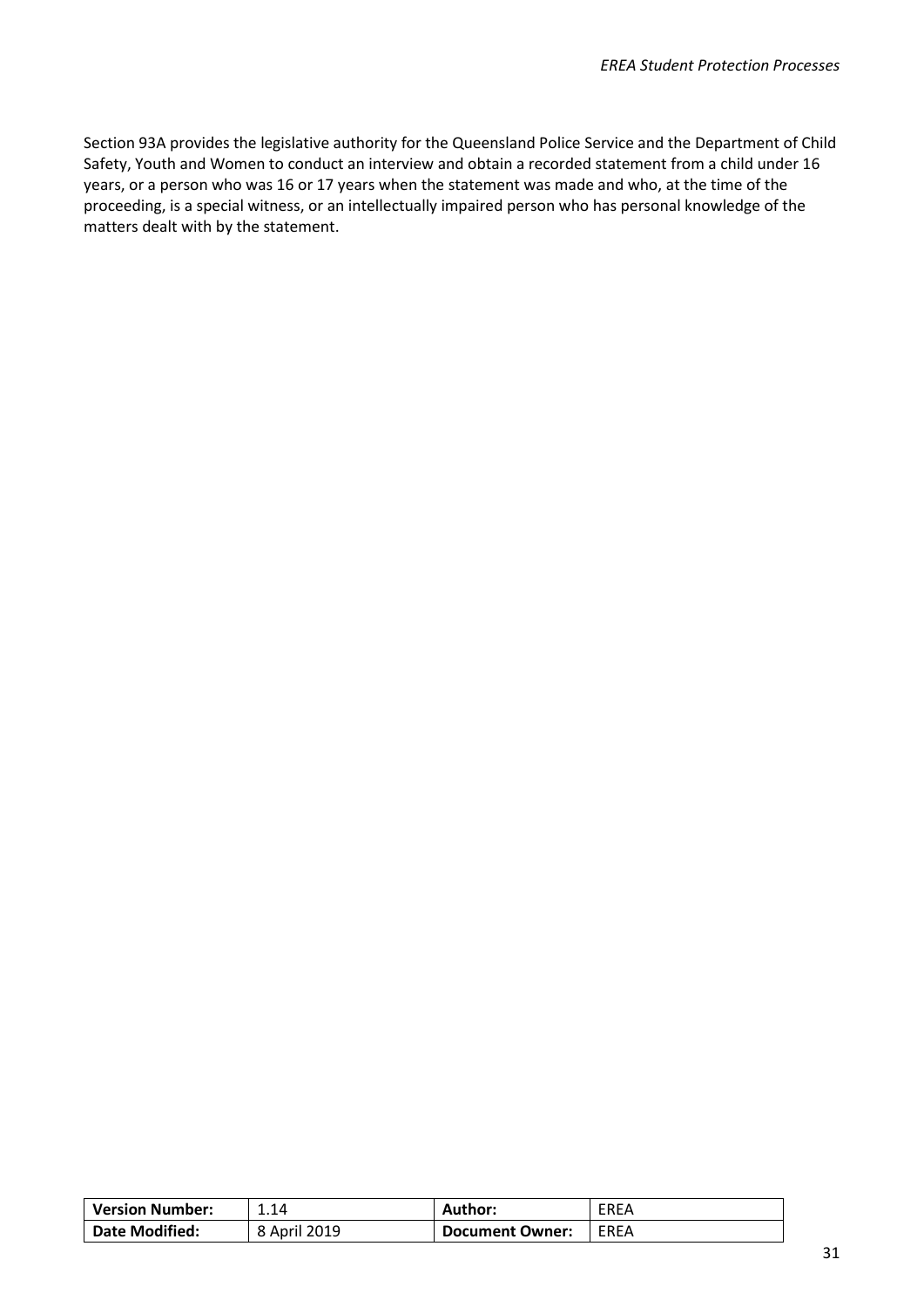

#### **Form C**

### **Student Protection Contacts and School Authority details Edmund Rice Education Australia (EREA) Northern Region**

<span id="page-31-0"></span>A current completed copy of this proforma must be kept at the school/entity and be freely available to staff, students and parents/caregivers. A current completed copy must also be given to each Student Protection Contact.

#### **The Centre Education Programme**

Concerns about inappropriate behaviour of employees and all harm/likely harm to students at this school/entity may be reported to the Student Protection Contacts whose names appear below:

There must be at least two staff members at the school/entity who are appointed as Student Protection Contacts by the Principal/Entity Director. One must be the Principal/Entity Director. In the context of the Flexible Learning Centres, the Head of Campus (HOC) must be one of the Student Protection Contacts.

Tim Young, Principal

Adrienne Green, Head of Campus

Tracie Pratt, Associate Head of Campus

Callum Robertson, Youth Support Worker

#### **THE REGIONAL DIRECTOR, NORTHERN REGION EREA MAY BE CONTACTED ON (07) 3737 6700 or 3737 6712**

The Catholic School authority for this school/entity is known as: **Edmund Rice Education Australia**

For which the Governing Body is: **The Trustees of Edmund Rice Education Australia**

The Directors of the School/Entity's Governing Body are: **Bro. Paul Oakley cfc, Dr. John Honner, Ms Kathleen Freemam, David James White and Ms Philomena Mary Billington.** 

#### **IMPORTANT INFORMATION**

**Although employees are required to follow the Student Protection processes and guidelines laid down by EREA Northern Region, this does not limit the freedom of any person to take immediate action to notify police of any complaint or concern about the safety of a student, particularly if he/she believes that it is essential to ensure a student's safety.**

**Please note: This form must be kept up to date and retained in this document to meet legislative requirements. A copy of this information must also be displayed in the foyer of the school/entity and on posters displayed throughout the school/entity.**

| <b>Version Number:</b> | 1.14         | Author:                | EREA |
|------------------------|--------------|------------------------|------|
| <b>Date Modified:</b>  | 8 April 2019 | <b>Document Owner:</b> | EREA |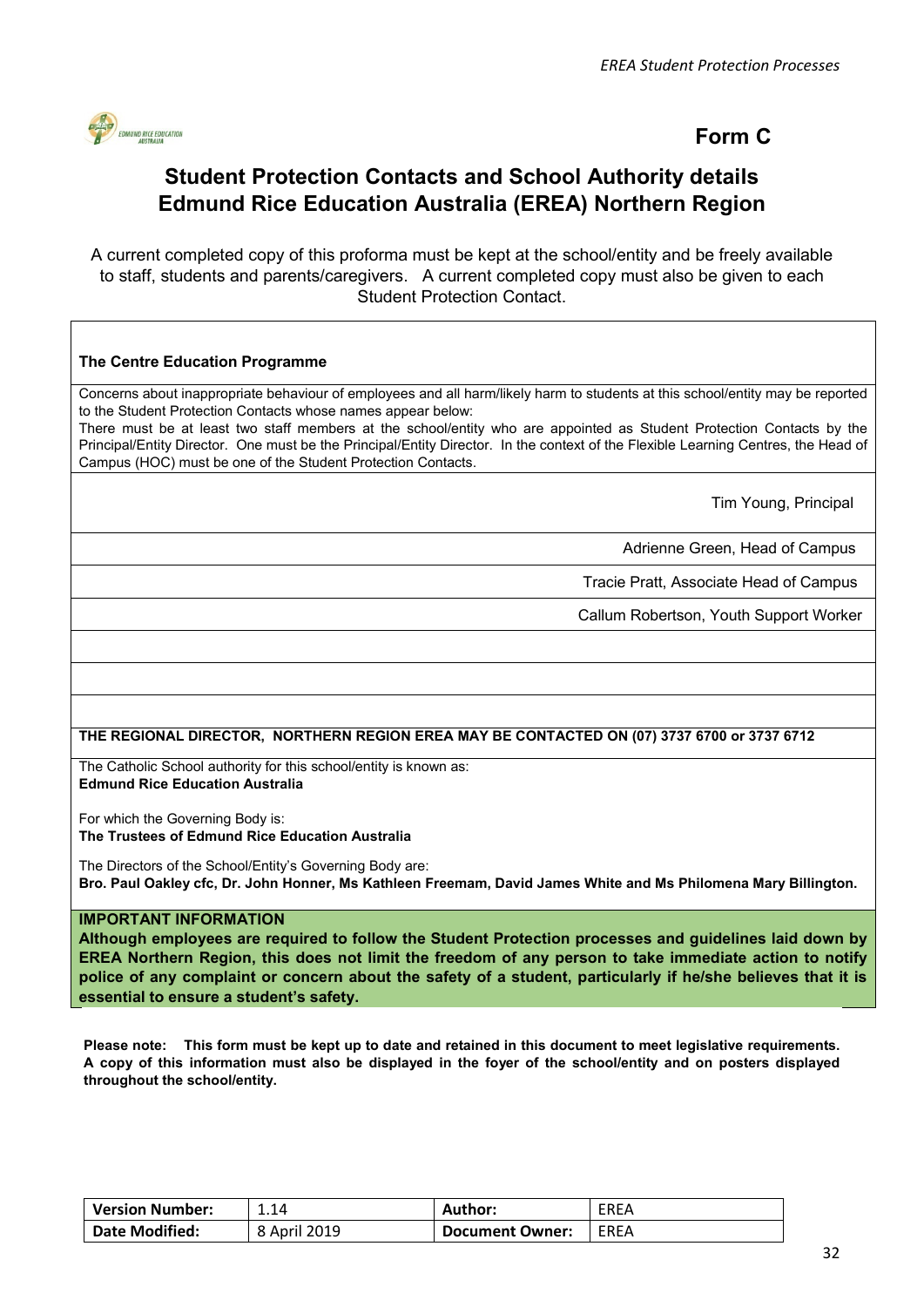# Flowchart 1: Reporting Sexual Abuse & Likely Sexual Abuse

<span id="page-32-0"></span>

If there is reasonable suspicion that the student has been sexually abused or is likely to be sexually abused and may not have a parent able and willing to protect them, the processes as outlined in flowchart 3 must also be followed.

| <b>Version Number:</b> | 1.14         | Author:                | EREA |
|------------------------|--------------|------------------------|------|
| Date Modified:         | 8 April 2019 | <b>Document Owner:</b> | EREA |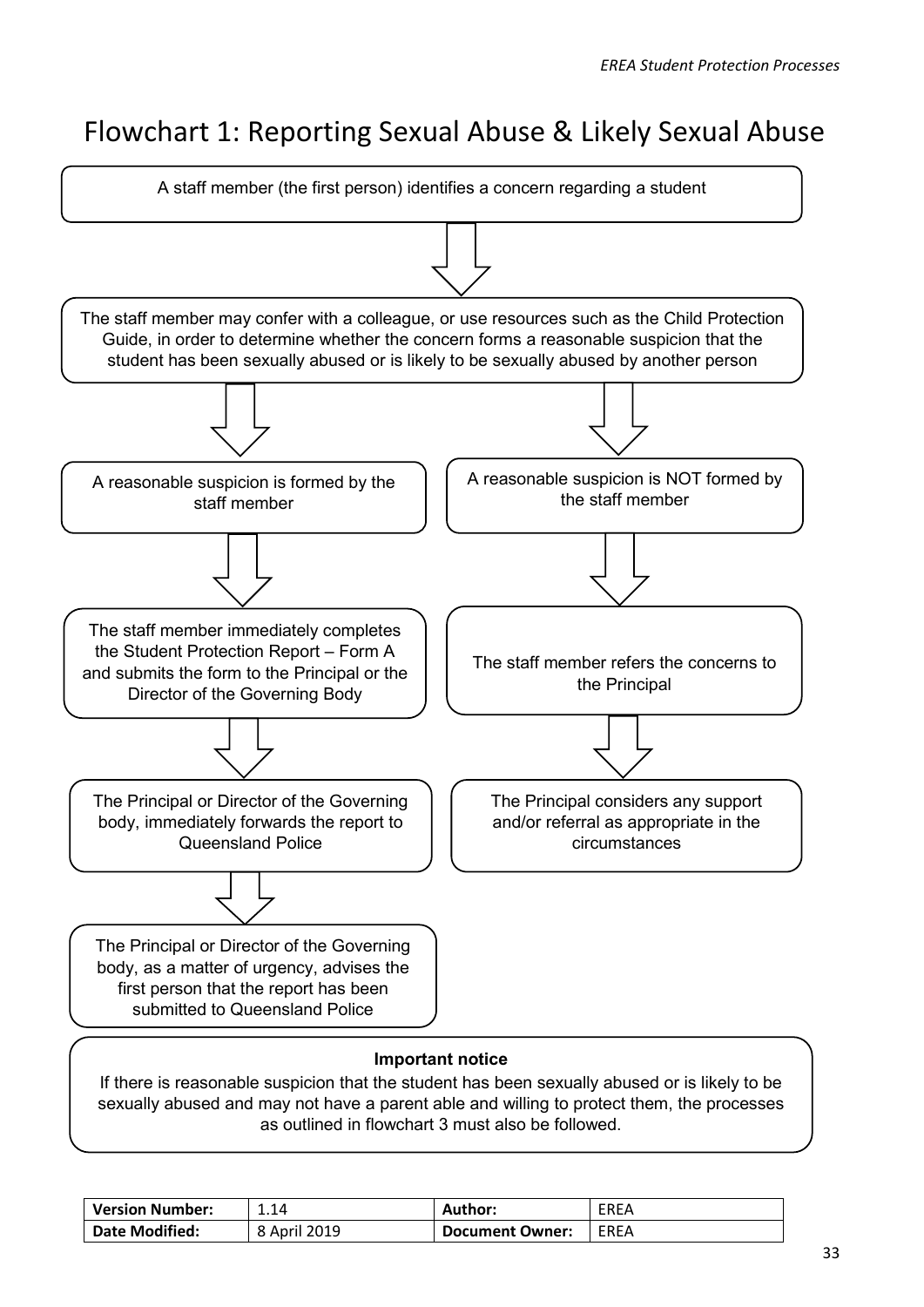# Flowchart 2: Reporting Sexual Abuse & Likely Sexual Abuse where the first person is the Principal

<span id="page-33-0"></span>

#### **Important notice**

If there is reasonable suspicion that the student has been sexually abused or is likely to be sexually abused and may not have a parent able and willing to protect them, the processes as outlined in flowchart 3 must also be followed.

| <b>Version Number:</b> | 1.14         | <b>Author:</b>         | <b>EREA</b> |
|------------------------|--------------|------------------------|-------------|
| Date Modified:         | 8 April 2019 | <b>Document Owner:</b> | EREA        |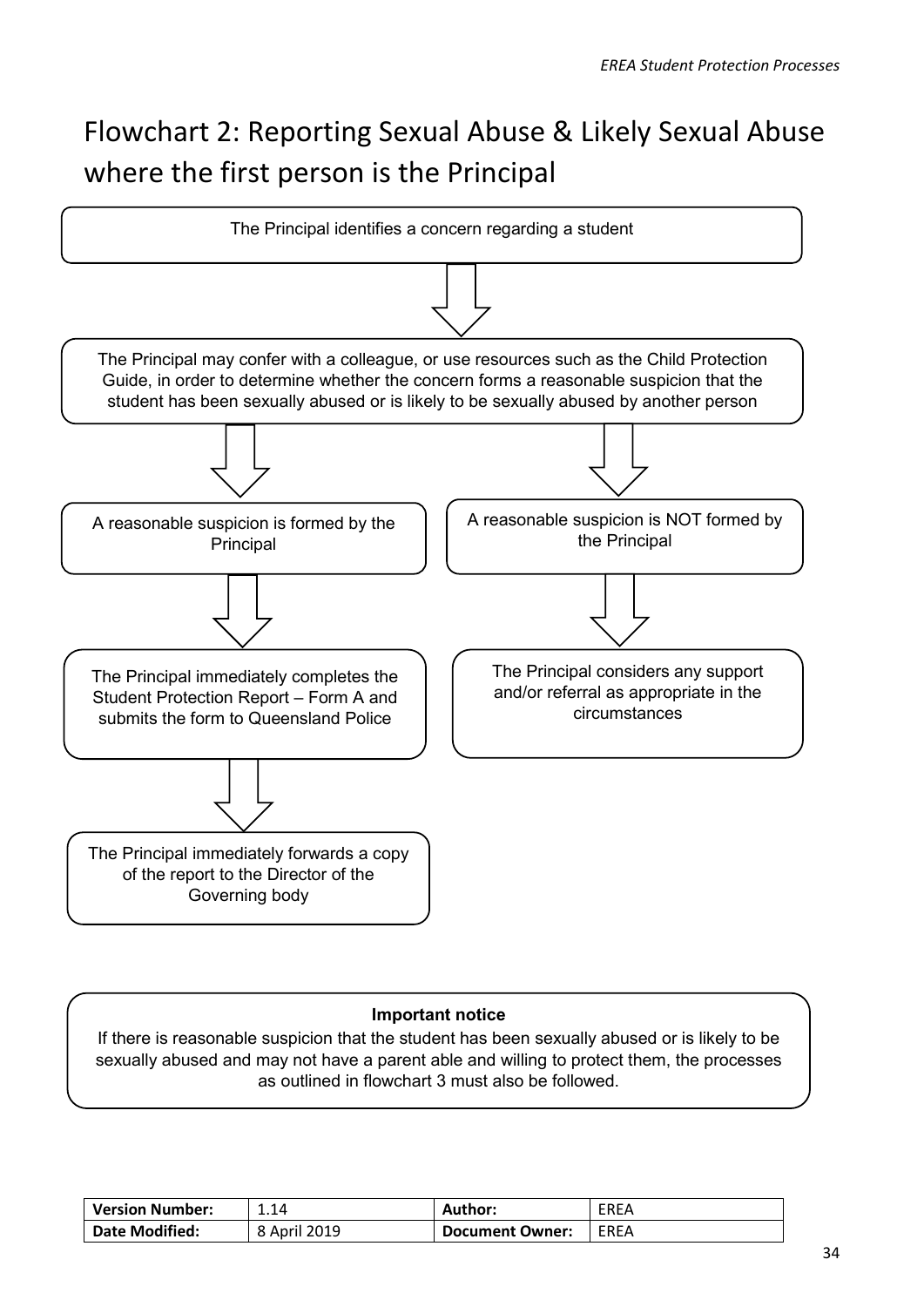# Flowchart 3: Reporting Significant Harm to Child Safety Services



| <b>Version Number:</b> | 1.14         | Author:         | <b>EREA</b> |
|------------------------|--------------|-----------------|-------------|
| <b>Date Modified:</b>  | 8 April 2019 | Document Owner: | EREA        |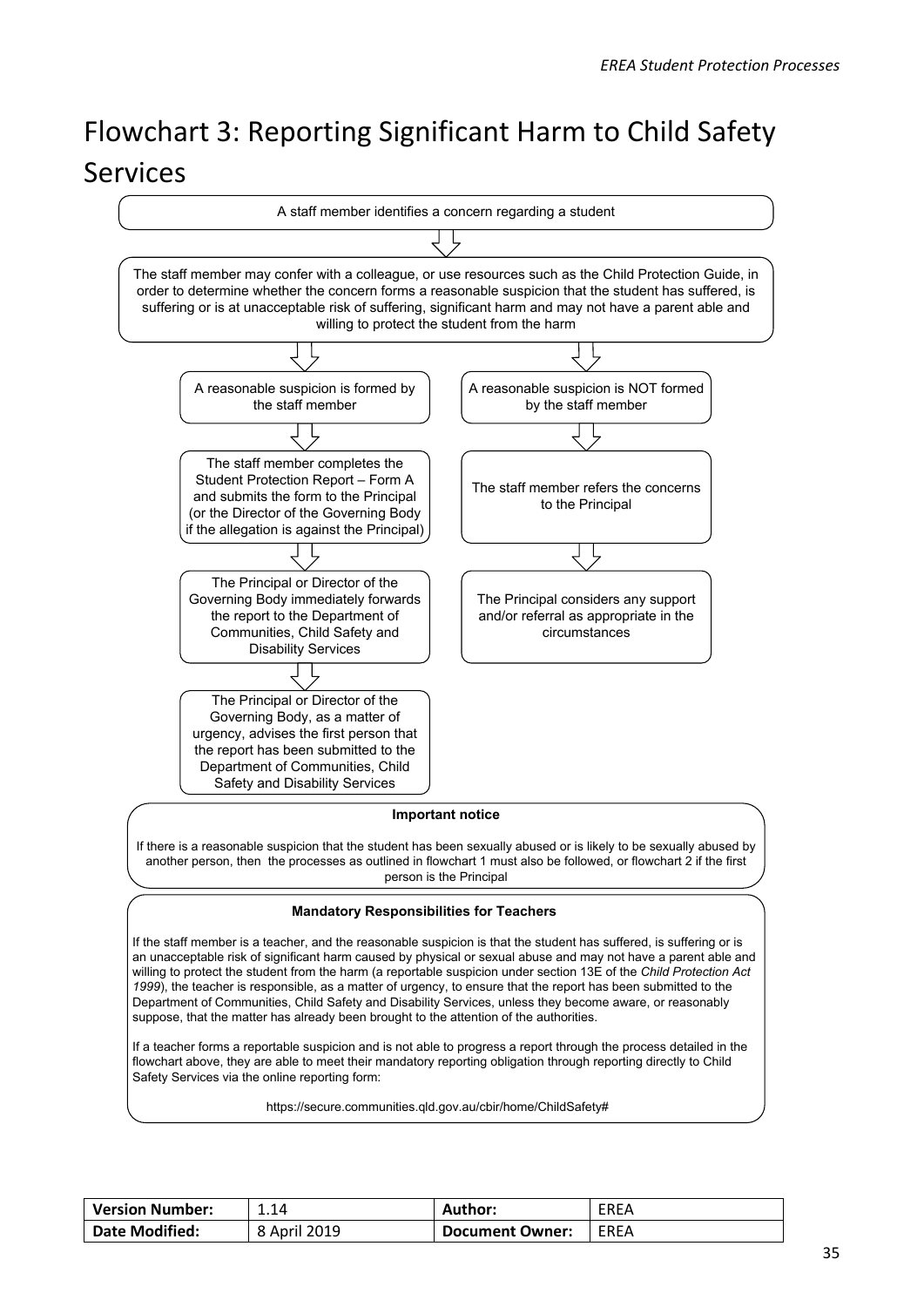

# **STUDENT PROTECTION GUIDELINES**

**FOR THE EDMUND RICE EDUCATION AUSTRALIA**

**NORTHERN REGION (QUEENSLAND) SCHOOLS, FLEXIBLE LEARNING CENTRES AND INDOOROOPILLY MONTESSORI CHILDREN'S HOUSE.**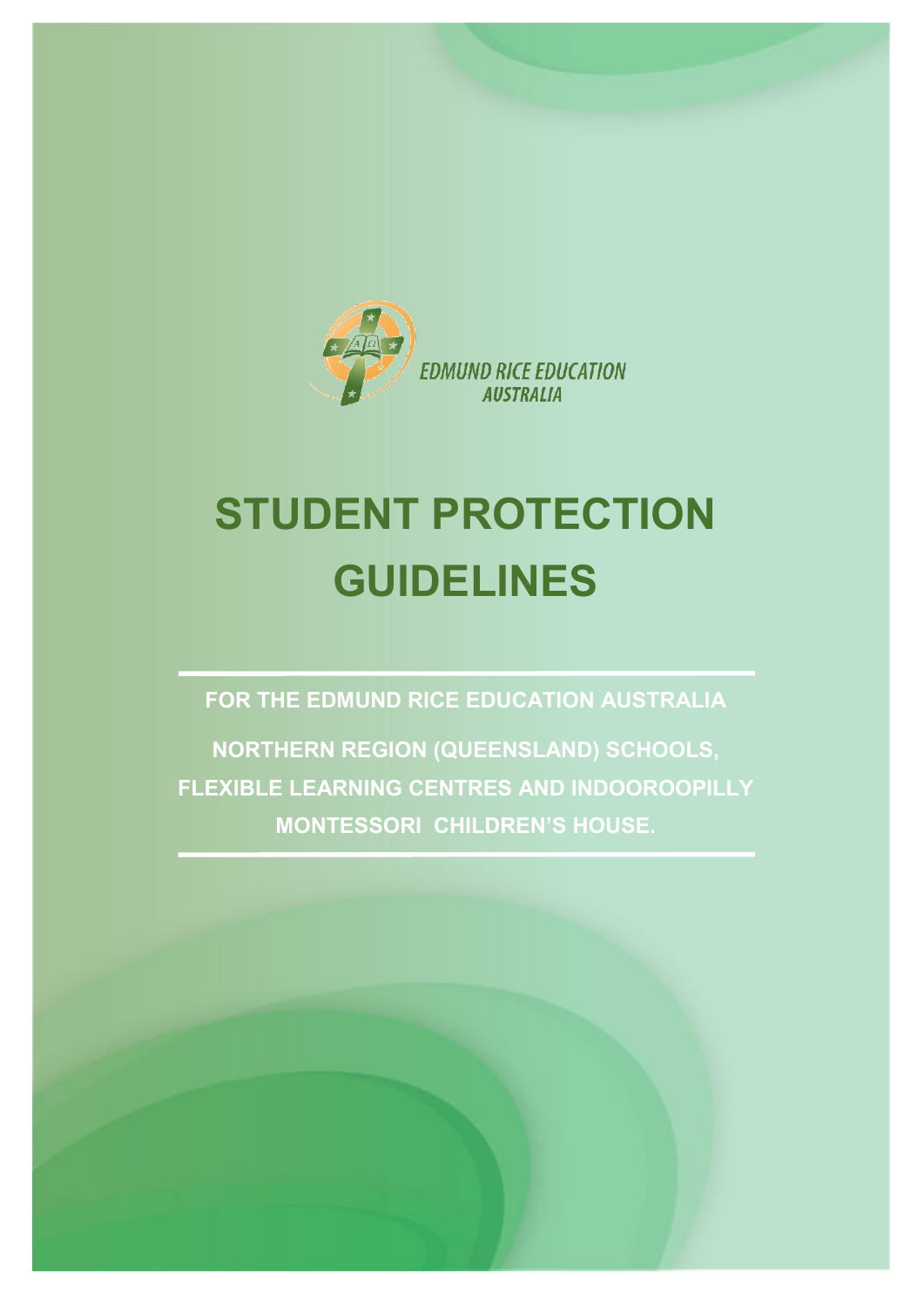# <span id="page-36-0"></span>Contents

| 1.  |      |                                                                                     |  |
|-----|------|-------------------------------------------------------------------------------------|--|
|     | 1.1. |                                                                                     |  |
| 2.  |      |                                                                                     |  |
|     | 2.1  |                                                                                     |  |
|     | 2.2  |                                                                                     |  |
|     | 2.3  |                                                                                     |  |
|     | 2.4  |                                                                                     |  |
| 3.  |      |                                                                                     |  |
|     | 3.1  |                                                                                     |  |
|     | 3.2  |                                                                                     |  |
| 4.  |      |                                                                                     |  |
|     | 4.1  |                                                                                     |  |
|     | 4.2. |                                                                                     |  |
| 5.  |      |                                                                                     |  |
|     | 5.1  |                                                                                     |  |
| 6.  |      |                                                                                     |  |
| 7.  |      |                                                                                     |  |
| 8.  |      |                                                                                     |  |
| 9.  |      | Understanding behaviour by a staff member a student considers to be inappropriate51 |  |
| 10. |      |                                                                                     |  |

| <b>Version Number:</b> | 1.14         | Author:                | EREA |
|------------------------|--------------|------------------------|------|
| <b>Date Modified:</b>  | 8 April 2019 | <b>Document Owner:</b> | EREA |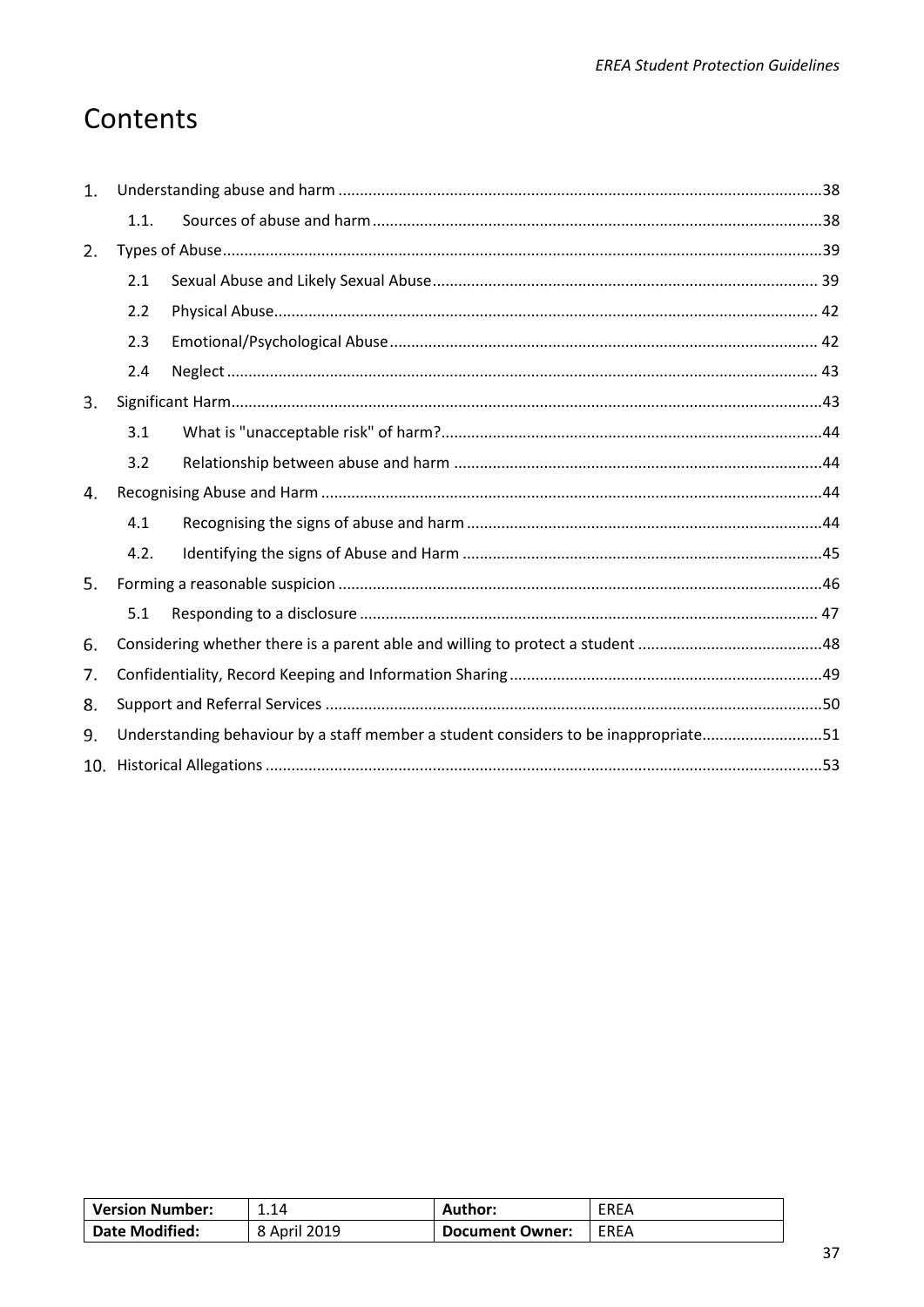# Preface

These guidelines have been developed by the Queensland Catholic Education Commission (QCEC) in conjunction with Catholic School Authorities in order to provide information to support the implementation of the *Student Protection Processes for Queensland Catholic Schools*. These guidelines may be subject to change in line with child protection practice developments, and may be subject to customisation to reflect the resources and systems in place for a particular Catholic School Authority.

# <span id="page-37-0"></span>Understanding abuse and harm

All children have the right to be safe in environments free from abuse and harm. Where this is not the case, adults have a responsibility to act. This part explains the key concepts that underpin the processes for ensuring the safety of students, in order to inform the actions staff members must take if they form a reasonable suspicion of abuse, harm or staff inappropriate behaviour towards a student. As a first step, it is important that staff members have an understanding of what is meant by the terms 'abuse' and 'harm'.



#### <span id="page-37-1"></span>**1.1. Sources of abuse and harm**

Students can be abused, or experience harm from a number of sources. These include:



| <b>Version Number:</b> | 1.14         | Author:                | <b>EREA</b> |
|------------------------|--------------|------------------------|-------------|
| <b>Date Modified:</b>  | 8 April 2019 | <b>Document Owner:</b> | EREA        |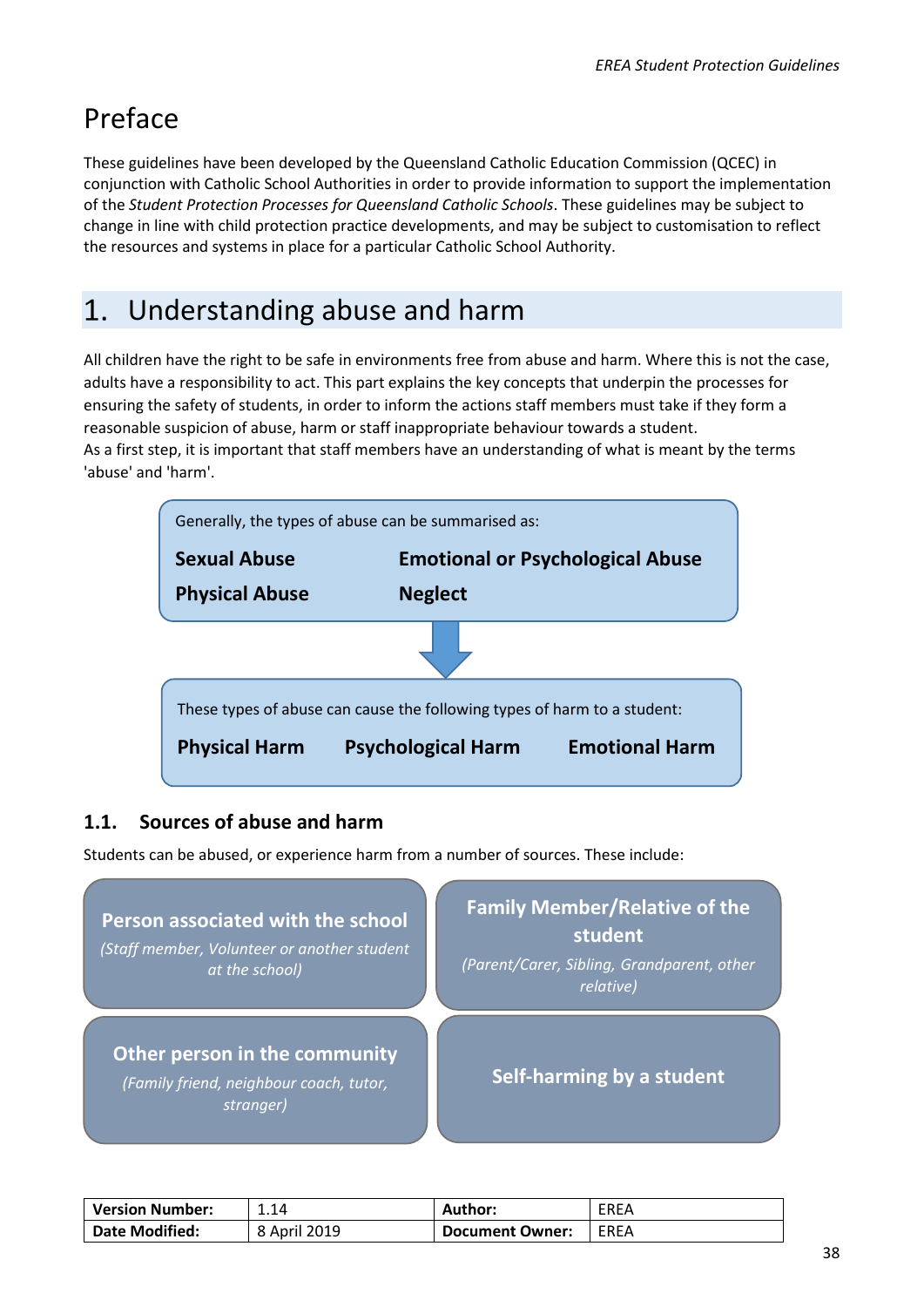# <span id="page-38-2"></span><span id="page-38-0"></span>2. Types of Abuse

#### <span id="page-38-1"></span>**2.1 Sexual Abuse and Likely Sexual Abuse**

Sexual abuse of a student occurs where a person engages in sexual behaviour with a student, and:

- the other person bribes, coerces, exploits, threatens or is violent toward the relevant person; and/or
- the student has less power than the other person; and/or
- there is a significant disparity between the student and the other person in intellectual capacity or maturity. $1$

Characteristics of a power imbalance include: significant differences in age, developmental ability, authority, influence or some kind of control over the student.

Likely sexual abuse is where it is more probable than not that a student will be sexually abused in the future. One situation where a reasonable suspicion of likely sexual abuse could be formed is where ['grooming'](#page-39-0) behaviours towards a student are identified.

#### **IMPORTANT NOTE: Sexual Activity between staff members and students**

**The involvement of any staff member or volunteer within a school in sexual activity with, or sexual exploitation of, a student attending that school is always to be regarded as sexual abuse.**

#### **What does sexual abuse involve?**

Sexual abuse involves an imbalance of power between a student and the other person. The imbalance of power allows force, trickery, emotional bribery, blackmail or emotional pressures to be used against the student to involve him/her in sexual activity or to sexually exploit him/her. Secrecy, the misuse of power and distortion of adult-child relationships may also be involved.

Sexual abuse involving physical contact with a student could include:

- touching, kissing, holding or fondling a student's body in a sexual manner;
- touching, kissing or fondling a student's genital area;
- engaging in or attempting to engage in vaginal or anal intercourse with a student;
- penetrating or attempting to penetrate a student's vagina or anus with a finger or other object;
- engaging or attempting to engage in oral sex with a student; or
- engaging or attempting to engage in masturbation with a student.

It does not matter whether the student is clothed or unclothed whilst sexual abuse involving physical contact takes place. Engagement of a student in sexual acts by duress or through inducements of any kind is considered sexual abuse.

Sexual abuse/likely sexual abuse of a student may not necessarily involve physical contact. It could, for example, involve behaviour that occurs in the student's direct presence or that occurs indirectly including through electronic communications. Examples include:

<span id="page-38-3"></span>1 See Section 364 of the *Education (General Provisions) Act 2006*

| <b>Version Number:</b> | 1.14         | <b>Author:</b>         | <b>EREA</b> |
|------------------------|--------------|------------------------|-------------|
| Date Modified:         | 8 April 2019 | <b>Document Owner:</b> | <b>EREA</b> |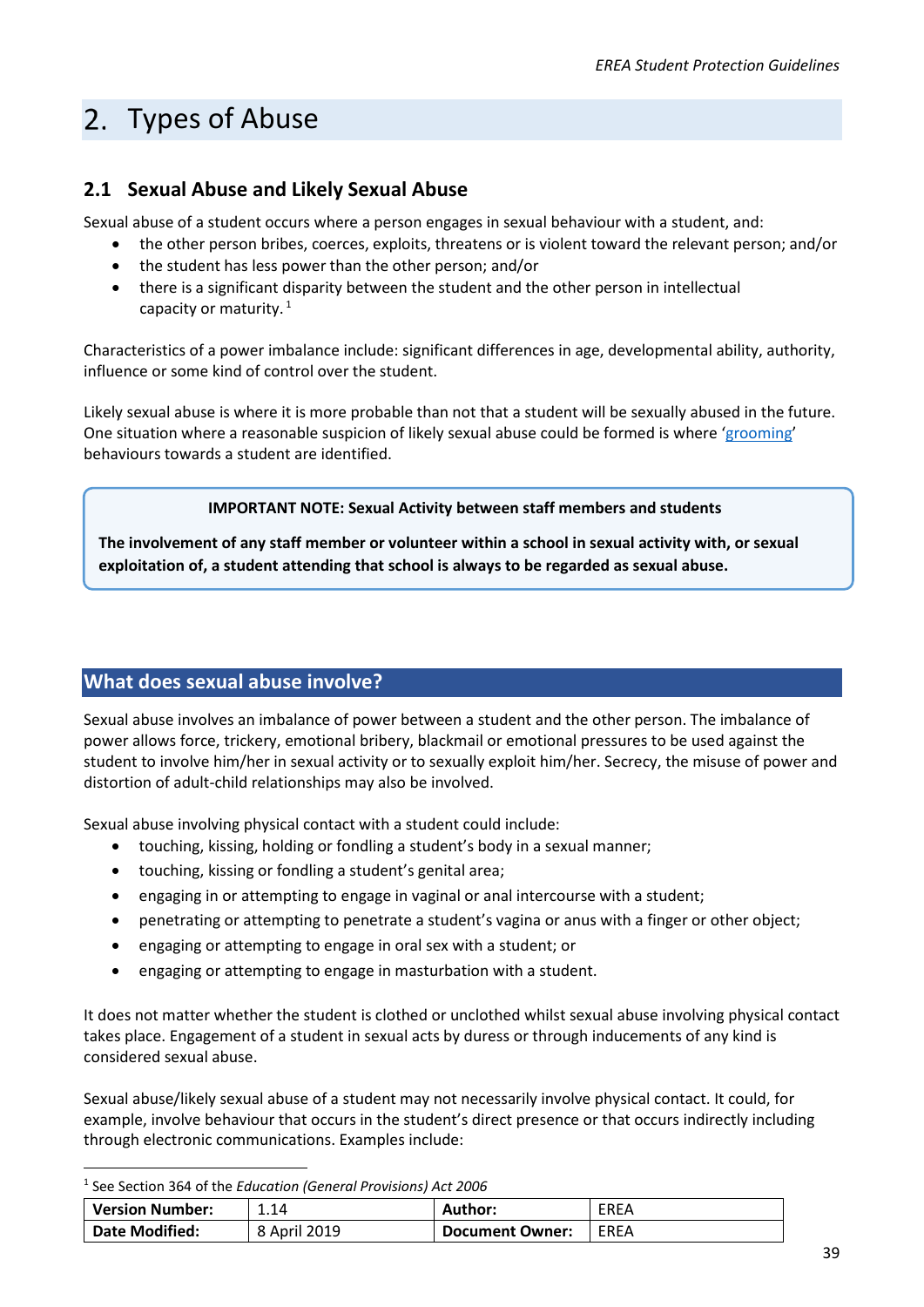- exposing a sexual body part to a student;
- requesting a student to expose a sexual body part;
- making obscene or sexually explicit remarks to a student;
- sending obscene or sexually explicit material to a student;
- blatant or persistent intrusion into a student's physical privacy;
- voyeurism covertly observing intimate behaviour that is normally private;
- exposing a student to pornographic films, photographs, magazines or other material;
- having a student pose or perform in a sexually explicit manner;
- exposing a student to a sexual act;
- forcing a student to witness a sexual act; or
- communicating with a student in a sexually intrusive way.

#### <span id="page-39-0"></span>**What is Grooming?**

Sexual offending against a child is rarely a random act by a stranger. It is commonly based on a relationship with the child that has been formed over time. The abuse is commonly well thought out and planned in advance. Offenders may often take time to 'groom' their victim, often over a lengthy period. They will also often 'groom' the child's parents, care-providers or others who might otherwise protect them from the abuse. This occurs so that the child and his/her parents or care-providers will trust the offender and not suspect any intended wrongdoing.

The establishment of a relationship of trust which is then misused is often very confusing and damaging to the child, who may not even immediately recognise what is happening to them as abuse. Grooming behaviour is unlikely to be recognised when observed as a one-off event, but a pattern of grooming of the intended victim and/or the intended victim's parents or care-providers is likely to be recognised. Grooming will tend to develop in intensity over time. It will also tend to include elements of secrecy and concealment.

It is important to be aware of the types of behaviours that can be used in the process of grooming a child or young person, while remembering that some of the behaviours might equally reflect normal interactions based on genuine motives of care and concern. This is the reason that, for staff members, the observance of clear professional boundaries and transparency in the declaration of potential conflicts of interest is a vital part of the protection of children and of the professional integrity of staff members themselves.

Recognition of the grooming process that is used as a preparation for the sexual abuse of a child is an indicator of likely sexual abuse.

| <b>Version Number:</b> | 1.14         | <b>Author:</b>         | EREA        |
|------------------------|--------------|------------------------|-------------|
| <b>Date Modified:</b>  | 8 April 2019 | <b>Document Owner:</b> | <b>FRFA</b> |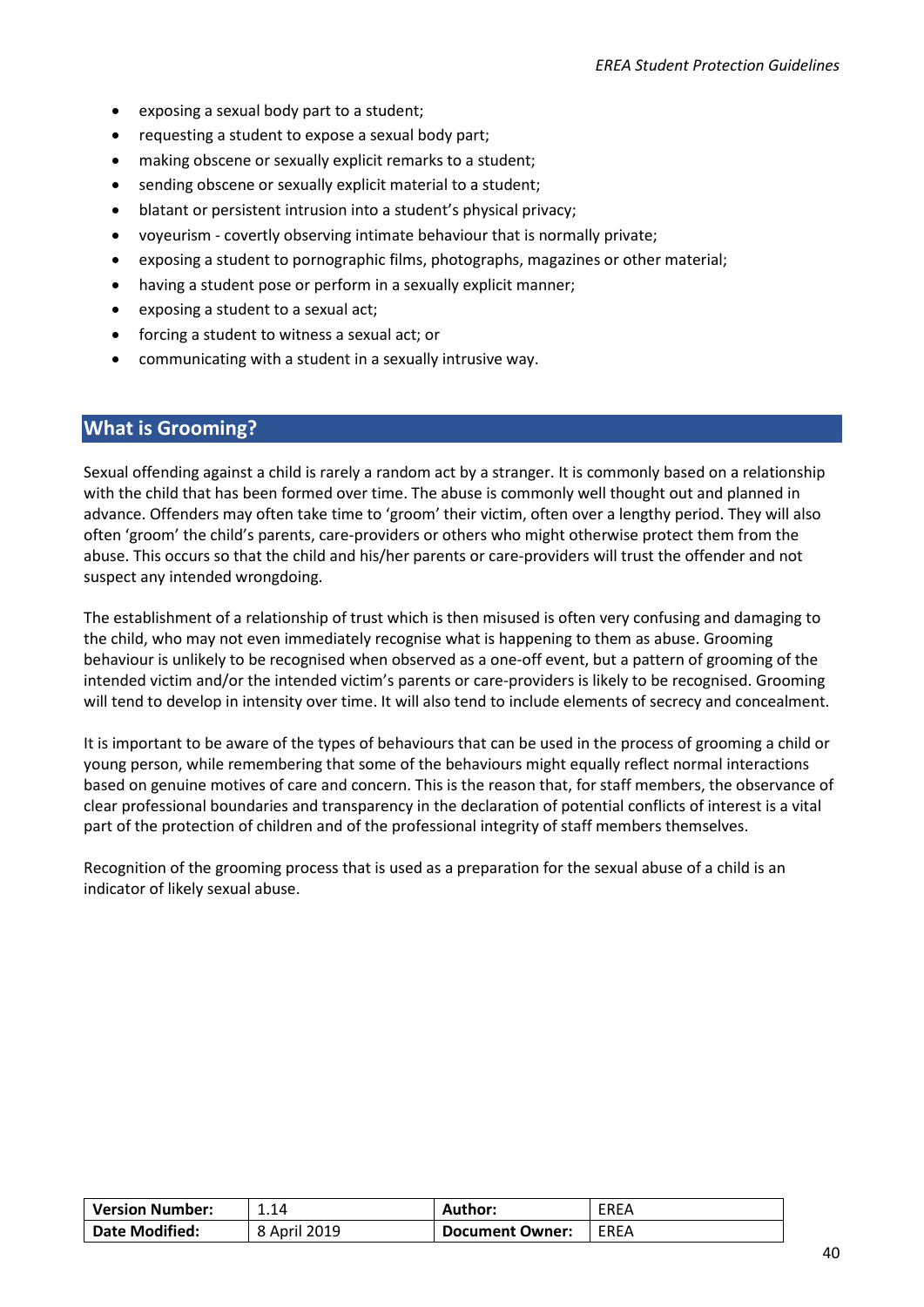#### **Some examples of 'grooming' behaviour could include:**



#### **Activity between peers**

#### • **Sexual activity between students**

It is important to note that activity between peers may also be considered abusive, especially if the relationship is coercive or the behaviour forceful, degrading or threatening. Sexual activity between young people under 16 years of age is not automatically considered to be sexual abuse, even though technically it is unlawful in Queensland. The dynamics and characteristics of the sexual activity is a key consideration. For example, if a young person under the age of 16 years engages in sexual activity with a peer and there is no imbalance of power, coercion or manipulation involved, this may not be considered sexual abuse. On the other hand, if there is a power imbalance, coercion or manipulation in the sexual activity between a young person 16 years and older and another person, this may be considered sexual abuse.

#### • **Student sexual behaviour**

| <b>Version Number:</b> | 1.14         | <b>Author:</b>  | EREA |
|------------------------|--------------|-----------------|------|
| Date Modified:         | 8 April 2019 | Document Owner: | EREA |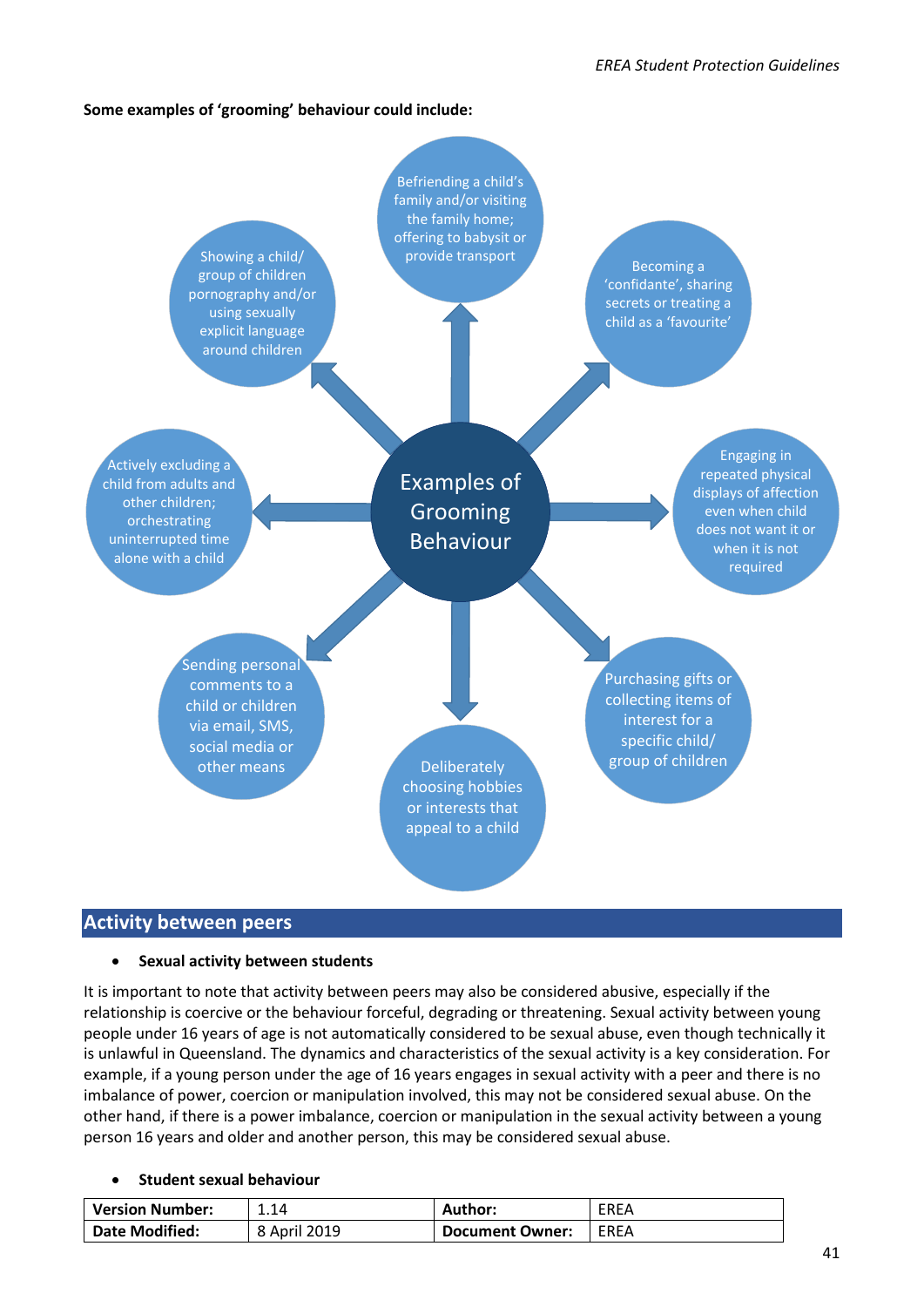Suspicions that a student has been sexually abused may also be formed in some cases where a student exhibits concerning sexual behaviour[. Resources](https://www.communities.qld.gov.au/resources/childsafety/foster-care/training/documents/ppt-sexual-behaviours.pdf) such as those published by the Department of Child Safety, Youth and Women can assist in identifying age inappropriate sexual behaviour, and [section 4.2](#page-43-0) details further signs of sexual abuse.

#### <span id="page-41-0"></span>**2.2 Physical Abuse**



*Physical abuse refers to non-accidental use of physical force against a child by another person that results in significant harm to the child.*

#### **What does physical abuse involve ?**

Examples of physical abuse include but are not limited to hitting, shaking, throwing, burning, biting, poisoning and female genital mutilation. The definition of physically abusive behaviour extends to the fabrication, exaggeration and inducing of illness symptoms in a child.

A person does not have to intend to physically harm a child to have physically abused them (for example, physical punishment that results in bruising or fractures would generally be considered physical abuse). Physical abuse does not always leave visible marks or injuries. Physical abuse can result in significant physical harm (for example, fractures, burns or bruises) and/or emotional/psychological harm (for example, hyper vigilance, depression or persistent state of fear and anxiety) to a child.

When considering if a child is at unacceptable risk of suffering harm caused by physical abuse by a person, a range of factors are considered. Examples include:

- the person's propensity towards violence,
- the degree of control a person has over their own behaviour or the behaviour of others,
- the physical force used and
- the ability and willingness of another adult to act protectively to prevent the physical abuse.

Examples of situations which give rise to an unacceptable risk of physical abuse include, though are not limited to:

- domestic violence involving the throwing of objects; or
- situations in which a baby is shaken but not obviously injured.

#### <span id="page-41-1"></span>**2.3 Emotional/Psychological Abuse**



*Emotional or psychological abuse is the persistent emotional illtreatment of a child which causes severe and persistent adverse effects on a child's emotional development.*

| <b>Version Number:</b> | 1.14         | Author:                | EREA        |
|------------------------|--------------|------------------------|-------------|
| Date Modified:         | 8 April 2019 | <b>Document Owner:</b> | <b>EREA</b> |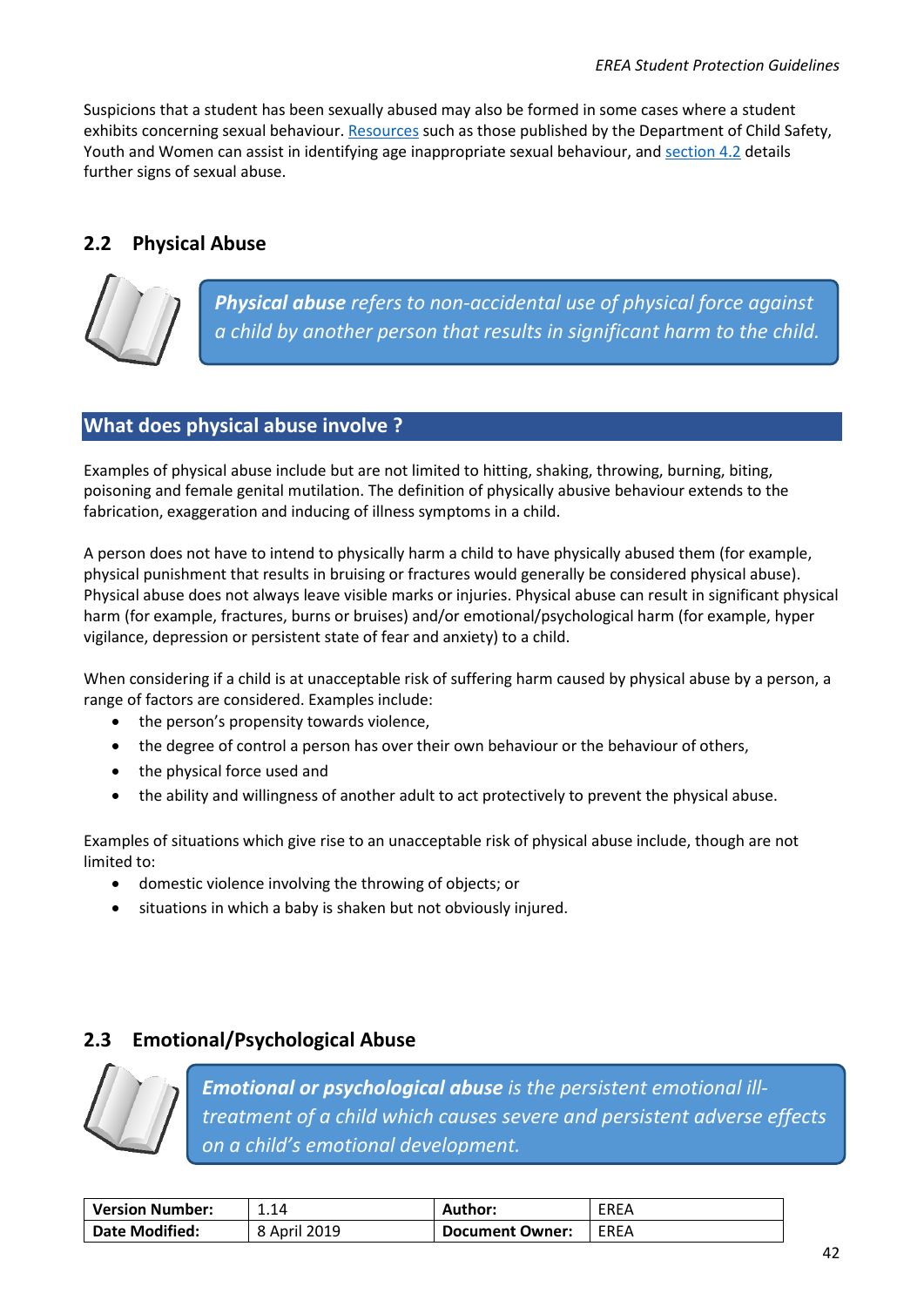#### **What does emotional or psychological abuse involve ?**

Examples of emotional abuse include but are not limited to constant criticism, public humiliation, belittling, constant yelling, withholding praise and affection, excessive teasing, scape-goating, rejection, hostility, exposure of a child to domestic and family violence and conveying that a child is worthless or unloved, inadequate or valued only insofar as the child meets the needs of another person.

Emotional or psychological abuse may feature age or developmentally inappropriate expectations being imposed on children. These may include interactions that are beyond the child's developmental capability, as well as overprotection and limitation of reasonable exploration and learning or preventing the child from participating in normal social interaction. Emotional abuse can result in significant harm to a child, for example, it can result in significant emotional / psychological harm such as depression, attachment disorders, chronic feeling of fear/anxiety or self-harm.

A child is considered to be at unacceptable risk of suffering harm caused by emotional abuse in a number of situations for example the frequent, chronic and entrenched verbal criticisms and hostility directed at the child by another person.

#### <span id="page-42-1"></span>**2.4 Neglect**



*Neglect is the persistent failure to provide for a child's basic physical and emotional necessities of life such that the child's health and development are affected.*

#### **What does neglect involve?**

Neglect is the persistent failure to provide for a child's basic physical and emotional necessities of life such that the child's health and development are affected. Basic needs include: food, housing, adequate clothing; personal hygiene and hygienic living conditions; health care, including the timely provision of medical treatment and dental care; and adequate supervision and protection needed for the child's optimal growth and development. Neglect may occur during pregnancy as a result of maternal substance abuse.

Neglect can result in a significant impact on a child's physical, emotional and psychological wellbeing. It can result in significant physical harm such as serious injury or death. For example, failure to supervise a child may result in a child ingesting poison, or getting seriously injured or getting burnt. Neglect can also result in serious emotional/ psychological harm such as attachment disorders, failure to thrive in infants and significant developmental delays.

A child is considered to be at unacceptable risk of neglect in situations such as severe or chronic substance misuse, significant mental illness, lack of parenting skills and addiction to gambling by the child's primary parent or care-provider inhibiting their capacity to provide sufficient care.

**More information around understanding child abuse and harm can be found on the Department of Child Safety, Youth and Women [website](https://www.communities.qld.gov.au/childsafety/protecting-children/what-is-child-abuse)**

### <span id="page-42-0"></span>Significant Harm

| <b>Version Number:</b> | 1.14         | <b>Author:</b>         | EREA |
|------------------------|--------------|------------------------|------|
| Date Modified:         | 8 April 2019 | <b>Document Owner:</b> | EREA |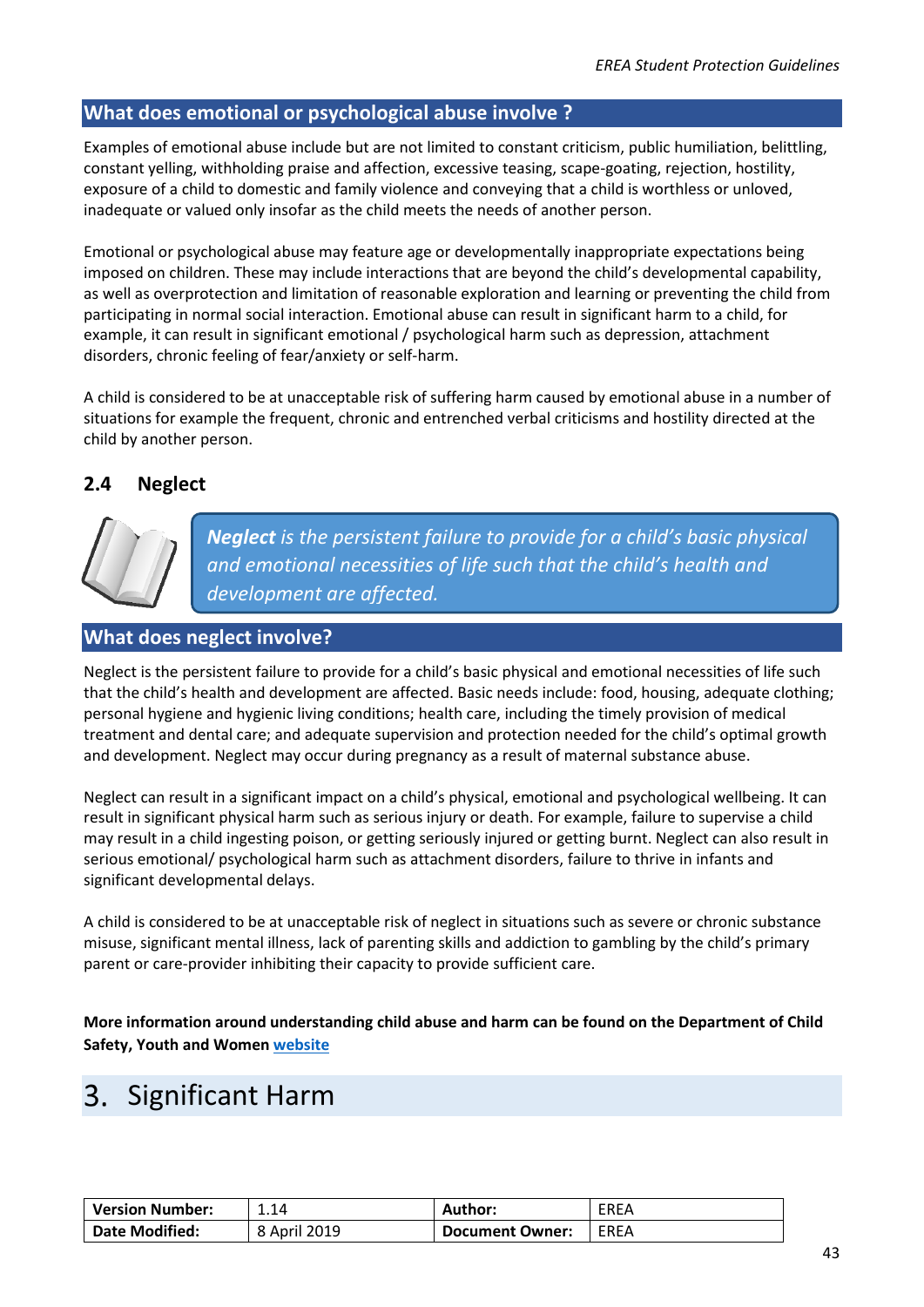Harm can be caused by physical, psychological or emotional abuse, sexual abuse or neglect. Harm refers to the detrimental effect or impact of abuse/neglect on a child. For statutory intervention to occur, there must be information to suggest:

- that the child has suffered, is suffering or is at any unacceptable risk of suffering significant harm; and
- there may not have a parent able and willing to protect the child from harm.

Harm can be caused by a single act, omission or circumstance or a series or combination of acts, omissions or circumstances. This series or combination of acts, omissions or circumstances is often referred to as "cumulative harm".

#### <span id="page-43-1"></span>**3.1 What is "unacceptable risk" of harm?**

A child is considered to be at unacceptable risk of suffering harm if there are grounds to suspect that unless someone intervenes to prevent it, the actions of a person will result in, or is likely to result, in a detrimental effect of a significant nature on the child's physical, emotional and/or psychological well-being.

#### <span id="page-43-2"></span>**3.2 Relationship between abuse and harm**

In essence, abuse is the action towards a student, and harm is the impact of that action on the child. Children can experience multiple types of abuse, which in turn can cause multiple types of harm.

| <b>Types of</b> | <b>Physical abuse</b> | <b>Emotional abuse</b> | <b>Sexual abuse</b>            | <b>Neglect</b>         |
|-----------------|-----------------------|------------------------|--------------------------------|------------------------|
| <b>Abuse</b>    | <b>Hitting</b>        | Rejection              | Sexual exploitation            | Inadequate supervision |
|                 | Punching              | Persistent hostility   | Penetration                    | Poor hygiene/nutrition |
|                 |                       |                        | <b>Exposure to Pornography</b> |                        |

| <b>Types of harm</b> | <b>Physical</b>   | <b>Emotional</b>              | Psychological                |
|----------------------|-------------------|-------------------------------|------------------------------|
| (impact on the       | (refers to body)  | (ability to express emotions) | (mind & cognitive processes) |
| child)               | <b>Bruising</b>   | Depression                    | Learning and developmental   |
|                      | Fractures         | Hypervigilance                | delays                       |
|                      | Internal injuries | Self-harm                     | Impaired self-image          |

### <span id="page-43-0"></span>4. Recognising Abuse and Harm

#### <span id="page-43-3"></span>**4.1 Recognising the signs of abuse and harm**

There are many signs that might lead staff members to have concerns about a student. It is important to keep an open mind when encountering these signs, as their presence does not necessarily mean that the student is experiencing harm caused by abuse and/or neglect. However, they may identify concerns for a student and indicate that further consideration and monitoring is the appropriate response.

It is important to remember:

- the signs are generally more significant if they are severe, form a pattern, and/or show frequency
- the younger the child involved, the greater the risk
- all factors need to be considered including the child's circumstances and family context.

| <b>Version Number:</b> | 1.14         | Author:                | <b>EREA</b> |
|------------------------|--------------|------------------------|-------------|
| <b>Date Modified:</b>  | 8 April 2019 | <b>Document Owner:</b> | EREA        |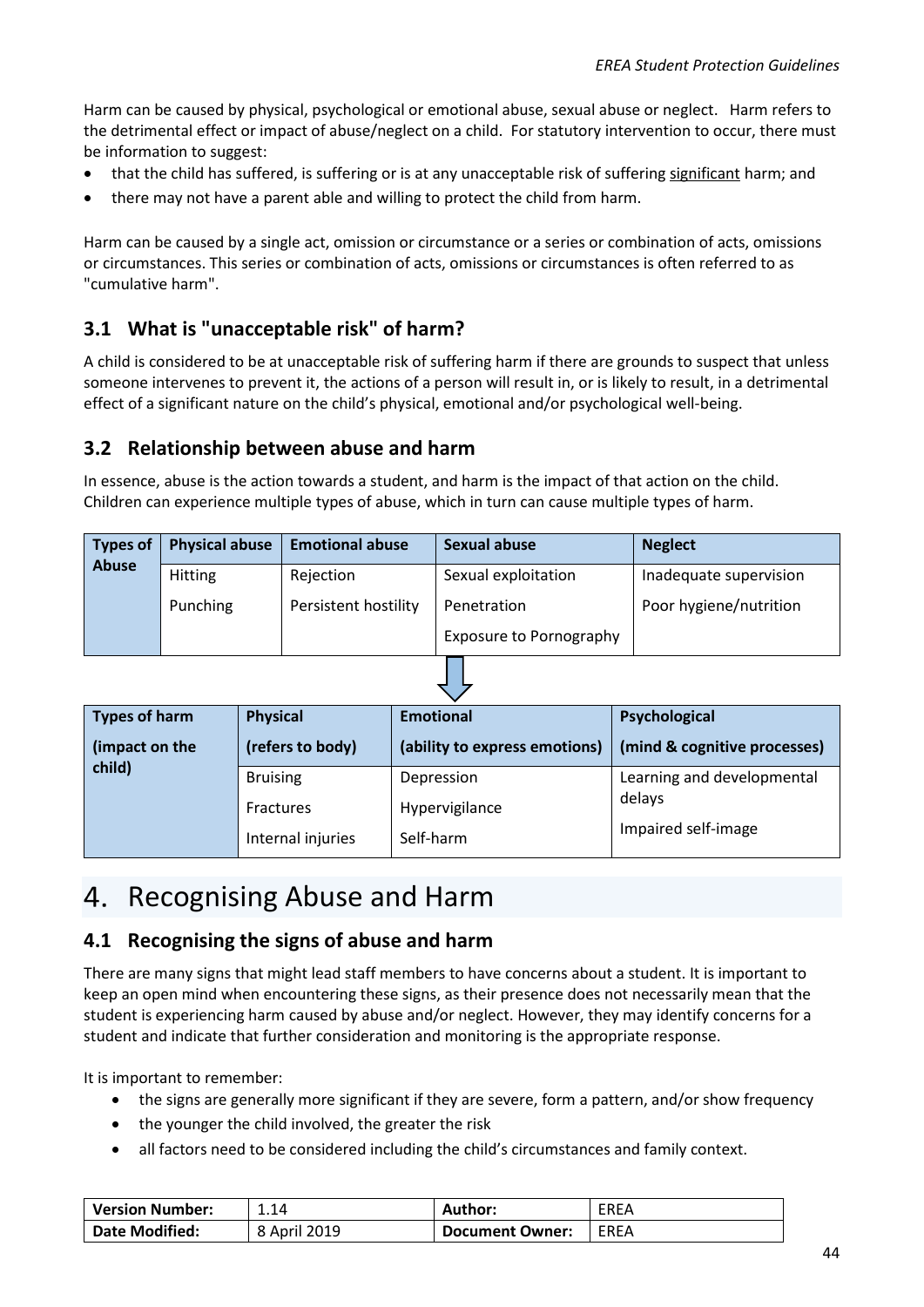#### <span id="page-44-0"></span>**4.2. Identifying the signs of Abuse and Harm**

#### **Observations of student behaviour**

In general terms, something may be wrong if you observe student behaviour such as:

- nervousness/withdrawal;
- passivity/excessive compliance;
- evidence of deterioration in peer relationships and/or generally poor peer relationships;
- trouble concentrating at school/unexpected drop in school academic performance;
- frequent absences from school without substantiated or acceptable explanations;
- being extremely aggressive, stealing or running away;
- evidence of extreme or continually aroused emotional states;
- out of character behaviour;
- behaviour that is not age appropriate or typical of peer behaviour;
- in younger students: separation anxiety, changed eating patterns;
- in older students: drug/alcohol use, sexual promiscuity, self-harm or reckless and risk-taking behaviour.

In relation to possible harm or risk of harm to a student that may be a result of sexual, physical or emotional abuse and/or neglect you may observe the following:

#### **Physical**

- bruises or lacerations, especially on face, head and neck;
- burns/scalds;
- multiple injuries or bruises, especially over time;
- fractures, dislocations, twisting injuries;
- explanations offered by the child not consistent with the injury or the injury is unable to be explained by the child;
- A child hiding injuries
- repeated injuries with a recurring or similar explanation.

#### **Neglect**

- delay in achieving developmental milestones;
- medical or therapeutic needs not attended to;
- poor personal hygiene leading to social isolation;
- scavenging for/stealing food; lack of adequate school lunches;
- extreme seeking of adult affection;
- flat and superficial way of relating.

#### **Domestic violence**

- difficulties in eating and sleeping;
- hyper vigilance;
- regression to age-inappropriate behaviours;

| <b>Version Number:</b> | 1.14         | Author:                | <b>EREA</b> |
|------------------------|--------------|------------------------|-------------|
| <b>Date Modified:</b>  | 8 April 2019 | <b>Document Owner:</b> | EREA        |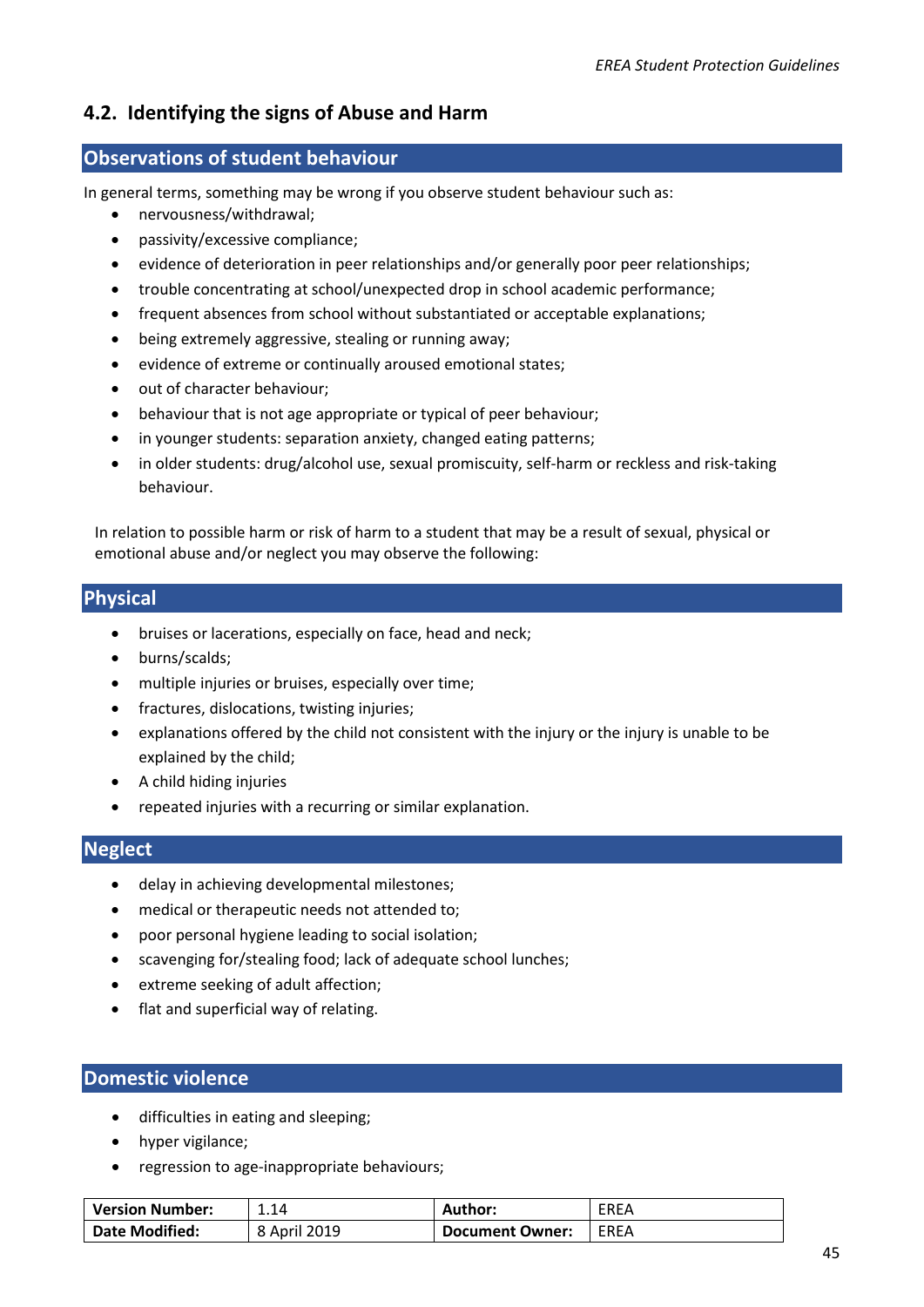- developmental delays;
- child is over-protective of a parent;
- excessively controlling or aggressive/violent behaviour;
- abuse of siblings/parent.

#### **Emotional/psychological**

- inability to value self and others;
- lack of trust in people;
- statements from the child e.g. "I'm bad; I was born bad";
- extreme attention-seeking behaviours.

#### **Sexual**

- direct or indirect disclosures of abuse;
- concerning sexual behaviour and/or age-inappropriate sexual knowledge;
- use of threats, coercion or bribery to force other children into sexual acts;
- sexual themes/fears expressed in artwork, written work or play;
- repeated urinary tract infections, especially in younger girls;
- physical trauma to buttocks, breasts, genitals, lower abdomen, thighs;
- unexplained accumulation of money/gifts;
- presence of sexually-transmitted infections, especially in younger children

*More information around recognising the signs of abuse can be found on the Department of Child Safety, Youth and Women [Website.](https://www.communities.qld.gov.au/childsafety/protecting-children/what-is-child-abuse/signs-of-child-abuse-and-neglect)*

## <span id="page-45-0"></span>5. Forming a reasonable suspicion

A reasonable suspicion of abuse or harm is a suspicion that would be formed by a reasonable person based on a reasonable view of the evidence available to them. In other words, a reasonable suspicion is an objectively justifiable suspicion that is based on specific facts or circumstances. When a reasonable suspicion is formed, a staff member must act in accordance with the processes outlined in this document.

Generally, the ways in which a staff member may form a reasonable suspicion are as follows:



- A student makes a direct disclosure about another person's behaviour (see Section 5.1)
- A parent or any person reports information of concern about a student and/or another person's behaviour (this information may come from another student, relative, friend, acquaintance of the student, or sometimes could be anonymous)



- Direct observation of abusive or inappropriate behaviour towards a student
- Relevant observations (appearance, behaviours, and situations) are witnessed, or other relevant firsthand knowledge is gained.

Additionally, section 13C of the *Child Protection Act 1999* offers some guidance around forming a reasonable suspicion that a student has suffered, is suffering or is at unacceptable risk of suffering significant harm:

| <b>Version Number:</b> | 1.14         | Author:         | EREA |
|------------------------|--------------|-----------------|------|
| Date Modified:         | 8 April 2019 | Document Owner: | EREA |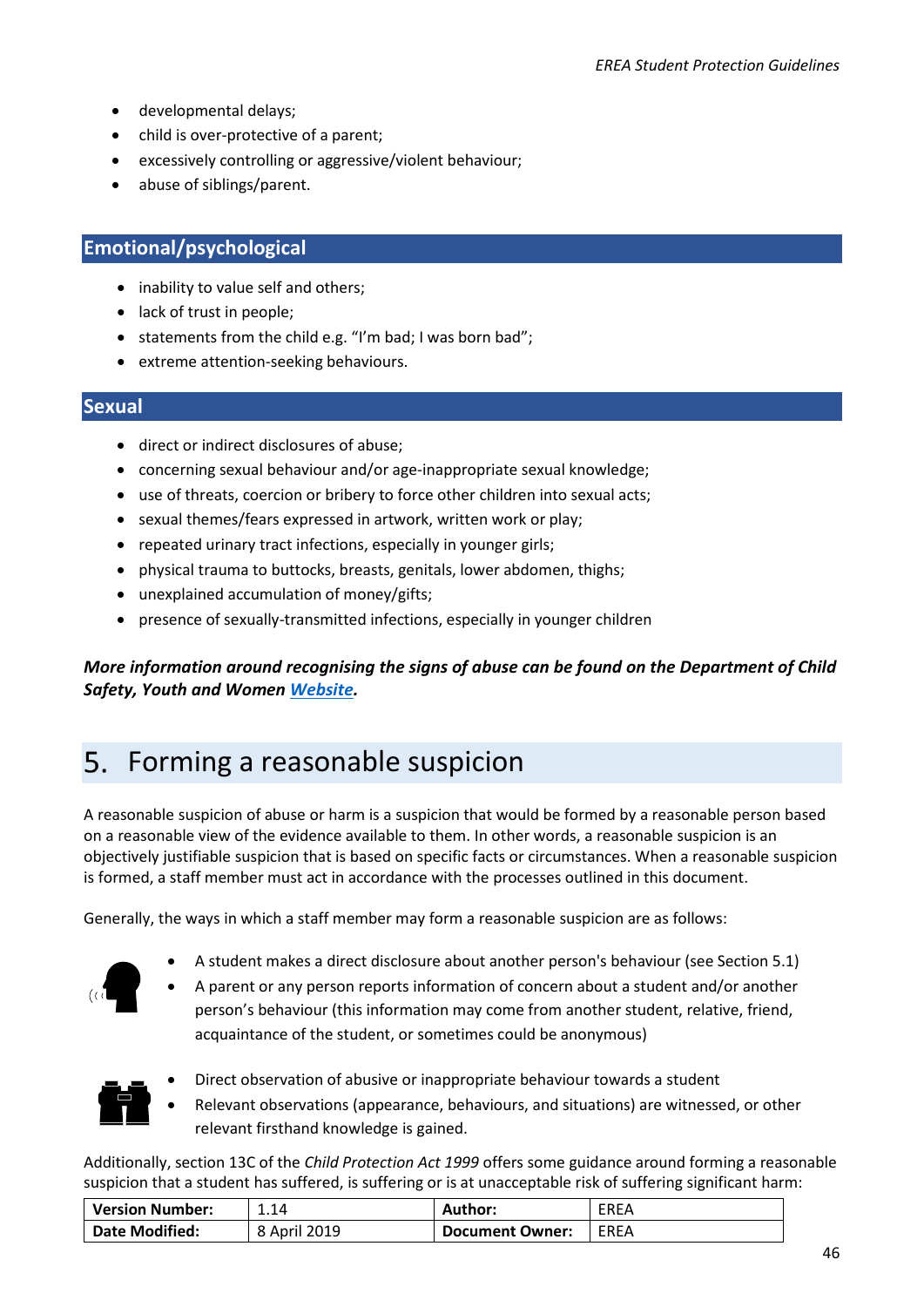- Whether there are detrimental effects on a child's body or psychological/emotional state, or are likely to become so the future
- The nature and severity of the detrimental effects and the likelihood that they will continue
- The age of the child

A staff member may **confer** with a colleague as part of the decision making process as to whether they have formed a reasonable suspicion – further detail around [conferral](#page-7-2) processes can be found in the Student Protection Processes.

It should be noted that at times information may come to a staff member's attention indirectly (e.g. perhaps third hand). In these cases, the following should be considered:

- it is not the role of the staff member or of the school to investigate, confirm or substantiate the validity of the information;
- in some cases, it may be appropriate to seek additional information to clarify the situation, to the extent necessary to determine any action that may be required under these processes;
- if the information received gives rise to a staff member forming a reasonable suspicion of harm to a student resulting from abuse or neglect, from any source, the staff member must follow the relevant [reporting requirements](#page-7-1) described in the Student Protection Guidelines;
- if the information received by the staff member suggests inappropriate behaviour by a staff member towards a student, then the staff member must follow the relevant [reporting requirements](#page-16-4) described in the Student Protection Processes for Queensland Catholic School Authorities.



#### **NOTE: Staff members must not photograph student injuries or audio/ video record the discussion with the student – this is the role of Police.**

Details about how the information came to the staff member's attention should be included in any report made under these processes.

#### <span id="page-46-0"></span>**5.1 Responding to a disclosure**

Staff members in schools are often the first people a student may tell when they are feeling unsafe, therefore it is important for staff members to be aware of how children/young people disclose and how to respond in the most appropriate manner. If a student tells a staff member about being abused or harmed:



| <b>Version Number:</b> | 1.14         | Author:                | EREA |
|------------------------|--------------|------------------------|------|
| <b>Date Modified:</b>  | 8 April 2019 | <b>Document Owner:</b> | EREA |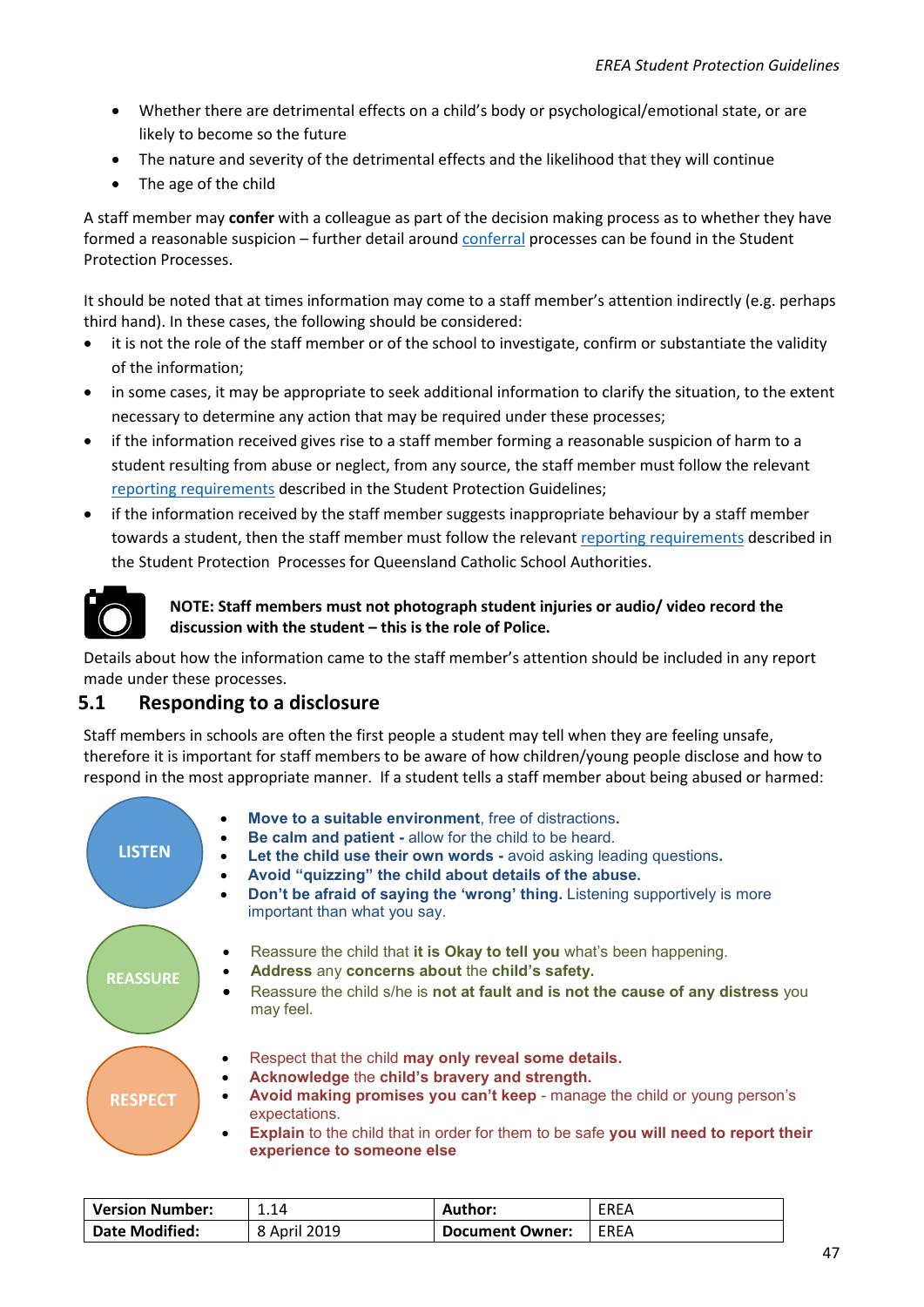#### *Adapted from an AIFS infographic: [Responding to children and young people's disclosure of abuse](https://aifs.gov.au/cfca/sites/default/files/disclosure-infographic.pdf)*

**Remember - it is not a school staff member's role to investigate** a suspicion of an unacceptable risk of abuse/ harm from any source, rather to report a reasonable suspicion of abuse or harm in accordance with the student protection processes. It is the role of officers of Queensland Police Service and qualified officers of the Department of Child Safety, Youth and Women to investigate and collect evidence in the required circumstances, such as conducting interviews with students.

**Only ask enough questions to help you decide whether you have honest and reasonable grounds to form a suspicion** of harm/abuse or an unacceptable risk of harm/abuse. Be aware that any questioning beyond this could cause distress and confusion and could interfere with the integrity of any subsequent investigation undertaken by relevant authorities.

**As soon as possible after the disclosure, make detailed relevant notes** about any signs, disclosures, injuries, and behaviours that caused you to be concerned for the student's safety or wellbeing.

Any response must be focussed on the best interests of the student. As such, the immediate support needs of a student are the priority and staff members must act promptly to raise the concerns with the Principal.

# <span id="page-47-0"></span>Considering whether there is a parent able and willing to protect a student

Where there is no parent able and willing to protect a child from significant harm, then the Department of Child Safety, Youth and Women intervenes to ensure the safety of the child. This is therefore an important consideration when determining if a matter should be reported Department of Child Safety, Youth and Women.

#### **A parent must be able AND willing to protect the child from significant harm**.



In some cases, a **parent may be willing to protect their child from significant harm, but they may not be able to do so**, for example, the parent may be suffering from a severe mental health condition, physical illness or injury; or where existing court orders precludes the parent from taking protective action.

UNWILLIING

**A parent may be able but not willing to protect their child,** for example, where the parent continues in a relationship with a person who is sexually abusing their child and does not cease contact with the abusive person.



In some circumstances**, a parent may be both unable AND unwilling** to protect their child from significant harm. An example of this is a parent who has significant substance misuse issues and continues a relationship with someone who sexually abuses or is violent to their child.

| <b>Version Number:</b> | 1.14         | Author:                | <b>EREA</b> |
|------------------------|--------------|------------------------|-------------|
| <b>Date Modified:</b>  | 8 April 2019 | <b>Document Owner:</b> | EREA        |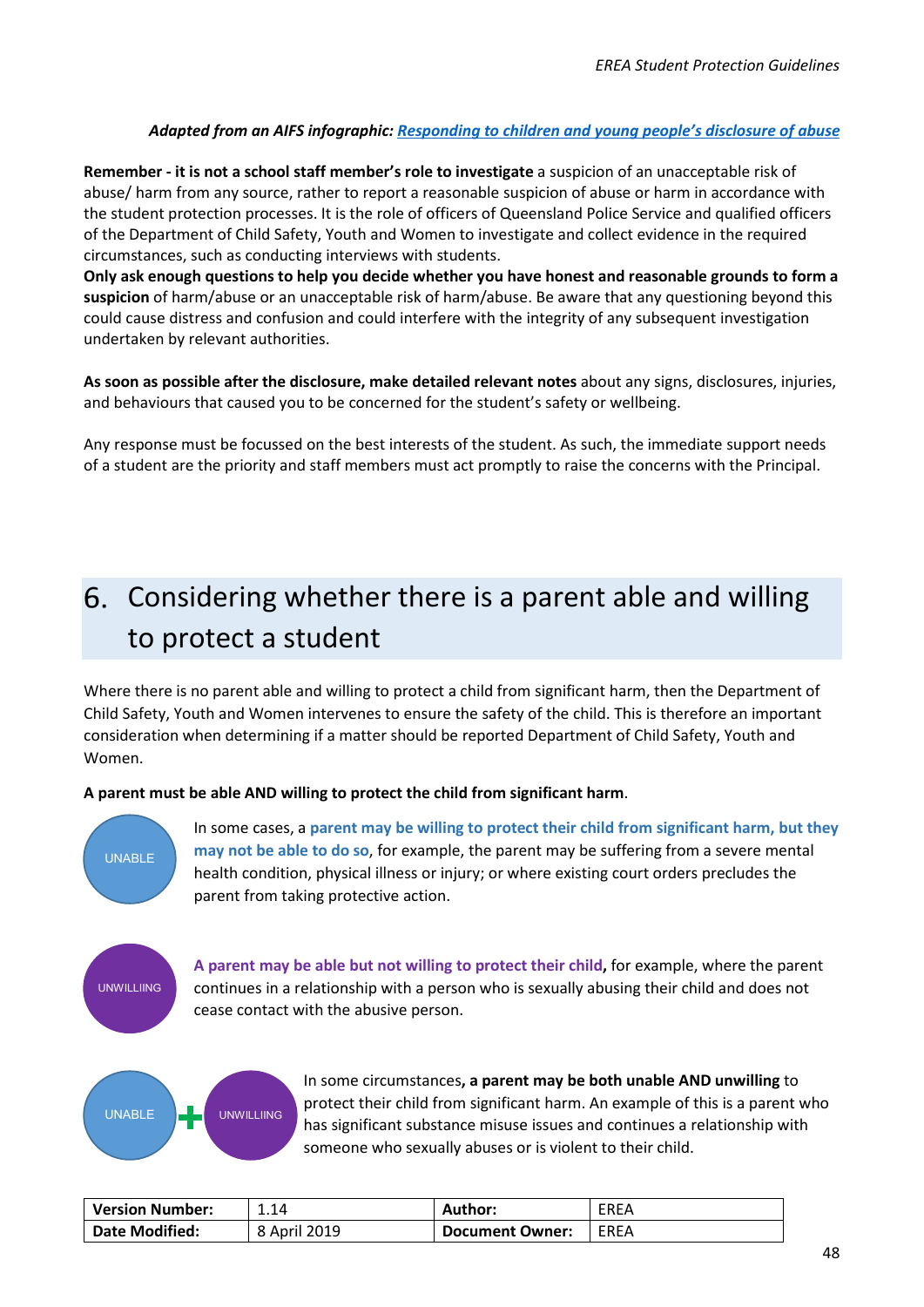In some cases, parents will seek to minimise or reduce the significance of harm suffered by a child (or that the child is at risk of suffering) and this may indicate the parent may not be able and willing to protect the child from harm. For example, this includes a parent minimising serious self-harming behaviours exhibited by their child or failing to recognise the serious and/or long term impacts of a child's medical needs or significant developmental delays.

Forming a reasonable suspicion around whether a parent may be able and willing is based on a number of factors, including:

- the observations and knowledge the Principal and staff members may have of the family circumstances;
- disclosures made by a child;
- information provided by another person.

A staff member is not expected to conduct an investigation to ascertain if a parent is able and willing to act protectively, rather must act on the information available to them. Staff members may confer with colleagues to assist in their decision making.

**NOTE: If a reasonable suspicion of sexual abuse or likely sexual abuse is formed a report to the Queensland Police Service is to be made even if there is a parent able and willing to protect the child from harm.**

# <span id="page-48-0"></span>7. Confidentiality, Record Keeping and Information Sharing

It is essential that student protection processes are managed in a confidential manner that both preserves the dignity and privacy of all affected parties, and ensures that any investigative process is not impaired. The management of any student protection concern should be well-documented, with clear records of any disclosures made by a student and any actions taken by the school. All information relating to a student protection concerns, including notes, reports and other documents must be stored securely and confidentially.

#### **Will a student's family know I have made a report?**

A person who notifies the Department of Child Safety, Youth and Women around a suspicion that a child has been, or is likely to be harmed (known as the "notifier") cannot be identified unless certain exceptions apply. Where a student protection report results in a criminal court proceeding, the report may form part of the prosecution's evidence, therefore the staff member who made the report may be required to give evidence. Consequently, student protection reports must be completed in an impartial, accurate and factual manner.

#### <span id="page-48-1"></span>**Information Sharing**

Within the school, information should not be shared around student protection matters with other staff members unless for a specific purpose under these processes, for example conferring with the Principal to determine whether a matter constitutes a reasonable suspicion of abuse or harm. Information may also be provided to staff members as part of ongoing support or risk management processes for a student. There are a number of circumstances where a School Principal may be asked to share information, or be required to do so in order to support a student and their family:

• Under Part 4 of the *Child Protection Act 1999*, the Department of Child Safety, Youth and Women may request information around a student who may be in need of protection. Such requests should be in writing, and clearly specify what information is requested. The Principal should keep clear records

| <b>Version Number:</b> | 1.14         | <b>Author:</b>         | EREA |
|------------------------|--------------|------------------------|------|
| <b>Date Modified:</b>  | 8 April 2019 | <b>Document Owner:</b> | EREA |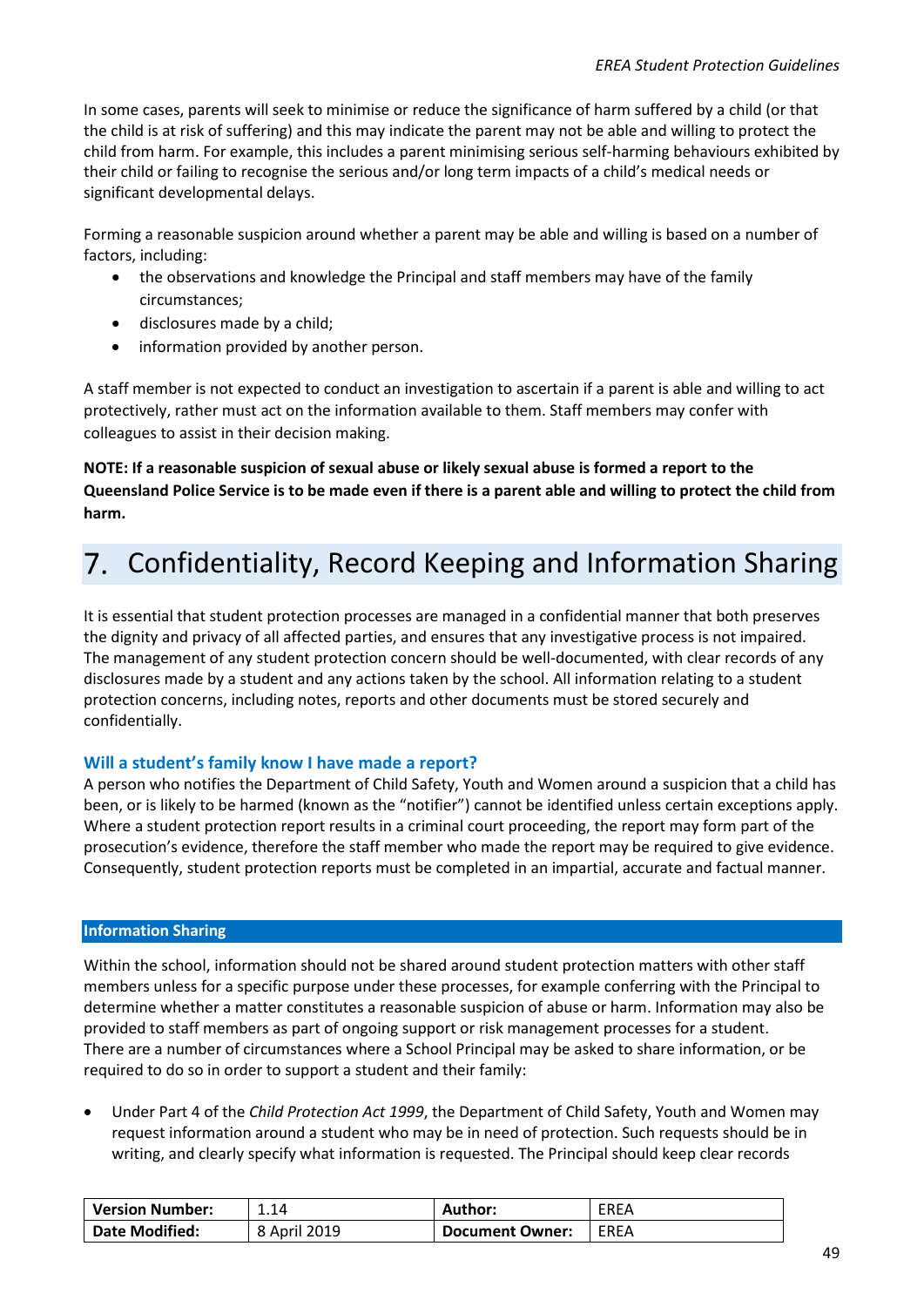around what information was provided in response and ensure that any information is accurate and factual.

- A Principal, as a 'particular prescribed entity' under the *Child Protection Act 1999* may share information with certain service providers in order to obtain support for a student and their family. As best practice, any referral for support should be with the knowledge and consent of a student's parents or careproviders, however a Principal may refer to service providers such as **Family and Child Connect** or **Intensive Family Support Services** without the prior consent of a parent or care-provider. These services will then seek the consent of the parent to engage them in providing support.
- Police may seek information from a Principal in relation to a law enforcement activity, for example in the investigation of a criminal offence, or in attempting to locate a missing child. Again, the Principal should keep clear records around what information was provided in response and ensure that any information is accurate and factual.

# <span id="page-49-0"></span>8. Support and Referral Services

When students and families receive support services early, it can avoid the escalation of concerns towards statutory intervention by the Department of Child Safety, Youth and Women or Police. Where a concern is identified that does not meet the threshold for a report to Department of Child Safety, Youth and Women or Police, or indeed where the outcome of a report is that no intervention by the authorities will occur, the Principal should consider any referral to appropriate support services:

#### **Family and Child Connect**

Community-based intake and referral services, known as ['Family and Child Connect'](http://www.familychildconnect.org.au/index.asp) have been established across Queensland to provide an additional pathway for referring concerns about children and their families. Family and Child Connect provides information and advice to people seeking assistance for children and families where there are concerns about their wellbeing, and can connect families to local services. Families can also contact Family and Child Connect themselves for advice and help.

#### **Intensive Family Support Services**

In addition to Family and Child Connect, Intensive family support services are funded services that provide family support delivered under a lead case management model to address multiple and/or complex needs and assist families to build their capacity to care for and protect their children.

Intensive family support services include:

- Intensive Family Support
- Referral for Active Intervention
- Aboriginal and Torres Strait Islander Family Support Services
- Fostering Families.

Information around making a referral to these services can be found via the Department of Child Safety, Youth and Women [website.](https://www.communities.qld.gov.au/childsafety/child-safety-practice-manual/chapters/10-general/10-14-referring-to-family-and-child-connect-or-intensive-family-support-services-for-early-intervention) Particular information around information sharing provisions for Principals are detailed in [section](#page-48-1) 7.

#### **Other referral options**

| <b>Version Number:</b> | 1.14         | Author:         | EREA |
|------------------------|--------------|-----------------|------|
| <b>Date Modified:</b>  | 8 April 2019 | Document Owner: | EREA |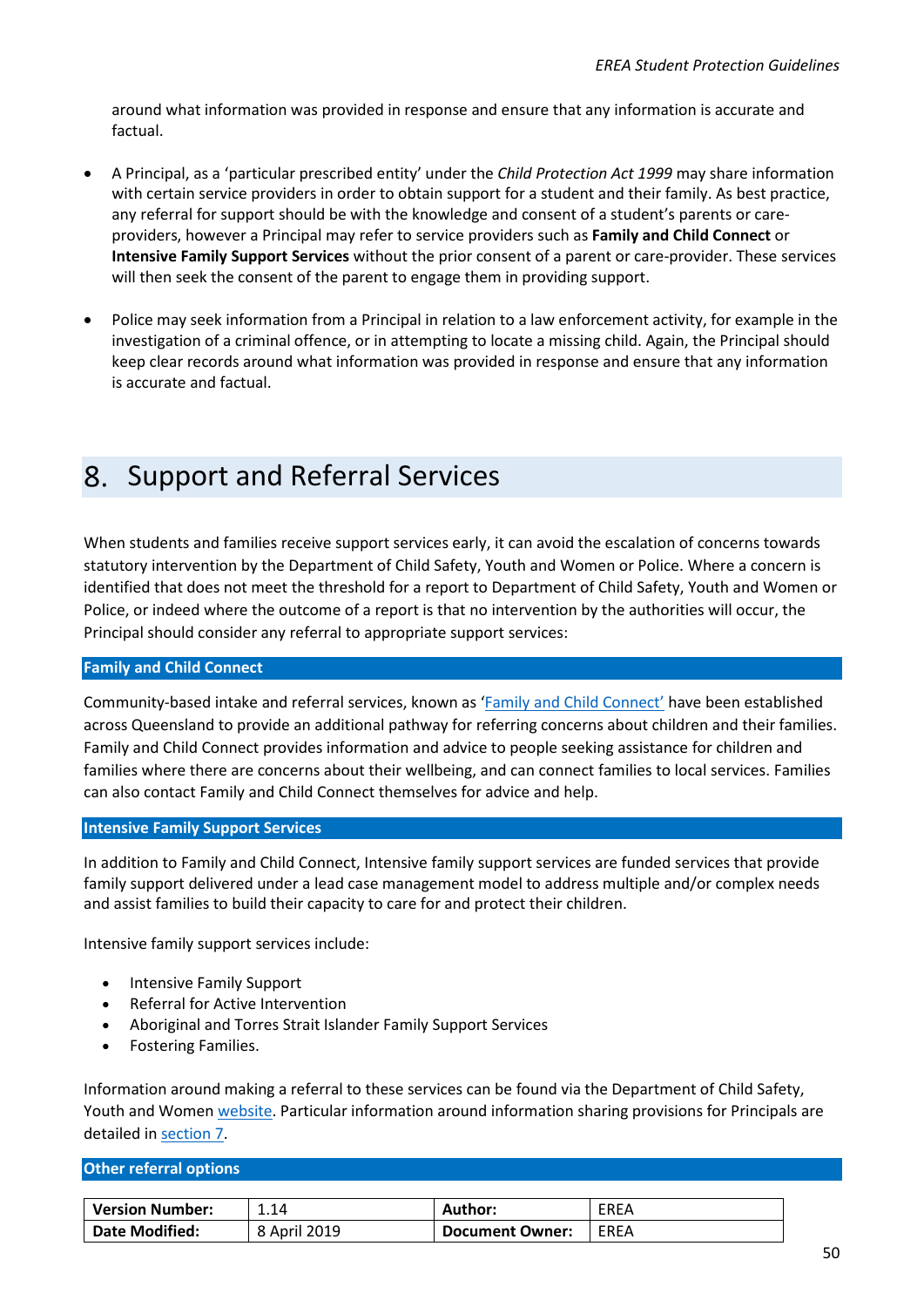In some cases, it may be desirable to refer a family to a specific local service in the community, particularly where the family's needs are clearly identified. For example, a family may be in need of financial or housing support. The Queensland Family and Child Commission's [One Place](https://www.oneplace.org.au/) website provides useful information about local services.

#### **School based supports**

There are a number of options to support students at risk within the school environment that can be implemented in addition to any external referral, including:

- Referral to the school counsellor
- Engaging specific educational services to meet a student's needs
- Consideration of academic demands and providing flexible alternatives
- Identifying other school support staff, including pastoral care options and peer support
- Implementing risk management plans, particularly involving situations between students
- Providing protective behaviours education to students, including safety planning.

# <span id="page-50-0"></span>Understanding behaviour by a staff member a student considers to be inappropriate

For the purposes of these processes, staff inappropriate behaviour includes (though is not limited to) any behaviour, including words, towards a student that is contrary to what is required of staff members under the Edmund Rice Education Australia Code of Conduct.

Inappropriate behaviour by a staff member towards a student can by described in terms of *violations of professional boundaries*. These boundaries can be described as follows:

#### **Physical Boundaries**

Exist to protect the body. Physical boundaries define appropriate physical contact between staff members and students in appropriate circumstances whilst respecting and responding to the physical needs of students

#### **Emotional Boundaries**

Exist to protect feelings. Emotional boundaries determine the nature of appropriate professional relationships between staff members and a students in the context of respecting the emotional needs and wellbeing of students.

#### **Behavioural Boundaries**

Exist to protect actions. Behavioural boundaries determine the appropriate behaviours expected of a staff member towards students, including respecting the rules of the Catholic School Authority or School.

| <b>Version Number:</b> | 1.14         | Author:         | <b>EREA</b> |
|------------------------|--------------|-----------------|-------------|
| <b>Date Modified:</b>  | 8 April 2019 | Document Owner: | EREA        |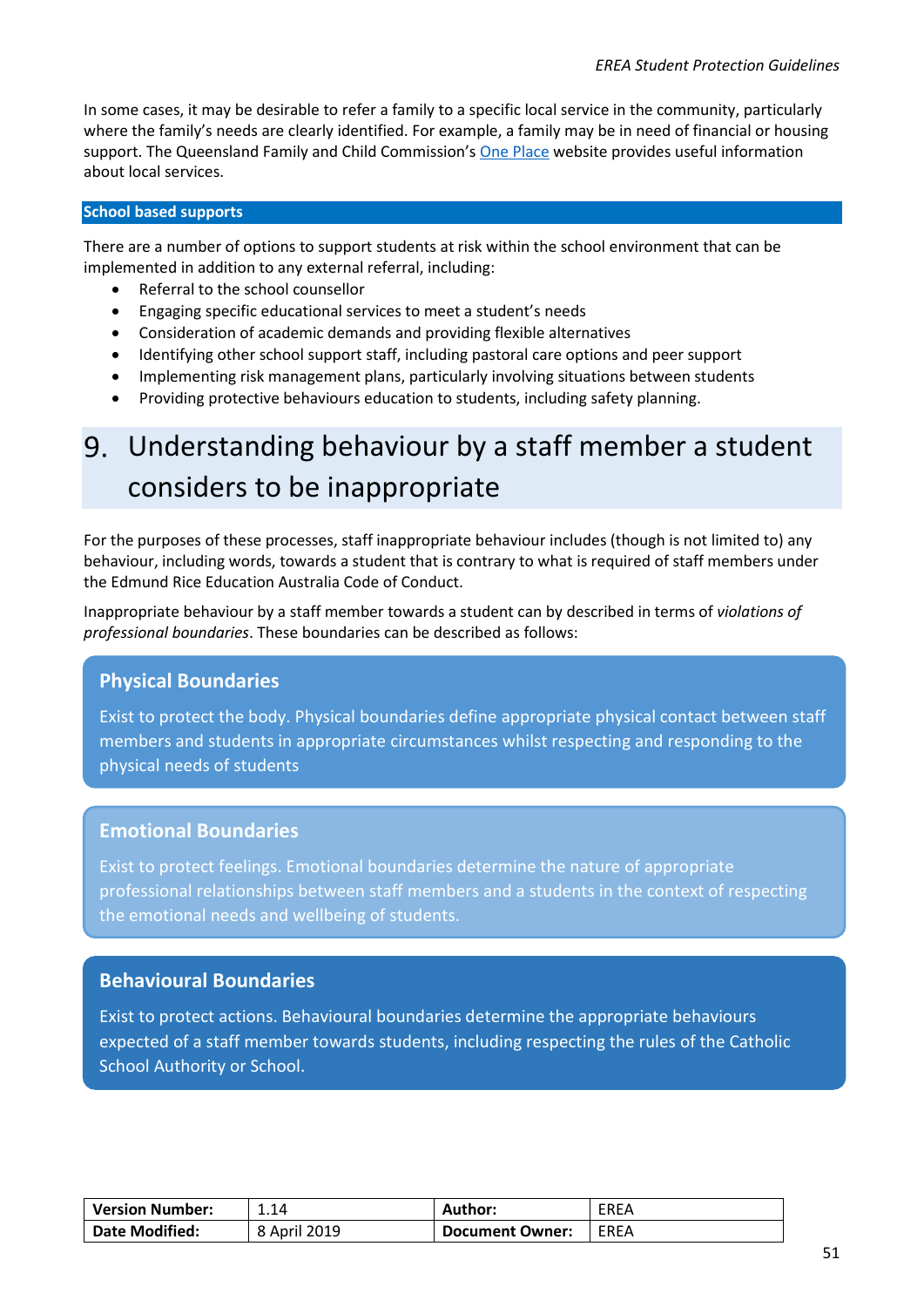#### **Examples of boundary violations appear on the following page.**

### **9.1 Examples of Boundary Violations\***

| *See also The Professional Boundaries: A Guideline for Queensland Teachers as published by the QCT |  |
|----------------------------------------------------------------------------------------------------|--|
|                                                                                                    |  |

| <b>Physical Boundary</b><br><b>Violations</b>                                                                                                                                                                                                                                                                                                                                                                                                                                                                                                                                                                                                                                                                              | <b>Emotional Boundary</b><br><b>Violations</b>                                                                                                                                                                                                                                                                                                                                                                                                                                                                                 | <b>Behavioural Boundary Violations</b>                                                                                                                                                                                                                                                                                                                                                                                                                                                                                                                                                                                                                                                                                                                                                                                                                                                                                                                                                                                                                                                                                                                                                                                                                                                                                                                                                                                                                                                                                                                                                                                                                                                                                                                                                                                                                                                                                      |
|----------------------------------------------------------------------------------------------------------------------------------------------------------------------------------------------------------------------------------------------------------------------------------------------------------------------------------------------------------------------------------------------------------------------------------------------------------------------------------------------------------------------------------------------------------------------------------------------------------------------------------------------------------------------------------------------------------------------------|--------------------------------------------------------------------------------------------------------------------------------------------------------------------------------------------------------------------------------------------------------------------------------------------------------------------------------------------------------------------------------------------------------------------------------------------------------------------------------------------------------------------------------|-----------------------------------------------------------------------------------------------------------------------------------------------------------------------------------------------------------------------------------------------------------------------------------------------------------------------------------------------------------------------------------------------------------------------------------------------------------------------------------------------------------------------------------------------------------------------------------------------------------------------------------------------------------------------------------------------------------------------------------------------------------------------------------------------------------------------------------------------------------------------------------------------------------------------------------------------------------------------------------------------------------------------------------------------------------------------------------------------------------------------------------------------------------------------------------------------------------------------------------------------------------------------------------------------------------------------------------------------------------------------------------------------------------------------------------------------------------------------------------------------------------------------------------------------------------------------------------------------------------------------------------------------------------------------------------------------------------------------------------------------------------------------------------------------------------------------------------------------------------------------------------------------------------------------------|
| pushing<br>pulling<br>grabbing<br>hitting<br>$\bullet$<br>poking shoving<br>$\bullet$<br>shaking<br>$\bullet$<br>throwing<br>$\bullet$<br>kicking<br>$\bullet$<br>pinching<br>punching<br>$\bullet$<br>using physical force to<br>ensure a child<br>cooperates<br>holding or restraining a<br>$\bullet$<br>child (unless in<br>imminent danger of<br>harm)<br>using an object (ruler,<br>$\bullet$<br>book, whiteboard<br>marker) to manage a<br>student<br>refusing biological<br>$\bullet$<br>necessities<br>applying painful or<br>$\bullet$<br>noxious conditions to a<br>student<br>inappropriately<br>$\bullet$<br>touching or massaging<br>a student<br>unnecessary or<br>$\bullet$<br>unwanted physical<br>contact | Making inappropriate<br>comments about a student<br>and/or a student's family<br>by:<br>shaming,<br>$\bullet$<br>embarrassing,<br>$\bullet$<br>humiliating<br>using sarcasm<br>$\bullet$<br>making derogatory<br>$\bullet$<br>remarks belittling<br>teasing<br>$\bullet$<br>unprofessional<br>$\bullet$<br>criticism<br>Exerting power over a<br>student through the use<br>of:<br>intimidating<br>$\bullet$<br>behaviour<br>fear<br>$\bullet$<br>threats<br>$\bullet$<br>moral pressure<br>$\bullet$<br>Shouting at a student | Having inappropriate interactions with a student through:<br>inappropriate use of social media in relation to a<br>student<br>phone calls emails or texts to the student's personal<br>$\bullet$<br>email or phone<br>gift giving or showing special favours<br>$\bullet$<br>sharing secrets with a student<br>$\bullet$<br>disclosing inappropriate personal information to a<br>$\bullet$<br>student<br>inappropriate questioning of a student about personal<br>$\bullet$<br>and private matters<br>engaging in social activities with students (with whom<br>$\bullet$<br>there is not a declared personal relationship) outside<br>school<br>driving students without appropriate authority<br>$\bullet$<br>visiting students at home without appropriate authority<br>$\bullet$<br>Using unprofessional language:<br>swearing at or in the presence of a student<br>$\bullet$<br>making otherwise inappropriate comments to or in the<br>$\bullet$<br>presence of a student<br>Failing to follow a school's behaviour support policy and<br>procedures:<br>unreasonable, unfair and/or unjust disciplinary<br>$\bullet$<br>measures<br>the imposition of manifestly unreasonable expectations<br>$\bullet$<br>or excessive demands on a student<br>using inappropriate locations or social isolation outside<br>$\bullet$<br>of the school's behaviour support guidelines as<br>punishment<br>Using a personal device or private email address to make<br>contact with a student (with whom there is not a declared<br>personal relationship or appropriate authority)<br>Photographing a student other than for an appropriate<br>professional reason Supplying substances to a student (e.g.<br>unauthorised medication, tobacco, alcohol, illicit drugs)<br>Exposing students to material that contains adult content or<br>themes that is offensive or inappropriate to the age and/or<br>maturity of the student |

<span id="page-51-0"></span>

| <b>Version Number:</b> | 1.14         | Author:                | EREA        |
|------------------------|--------------|------------------------|-------------|
| <b>Date Modified:</b>  | 8 April 2019 | <b>Document Owner:</b> | <b>EREA</b> |